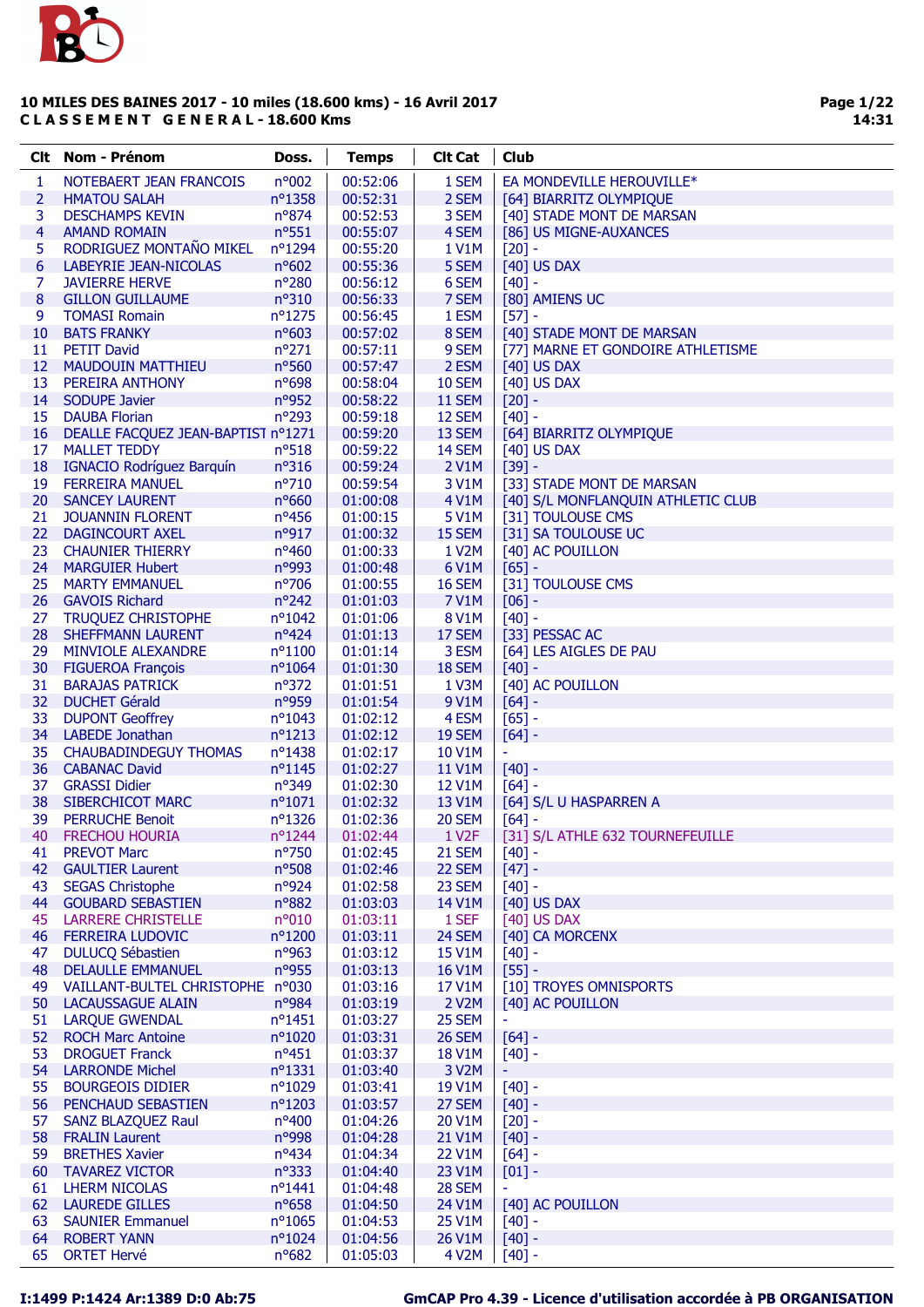

| Clt.     | Nom - Prénom                                   | Doss.                   | <b>Temps</b>         | <b>Clt Cat</b>         | <b>Club</b>                                |
|----------|------------------------------------------------|-------------------------|----------------------|------------------------|--------------------------------------------|
| 66       | <b>BERDOS Xavier</b>                           | nº1182                  | 01:05:11             | 27 V1M                 | $[54] -$                                   |
| 67       | <b>MAHI GREGORY</b>                            | $n^{\circ}1021$         | 01:05:22             | 29 SEM                 | [40] AS ASCAIN ELGARREKIN                  |
| 68       | <b>SAHALI Mouloud</b>                          | nº368                   | 01:05:26             | <b>5 V2M</b>           | $[40] -$                                   |
| 69       | <b>COULON Yoann</b>                            | n°229                   | 01:05:30             | <b>30 SEM</b>          | $[77] -$                                   |
| 70       | <b>ARREGUI JUAN CARLOS</b>                     | n°189                   | 01:05:34             | 6 V2M                  | $[20] -$                                   |
| 71       | <b>POURTAU Mathieu</b>                         | n°1009                  | 01:05:37             | 5 ESM                  | $[40] -$                                   |
| 72       | <b>MAZEYRIE Cedric</b>                         | nº1406                  | 01:05:40             | 28 V1M                 | Ξ                                          |
| 73       | <b>GES THIERRY</b>                             | $n^o$ 377               | 01:05:42             | 29 V1M                 | $[40] -$                                   |
| 74       | <b>SADY Franck</b><br><b>LASSERRE Bruno</b>    | nº426<br>n°996          | 01:05:42             | <b>7 V2M</b><br>30 V1M | $[40] -$<br>$[40] -$                       |
| 75<br>76 | <b>CONSTANT Benjamin</b>                       | $n^o811$                | 01:05:42<br>01:05:43 | 6 ESM                  | $[40] -$                                   |
| 77       | <b>GUICHANNE Jéröme</b>                        | n°886                   | 01:05:48             | 31 V1M                 | $[32] -$                                   |
| 78       | <b>LACROUTS Adrien</b>                         | $n^o$ 1144              | 01:05:53             | 31 SEM                 | $[40] -$                                   |
| 79       | <b>CAPLANNE DAVID</b>                          | $n^o425$                | 01:06:08             | 32 V1M                 | $[40] -$                                   |
| 80       | <b>CARRERE JEAN-CLAUDE</b>                     | $n^{\circ}$ 1276        | 01:06:10             | 8 V2M                  | [65] ESCLOPS D'AZUN                        |
| 81       | <b>MONTEMONT David</b>                         | $n^o$ 364               | 01:06:10             | 33 V1M                 | $[40] -$                                   |
| 82       | <b>SUBRA Jerome</b>                            | nº447                   | 01:06:14             | 34 V1M                 | $[40]$ -                                   |
| 83       | <b>FORAIT PIERRE-YVES</b>                      | nº940                   | 01:06:18             | 9 V2M                  | [40] US DAX                                |
| 84       | <b>ASIER Mesanza</b>                           | nº1159                  | 01:06:20             | 32 SEM                 | $[31] -$                                   |
| 85       | <b>FOURNEL Christophe</b>                      | n°808                   | 01:06:21             | 35 V1M                 | $[47] -$                                   |
| 86       | <b>RUBIO PHILIPPE</b>                          | nº947                   | 01:06:28             | 33 SEM                 | $[64] -$                                   |
| 87       | <b>SADORGE Alexandre</b>                       | n°092                   | 01:06:29             | 7 ESM                  | $[40] -$                                   |
| 88       | <b>CRINE Bruce</b>                             | $n^o101$                | 01:06:36             | 34 SEM                 | $[40] -$                                   |
| 89       | <b>FAVERY Jérôme</b>                           | nº945                   | 01:06:37             | 10 V2M                 | $[32] -$                                   |
| 90       | MIKAEL JELAIME                                 | $n^o642$                | 01:06:48             | 35 SEM                 | $[38] -$                                   |
| 91       | <b>BOUHOURDIN Pascal</b>                       | nº961                   | 01:06:49             | 36 V1M                 | $[64] -$                                   |
| 92       | <b>DALES MATTHIEU</b>                          | n°821<br>nº804          | 01:06:52             | 37 V1M                 | [33] BRAUD AC<br>[64] S/L ANGLET OLYMPIQUE |
| 93<br>94 | <b>GENAUZEAU SEBASTIEN</b><br>LORINI EMILIANO  | nº1304                  | 01:06:53<br>01:06:57 | 36 SEM<br>38 V1M       | [31] ATHLETICS COACHING CLUB RAMONV        |
| 95       | POISBLAUD YOANN                                | nº1280                  | 01:06:58             | 37 SEM                 | $[40] -$                                   |
| 96       | DARMAILLAC OLIVIER                             | nº1478                  | 01:07:03             | 39 V1M                 | Η                                          |
| 97       | <b>RENAUX David</b>                            | nº971                   | 01:07:07             | 38 SEM                 | $[64] -$                                   |
| 98       | <b>DIEDERICHS Franck</b>                       | n°065                   | 01:07:17             | 2 V3M                  | $[40] -$                                   |
| 99       | <b>DEBEST Patrice</b>                          | $n^{\circ}800$          | 01:07:22             | 40 V1M                 | $[32] -$                                   |
| 100      | <b>BERNIER Daniel</b>                          | $n^{\circ}1067$         | 01:07:22             | 41 V1M                 | $[40] -$                                   |
| 101      | <b>COUHAILLAT FRANCIS</b>                      | n°320                   | 01:07:23             | 11 V2M                 | [64] STADOCESTE TARBES                     |
|          | 102 ROCÍO Rueda Hoya                           | n°315                   | 01:07:26             | 2 SEF                  | $[39] -$                                   |
|          | 103 DAUBY Maxime                               | nº956                   | 01:07:29             | 39 SEM                 | $[40] -$                                   |
|          | 104 HOURDEBAIGT JOEL                           | nº548                   | 01:07:31             | 42 V1M                 | $[64] -$                                   |
|          | 105 SALOMON JULIEN                             | n°056                   | 01:07:34             | 43 V1M                 | $[40] -$                                   |
|          | 106 FABRE Frederic                             | n°1291                  | 01:07:37             | 44 V1M                 | $[81]$ -                                   |
|          | 107 ENRIKE AGUIRE                              | nº1459                  | 01:07:37             | 12 V2M                 | $\blacksquare$                             |
|          | 108 MITTELSTADT Ludovic<br>109 BIRON ADRIAN    | n°1119<br>nº1489        | 01:07:41<br>01:07:42 | 45 V1M<br>1 JUM        | $[40] -$<br>$\blacksquare$                 |
|          | 110 BÉDAT-DELAMPLE Urbain                      | $n^o$ 512               | 01:07:57             | 8 ESM                  | $[40] -$                                   |
|          | 111 VIEULES Laurent                            | nº1415                  | 01:08:04             | 13 V2M                 |                                            |
|          | 112 LAGARDE PATRICK                            | n°023                   | 01:08:04             | 14 V2M                 | [32] AC AUCH                               |
|          | 113 BAHEGNE Olivier                            | $n^{\circ}256$          | 01:08:05             | 40 SEM                 | $[31] -$                                   |
|          | 114 BAHEGNE Xavier                             | n°719                   | 01:08:06             | 41 SEM                 | $[64] -$                                   |
|          | 115 PEIXOTO Paul                               | $n^o$ 1185              | 01:08:06             | 42 SEM                 | $[40] -$                                   |
|          | 116 SOULEYREAU Jean-Luc                        | $n^{\circ}207$          | 01:08:14             | 46 V1M                 | $[40] -$                                   |
|          | 117 LEBON Hugo                                 | nº1199                  | 01:08:23             | 2 JUM                  | $[45] -$                                   |
|          | 118 ENJALBERT NICOLAS                          | $n^o$ 136               | 01:08:25             | 43 SEM                 | $[73] -$                                   |
|          | 119 ARRIUBERGE Cedric                          | n°793                   | 01:08:28             | 44 SEM                 | $[40] -$                                   |
|          | 120 AGOSTINETTO DAVID                          | nº650                   | 01:08:29             | 47 V1M                 | $[40] -$                                   |
|          | 121 POMMES Cyril                               | $n^o$ 788               | 01:08:35             | 48 V1M                 | $[40] -$                                   |
|          | 122 LEROYER Martin                             | $n^o$ 1125              | 01:08:36             | 45 SEM                 | $[40] -$                                   |
|          | 123 SANZBERRO Laura                            | $n^o$ 1381              | 01:08:36             | 3 SEF                  | $[08] -$                                   |
|          | 124 LARD FREDERIC                              | nº990                   | 01:08:36             | 49 V1M                 | [40] US DAX                                |
|          | 125 DESBARATS THIERRY<br>126 CONCEICAO Ludovic | nº563<br>$n^{\circ}201$ | 01:08:38<br>01:08:40 | 15 V2M<br>46 SEM       | [65] UA LOURDES<br>$[32] -$                |
|          | 127 PUJOL Laurent                              | $n^{\circ}$ 1255        | 01:08:43             | 16 V2M                 | $[40] -$                                   |
|          | 128 BUISSON PATRICE                            | $n^o847$                | 01:08:50             | 17 V2M                 | [64] SC ARES                               |
|          | 129 DLUBAK Florian                             | $n^{\circ}249$          | 01:08:53             | 47 SEM                 | $[40] -$                                   |
|          | <b>130 FAUTRA MARIUS</b>                       | n°1098                  | 01:09:00             | <b>18 V2M</b>          | [64] LES AIGLES DE PAU                     |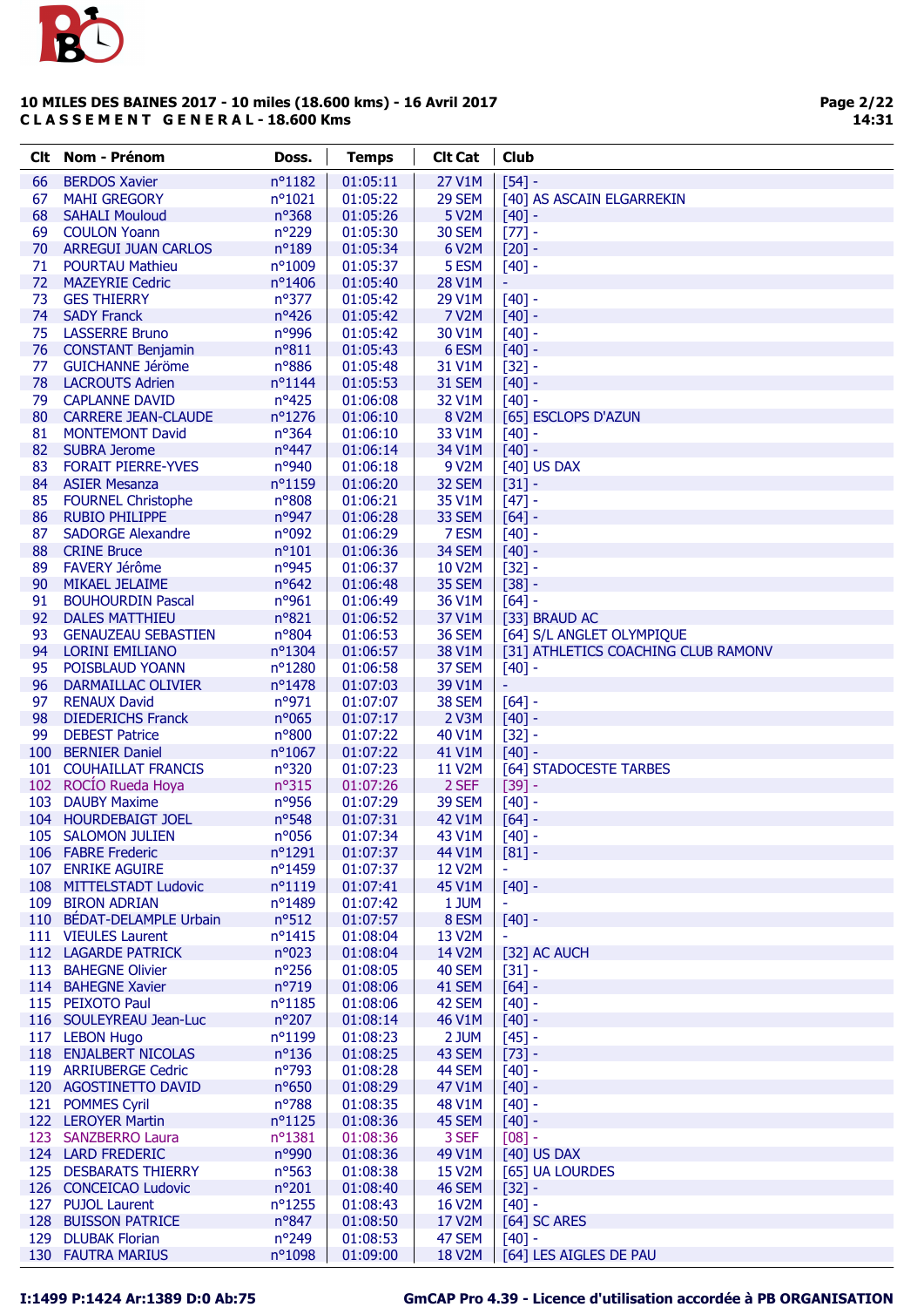

| Clt i | Nom - Prénom               | Doss.            | <b>Temps</b> | <b>Clt Cat</b>     | <b>Club</b>                       |
|-------|----------------------------|------------------|--------------|--------------------|-----------------------------------|
| 131   | <b>LABBEE Gaëtan</b>       | nº324            | 01:09:01     | 48 SEM             | $[40] -$                          |
|       | 132 ALÇAY Mickaël          | n°281            | 01:09:03     | 49 SEM             | $[40] -$                          |
| 133   | <b>RENDE JONATHAN</b>      | nº1279           | 01:09:06     | <b>50 SEM</b>      | $[40] -$                          |
|       | 134 BACCOU DIDIER          | nº1320           | 01:09:12     | 19 V2M             | $[40] -$                          |
|       | 135 GLACET Thierry         | $n^o$ 691        | 01:09:13     | 50 V1M             | $[40] -$                          |
|       | 136 DONOT JEAN-MARIE       | n°878            | 01:09:21     | 1 V4M              | [40] US DAX                       |
|       | 137 POMMEL Thomas          | nº1367           | 01:09:22     | 51 V1M             | $[78] -$                          |
|       | 138 GEFFROY Yohann         | nº454            | 01:09:26     | 52 V1M             | $[82] -$                          |
|       | 139 PEREZ Antonin          | nº792            | 01:09:29     | 51 SEM             | $[31] -$                          |
|       | 140 GAITTE Clement         | $n^o$ 1121       | 01:09:35     | 52 SEM             | $[64]$ -                          |
|       | 141 BRISSE LUDOVIC         | $n^{\circ}278$   | 01:09:39     | 53 SEM             | [64] LES TRAILEURS DES COSTALATS  |
|       | 142 CASTETS Fréderic       | nº1225           | 01:09:42     | 53 V1M             | $[40] -$                          |
|       | 143 HINX FREDERIC          | nº359            | 01:09:53     | 54 V1M             | $[40] -$                          |
|       | 144 LACOSTE Christophe     | nº910            | 01:09:54     | 55 V1M             | $[40] -$                          |
| 145   | <b>ROY MICHEL</b>          | n°379            | 01:09:58     | 3 V3M              | $[40]$ -                          |
| 146   | <b>BILLET Hervé</b>        | nº776            | 01:10:01     | 54 SEM             | $[40]$ -                          |
|       | 147 GAXIE Vincent          | $n^o$ 1015       | 01:10:03     | <b>55 SEM</b>      | $[40]$ -                          |
|       | 148 DAGHERIR PATRICK       | nº495            | 01:10:05     | 20 V2M             | Ξ                                 |
|       | 149 BOMMEL Pascal          | $n^o437$         | 01:10:07     | 56 V1M             | $[94] -$                          |
|       | 150 BARRON SEBASTIEN       | nº1286           | 01:10:08     | <b>56 SEM</b>      | [31] S/L TOULOUSE OAC             |
|       | 151 LESTAGE JULIEN         | nº1466           | 01:10:12     | 57 SEM             |                                   |
|       | 152 GUITOU PASCAL          | nº656            | 01:10:12     | <b>4 V3M</b>       | [40] AC POUILLON                  |
| 153   | <b>BESSARD Pascal</b>      | nº629            | 01:10:34     | 21 V2M             | $[40] -$                          |
|       | 154 LAGARDERE ALEXANDRE    | nº1379           | 01:10:35     | <b>58 SEM</b>      | $[40] -$                          |
|       | 155 LACOMARE Marion        | $n^o648$         | 01:10:38     | 4 SEF              | $[40]$ -                          |
|       | 156 VAN DE VOODE MATHIEU   | nº1436           | 01:10:45     | <b>59 SEM</b>      | ÷                                 |
|       | 157 BAZIN Aubin            | $n^o$ 365        | 01:10:50     | 3 JUM              | $[40] -$                          |
|       | 158 LABEQUE Fabrice        | $n^o$ 1130       | 01:10:51     | 57 V1M             | $[40] -$                          |
|       | 159 SOUBIRAN VINCENT       | nº1094           | 01:10:53     | 60 SEM             | [40] STADE MONT DE MARSAN         |
|       | 160 LACARRA Bettiri        | $n^o121$         | 01:10:53     | 61 SEM             | $[64] -$                          |
|       | 161 DETCHERRY MAGALIE      | nº1289           | 01:10:53     | 5 SEF              | [40] US DAX                       |
|       | <b>162 TARTAS REMI</b>     | $n^o$ 1155       | 01:10:54     | 58 V1M             | $[33] -$                          |
|       | 163 LIGONNEAU Fabrice      | nº1346           | 01:11:00     | 62 SEM             | ÷                                 |
|       | 164 CASTAGNET Thierry      | $n^{\circ}133$   | 01:11:02     | 59 V1M             | $[47] -$                          |
|       | 165 SERRA Nicolas          | nº912            | 01:11:03     | 60 V1M             | $[47] -$                          |
|       | 166 GONZALEZ Robert        | $n^o$ 155        | 01:11:09     | 61 V1M             | $[40]$ -                          |
|       | 167 VILLAMOT Christophe    | nº824            | 01:11:17     | 62 V1M             | $[32] -$                          |
|       | <b>168 CLEMENT NICOLAS</b> | nº1444           | 01:11:20     | 63 V1M             |                                   |
|       | 169 DUCHET Nicolas         | n°028            | 01:11:24     | 63 SEM             | $[41] -$                          |
|       | 170 LAMBERT JEAN-CLAUDE    | nº939            | 01:11:26     | 5 V3M              | [64] S/L AVIRON BAYONNE           |
|       | 171 LARBAIGT Alain         | nº1319           | 01:11:32     | 64 V1M             | $[40] -$                          |
|       | 172 LAFFORGUE-PUYOO Jérôme | nº918            | 01:11:35     | 65 V1M             | $[64] -$                          |
|       | 173 ERTAURAN BERNARD       | $n^o$ 854        | 01:11:42     | 6 V3M              | [64] S/L ST JEAN DE LUZ-CIBOURE A |
|       | 174 LARD Elodie            | nº1305           | 01:11:43     | 6 SEF              | $[40] -$                          |
|       | 175 TAILHADES Romain       | $n^o$ 718        | 01:11:43     | 64 SEM             | $[75]$ -                          |
|       | 176 LEROY Julien           | $n^o814$         | 01:11:48     | 66 V1M             | $[40]$ -                          |
|       | 177 MARTY Sylvain          | nº1412           | 01:11:48     | 67 V1M             |                                   |
|       | 178 SAINT ORENS Jean luc   | $n^{\circ}246$   | 01:11:55     | <b>22 V2M</b>      | $[40] -$                          |
|       | 179 GERARD Sébastien       | $n^o$ 199        | 01:11:56     | 68 V1M             | $[40] -$                          |
|       | 180 LINXE Philippe         | nº609            | 01:11:58     | 23 V2M             | $[40] -$                          |
|       | 181 TALLAUD JULIEN         | $n^o$ 583        | 01:12:02     | 65 SEM             | $[78] -$                          |
|       | 182 DOSSARD 1498           | nº1498           | 01:12:06     | 66 SEM             |                                   |
|       | 183 PEIXOTO Fabien         | nº1359           | 01:12:12     | 67 SEM             | $[40] -$                          |
|       | 184 DESCAT BRUNO           | $n^{\circ}$ 774  | 01:12:13     | 24 V2M             | $[40] -$                          |
|       | 185 BERRIO Philippe        | $n^{\circ}340$   | 01:12:19     | 69 V1M             | $[64] -$                          |
|       | 186 CRABOS Stéphane        | nº1086           | 01:12:21     | 70 V1M             | $[40]$ -                          |
|       | 187 GOURDET CEDRIC         | $n^o$ 1013       | 01:12:24     | 68 SEM             | [40] STADE MONT DE MARSAN         |
|       | 188 PERRAD ERIC            | n°838            | 01:12:27     | 69 SEM             | [40] E. D'ATHLETISME DE CAPBRETON |
|       | <b>189 CAVAGNE MATHIEU</b> | $n^{\circ}$ 1473 | 01:12:30     | <b>70 SEM</b>      |                                   |
|       | 190 GUTIERREZ GARCIA ASIER | $n^o$ 588        | 01:12:31     | 4 JUM              | $[31] -$                          |
|       | 191 BADIE FREDERIC         | $n^{\circ}866$   | 01:12:31     | 25 V2M             | [40] BISCARROSSE OLYMPIQUE        |
|       | 192 MARFAING CARINE        | nº1452           | 01:12:32     | 7 SEF              |                                   |
|       | 193 KENDRA Thomas          | $n^o641$         | 01:12:32     | <b>71 SEM</b>      | $[92] -$                          |
|       | 194 CARTILLON PASCALE      | $n^o$ 1106       | 01:12:32     | 2 V <sub>2</sub> F | [64] LES AIGLES DE PAU            |
|       | 195 VALLON DAVID           | $n^o$ 598        | 01:12:32     | 71 V1M             | [16] COGNAC AC                    |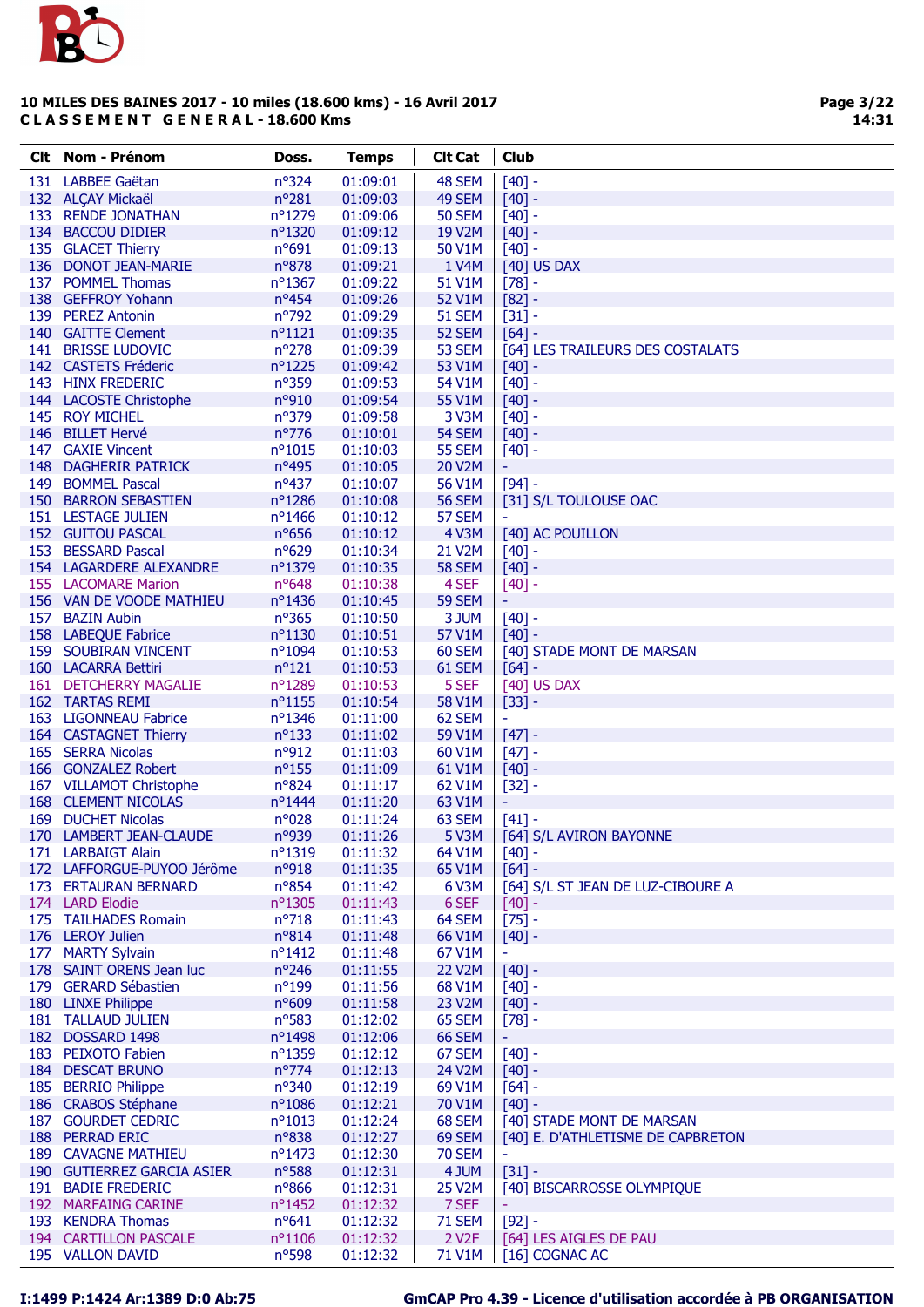

| Clt | <b>Nom - Prénom</b>                             | Doss.                     | <b>Temps</b>         | <b>Clt Cat</b>          | <b>Club</b>                       |
|-----|-------------------------------------------------|---------------------------|----------------------|-------------------------|-----------------------------------|
| 196 | FERNÁNDEZ URIARTE SERGIO                        | nº623                     | 01:12:32             | <b>72 V1M</b>           | $[48] -$                          |
| 197 | <b>DEFFRENNES Dimitri</b>                       | nº960                     | 01:12:34             | 26 V2M                  | $[40] -$                          |
|     | 198 SCHEMBRI Livio                              | $n^{\circ}$ 1424          | 01:12:43             | 5 JUM                   |                                   |
|     | 199 PAZ DEL SOCORRO DAVID                       | $n^o$ 458                 | 01:12:46             | 73 V1M                  | [40] STADE MONT DE MARSAN         |
|     | 200 ROUSSEL CARINE                              | nº812                     | 01:12:50             | 1 V1F                   | $[31] -$                          |
|     | 201 CAZAUX CHRISTOPHE                           | nº589                     | 01:12:56             | 74 V1M                  | [65] S/L STADE BAGNERAIS A        |
|     | 202 BUENO TONY                                  | nº1302                    | 01:12:58             | <b>75 V1M</b>           | [40] BISCARROSSE OLYMPIQUE        |
|     | 203 MEILLAN Denis                               | nº440                     | 01:13:03             | 27 V2M                  | $[40] -$                          |
|     | 204 BARBE PASCAL                                | nº1471                    | 01:13:04             | 28 V2M                  | ۳                                 |
|     | 205 PLANTE Frédéric                             | nº620                     | 01:13:06             | 72 SEM                  | $[31] -$                          |
|     | 206 OURADOU BERTRAND                            | nº048                     | 01:13:07             | 76 V1M                  | $[40] -$                          |
| 207 | <b>BOILLOT SEBASTIEN</b>                        | $n^{\circ}1146$           | 01:13:09             | 77 V1M                  | $[40] -$                          |
|     | 208 LE DOUR yannick                             | $n^{\circ}$ 1432          | 01:13:09             | 78 V1M                  | ۳                                 |
| 209 | <b>ROBERT Grégory</b>                           | n°983                     | 01:13:11             | 79 V1M                  | $[40] -$                          |
|     | 210 BLAIS Alain                                 | n°911                     | 01:13:12             | <b>7 V3M</b>            | $[13] -$                          |
|     | 211 CHANCHINO Ludovic                           | n°392                     | 01:13:13             | 80 V1M                  | $[40] -$                          |
|     | 212 FAURE Antoine                               | nº432                     | 01:13:14             | 81 V1M                  | $[33] -$                          |
|     | 213 DENTELLA Alexandre                          | $n^o435$                  | 01:13:15             | 73 SEM                  | $[32] -$                          |
|     | 214 LOUSTALET FREDERIQUE                        | $n^{\circ}350$            | 01:13:16             | 2 V1F                   | [64] S/L ST JEAN DE LUZ-CIBOURE A |
|     | 215 BAHURLET LIONEL                             | nº652                     | 01:13:16             | 82 V1M                  | [64] AS. MUNICIPALE DE PAU        |
|     | 216 JOUVET Frederic                             | $n^o$ 1138                | 01:13:17             | 83 V1M                  | $[33] -$                          |
|     | 217 CORRADI JEAN PAUL                           | nº1439                    | 01:13:20             | 29 V2M                  |                                   |
|     | 218 COINCE ALEXIS                               | nº1049                    | 01:13:23             | <b>74 SEM</b>           | [92] S/L PLESSIS ROBINSON AC      |
|     | 219 COINCE Thierry<br>220 LABASQUE Mathilde     | $n^o$ 153<br>nº260        | 01:13:24             | 30 V2M                  | $[40] -$                          |
|     | 221 KERMARREC Richard                           | n°259                     | 01:13:25<br>01:13:26 | 8 SEF<br>75 SEM         | $[64] -$                          |
|     | 222 FIGUEIRAS Jose luis                         | nº687                     | 01:13:32             | 84 V1M                  | $[64] -$<br>$[64] -$              |
|     | 223 COTTIN Florian                              | nº539                     | 01:13:33             | <b>76 SEM</b>           | $[64] -$                          |
|     | 224 LAINE Stéphane                              | $n^o$ 146                 | 01:13:39             | 85 V1M                  | $[40] -$                          |
|     | 225 PECHAMBERT ALAIN                            | n°381                     | 01:13:41             | 2 V4M                   | [33] BOULIAC SPORTS PLAISIRS      |
|     | 226 MASSABUAU Luc                               | $n^o615$                  | 01:13:42             | 31 V2M                  | $[19] -$                          |
|     | 227 IZQUIERDO Jean-Marie                        | $n^{\circ}$ 1252          | 01:13:42             | 86 V1M                  | $[64] -$                          |
|     | 228 MUNOZ Serge                                 | nº1221                    | 01:13:43             | 32 V2M                  | $[40] -$                          |
|     | 229 IZQUIERDO JOSE ANTONIO                      | $n^o$ 848                 | 01:13:44             | 33 V2M                  | $[20] -$                          |
|     | 230 RICHARD Kevin                               | $n^o$ 1214                | 01:13:45             | 77 SEM                  | $[40] -$                          |
|     | 231 FRECHOU Patrick                             | nº1246                    | 01:13:45             | 34 V2M                  | $[31] -$                          |
|     | 232 BOULLIER Damien                             | nº577                     | 01:13:45             | <b>78 SEM</b>           | $[75] -$                          |
| 233 | <b>HENOCQUE Marc</b>                            | nº580                     | 01:13:46             | <b>79 SEM</b>           | $[33] -$                          |
|     | 234 VALENTIN Thomas                             | $n^o$ 468                 | 01:13:48             | 80 SEM                  | $[31] -$                          |
| 235 | <b>BRUNEL Francois</b>                          | nº994                     | 01:13:49             | 35 V2M                  | $[31] -$                          |
|     | 236 VAZQUEZ MARIE-HELENE                        | $n^o$ 1105                | 01:13:53             | 3 V <sub>2F</sub>       | [64] LES AIGLES DE PAU            |
|     | 237 PENELLE David                               | $n^o$ 1031                | 01:13:55             | 81 SEM                  | $[32] -$                          |
|     | 238 GORLET ERIC                                 | nº504                     | 01:13:55             | 87 V1M                  | $[33] -$                          |
|     | 239 LAMARQUE Frederic                           | nº842                     | 01:13:57             | 88 V1M                  | $[64] -$                          |
|     | 240 LAFITTE Dominique                           | n°689                     | 01:13:59             | 89 V1M                  | $[40] -$                          |
|     | 241 BOURRIEAU Julien                            | nº1353                    | 01:14:00             | 82 SEM                  | $[40] -$                          |
|     | 242 GUINAUDIE Damien                            | $n^{\circ}265$            | 01:14:01             | 90 V1M                  | $[33] -$                          |
|     | 243 FRISOU Mathieu                              | nº394                     | 01:14:04             | 83 SEM                  | $[64] -$                          |
|     | 244 ROBERT Jérôme                               | $n^{\circ}1027$<br>nº1426 | 01:14:04<br>01:14:06 | 91 V1M                  | $[31] -$                          |
|     | 245 SAPLANA Jean Pascal<br>246 DEKONING Dimitri | $n^o$ 1455                | 01:14:09             | 84 SEM<br><b>85 SEM</b> | $\blacksquare$<br>÷,              |
|     | 247 TAILLEFER Pierre Jean                       | $n^{\circ}$ 1397          | 01:14:10             | <b>86 SEM</b>           | $\equiv$                          |
|     | 248 LATAPIE Patrice                             | n°803                     | 01:14:10             | 92 V1M                  | $[65] -$                          |
|     | 249 MAUMUS Pierre                               | n°064                     | 01:14:12             | 93 V1M                  | $[40] -$                          |
|     | 250 LEGOUT Eric                                 | nº449                     | 01:14:12             | 36 V2M                  | $[31] -$                          |
|     | 251 MOUNEU THOMAS                               | $n^o$ 1443                | 01:14:13             | 87 SEM                  |                                   |
|     | 252 PASTUREAU Antoine                           | $n^{\circ}1058$           | 01:14:13             | 88 SEM                  | $[17] -$                          |
|     | 253 TEIXUGUEIRA DE CASTRO David nº194           |                           | 01:14:17             | 89 SEM                  | $[75] -$                          |
|     | 254 COHADE NADINE                               | $n^o011$                  | 01:14:20             | 3 V1F                   | [40] US DAX                       |
|     | 255 CASTANO Clément                             | nº535                     | 01:14:20             | 90 SEM                  | $[40] -$                          |
|     | 256 DARJO Sébastien                             | $n^{\circ}777$            | 01:14:20             | <b>91 SEM</b>           | $[40] -$                          |
|     | 257 JAVIER Perez                                | $n^o$ 1111                | 01:14:21             | 92 SEM                  | $[31] -$                          |
|     | 258 HERBIN Francois                             | $n^o431$                  | 01:14:21             | 37 V2M                  | $[40] -$                          |
|     | 259 BRÉANT Jérôme                               | nº442                     | 01:14:23             | 93 SEM                  | $[31] -$                          |
|     | 260 CASTELLS Nicolas                            | n°828                     | 01:14:30             | 94 SEM                  | $[65] -$                          |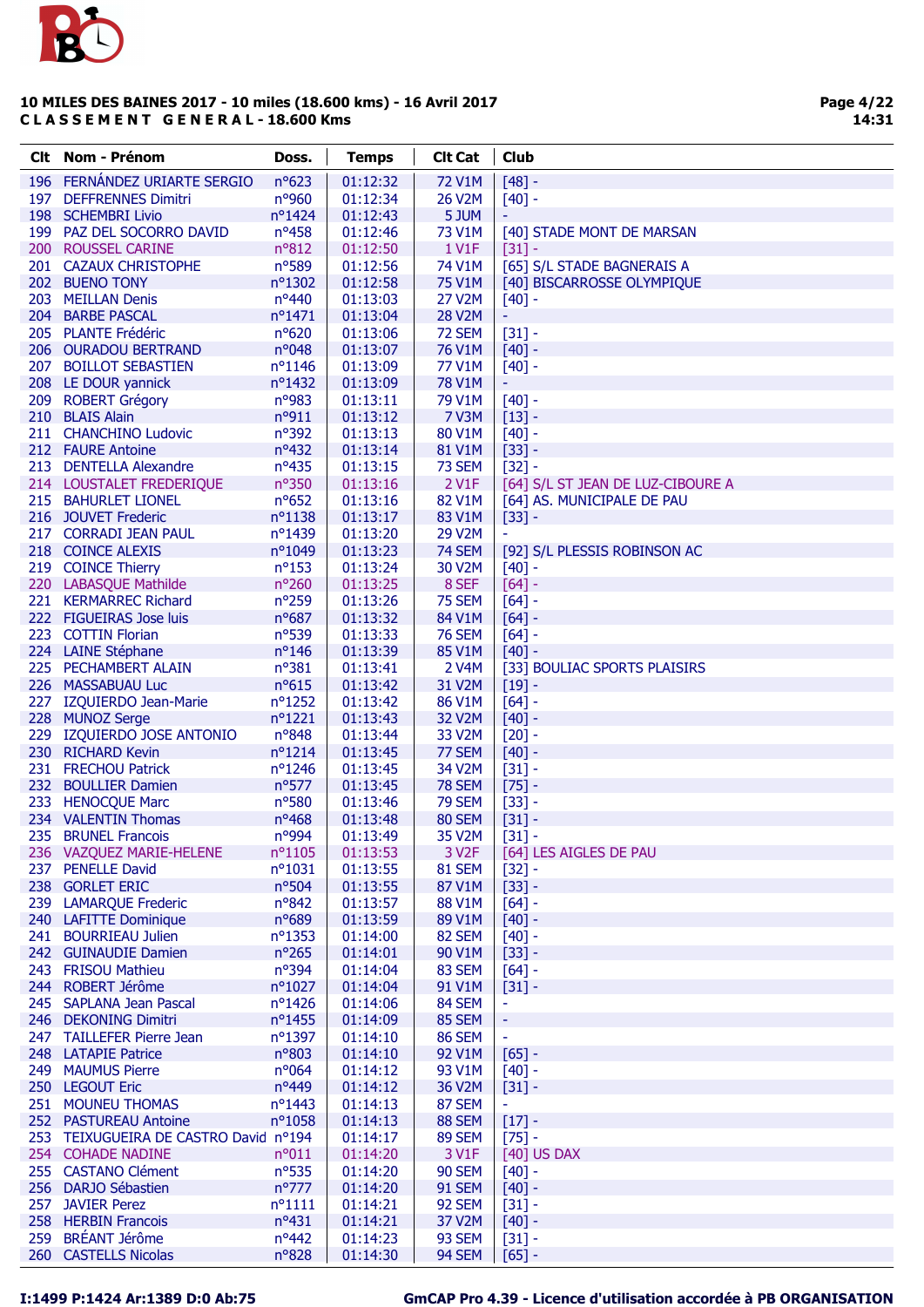

| Clt i | Nom - Prénom                          | Doss.            | <b>Temps</b> | <b>Clt Cat</b>        | <b>Club</b>                    |
|-------|---------------------------------------|------------------|--------------|-----------------------|--------------------------------|
|       | 261 LAUZERAL Thierry                  | nº1385           | 01:14:30     | 38 V2M                | $[64] -$                       |
|       | 262 DUTTER Marc                       | $n^{\circ}366$   | 01:14:35     | 95 SEM                | $[64] -$                       |
|       | 263 FILIPOWIAK Jeremy                 | $n^o$ 463        | 01:14:35     | <b>96 SEM</b>         | $[40]$ -                       |
|       | 264 CHEYSSOU Elodie                   | $n^o621$         | 01:14:35     | 9 SEF                 | $[64] -$                       |
|       | 265 LIEF Frédèric                     | n°220            | 01:14:36     | 94 V1M                | $[40] -$                       |
|       | 266 CARDESSE DAMIEN                   | nº505            | 01:14:39     | 97 SEM                | $[65]$ -                       |
| 267   | <b>BROQUA ALAIN</b>                   | $n^{\circ}105$   | 01:14:43     | 95 V1M                | $[40]$ -                       |
|       | 268 MARMILLOD STEPHANE                | nº1210           | 01:14:44     | 96 V1M                | $[40] -$                       |
|       | 269 PERJUZAN THIERRY                  | n°790            | 01:14:51     | 39 V2M                | $[64] -$                       |
|       | 270 CHAMIGNON DELPHINE                | nº499            | 01:14:54     | <b>10 SEF</b>         | [32] AC AUCH                   |
|       | 271 PLOIX GHISLAIN                    | nº870            | 01:14:56     | 40 V2M                | [40] STADE MONT DE MARSAN      |
|       | 272 POYMIRO Caroline                  | nº230            | 01:14:56     | 4 V1F                 | $[64]$ -                       |
|       | 273 LABOURDERE Jean marc              | nº726            | 01:15:04     | 97 V1M                | $[64]$ -                       |
|       | 274 ABBADIE Benjamin                  | nº1253           | 01:15:08     | <b>98 SEM</b>         | $[40]$ -                       |
|       | 275 SCHEMBRI Patrick                  | $n^o$ 515        | 01:15:10     | 41 V2M                | $[40] -$                       |
|       | 276 ANTONAS Guillaume                 | nº1318           | 01:15:10     | 99 SEM                | $[40]$ -                       |
| 277   | <b>BONENFANT Cédric</b>               | $n^o$ 1062       | 01:15:10     | <b>100 SEM</b>        | $[40]$ -                       |
|       | 278 CHURRUCA GORKA                    | n°012            | 01:15:11     | <b>101 SEM</b>        | $[48] -$                       |
|       | 279 VALEWZUELA Pablo                  | nº1363           | 01:15:12     | <b>102 SEM</b>        | $[40]$ -                       |
|       | 280 LABAT Bruno                       | nº987            | 01:15:13     | 98 V1M                | $[40] -$                       |
|       | 281 LAUZERAL Nathan                   | nº1386           | 01:15:13     | 6 JUM                 | $[64]$ -                       |
|       | 282 AGNIEL Guillaume                  | nº307            | 01:15:19     | <b>103 SEM</b>        | $[33] -$                       |
|       | 283 JUSTES AURELIEN                   | $n^{\circ}210$   | 01:15:20     | <b>104 SEM</b>        | $[40] -$                       |
|       | 284 POMES Vincent                     | n°805            | 01:15:20     | 99 V1M                | $[64] -$                       |
| 285   | <b>DA EIRA Mario</b>                  | nº833            | 01:15:21     | 42 V2M                | $[64]$ -                       |
|       | 286 PELTIER Murielle                  | nº1060           | 01:15:23     | <b>11 SEF</b>         | $[17]$ -                       |
|       | 287 DUFAU ALAIN                       | $n^o483$         | 01:15:23     | <b>8 V3M</b>          |                                |
|       | 288 LAFFARGUE STEPHANE                | $n^{\circ}1104$  | 01:15:25     | 43 V2M                | [64] LES AIGLES DE PAU         |
|       | 289 BOURDIN REGIS                     | nº662            | 01:15:30     | 100 V1M               | $[37] -$                       |
|       | 290 POUSSADE Thomas                   | nº694            | 01:15:32     | <b>105 SEM</b>        | $[33] -$                       |
|       | 291 BOURRAS Patrick                   | $n^o$ 1063       | 01:15:39     | 101 V1M               | $[40]$ -                       |
|       | 292 BERNATET PHILIPPE                 | nº1365           | 01:15:46     | 44 V2M                | $[64]$ -                       |
|       | 293 CARRAL Patrick                    | $n^{\circ}1175$  | 01:15:48     | 45 V2M                | $[95]$ -                       |
|       | 294 LALANNE Jean Luc                  | nº067            | 01:15:49     | 46 V2M                | $[40]$ -                       |
|       | 295 VILLA Jean-Baptiste               | $n^{\circ}748$   | 01:15:50     | 102 V1M               | $[64]$ -                       |
|       | 296 BROCA Laurent                     | $n^o$ 188        | 01:15:53     | 103 V1M               | $[40]$ -                       |
|       | 297 PALOQUE Benoît                    | $n^o$ 185        | 01:15:56     | <b>106 SEM</b>        | $[64]$ -                       |
|       | 298 ROUBAUD Jean-Pascal               | $n^o$ 168        | 01:15:59     | 9 V3M                 | $[13] -$                       |
|       | 299 DUCOURNAU DIDIER                  | nº1205           | 01:16:01     | 10 V3M                | [40] US DAX                    |
|       | 300 OLIVEIRA Christophe               | nº822            | 01:16:02     | $104$ V1M $\parallel$ | $[40]$ -                       |
|       | 301 LESCOS PATRICK                    | n°290            | 01:16:03     | 47 V2M                | [32] AC AUCH                   |
|       | 302 REROLLE CLAUDE                    | nº985            | 01:16:04     | 11 V3M                | [40] US DAX                    |
|       | 303 THERY Antoine                     | nº1362           | 01:16:05     | <b>48 V2M</b>         | $[80] -$                       |
|       | <b>304 BARATON MARC</b>               | $n^{\circ}$ 1374 | 01:16:08     | 105 V1M               | $[92] -$                       |
|       | 305 RENARD-LAMAIGNERE Ludovic         | $n^{\circ}$ 1264 | 01:16:09     | <b>107 SEM</b>        | $[40] -$                       |
|       | 306 BEDIEE MARTINE                    | n°937            | 01:16:11     | 1 V3F                 | [64] LES AIGLES DE PAU         |
|       | 307 LACOUTURE GUY                     | $n^o$ 608        | 01:16:14     | <b>12 V3M</b>         | $[40] -$                       |
|       | 308 ABADIE Stéphane                   | nº566            | 01:16:17     | 106 V1M               | $[64] -$                       |
|       | 309 SPIGA ALEXANDRE                   | $n^o$ 1312       | 01:16:21     | <b>108 SEM</b>        | $[40] -$                       |
|       | 310 DE COMBLES DE NAYVES Bruno nº1127 |                  | 01:16:22     | <b>109 SEM</b>        | $[67] -$                       |
|       | 311 POTENZA DESAULTY Julia            | $n^{\circ}$ 1378 | 01:16:22     | 12 SEF                | $[64] -$                       |
|       | 312 TEIXEIRA Julien                   | n°908            | 01:16:24     | <b>110 SEM</b>        | $[40] -$                       |
|       | 313 NINOSQUE MARIE-FRANCOISE          | n°785            | 01:16:29     | 4 V <sub>2</sub> F    | [40] STADE MONT DE MARSAN      |
|       | 314 BRY Adrien                        | nº1290           | 01:16:30     | <b>111 SEM</b>        | $[64]$ -                       |
|       | 315 IRIGOYEN Sebastien                | $n^{\circ}$ 1338 | 01:16:34     | 107 V1M               | ÷                              |
|       | 316 LARRIEU ARNAUD                    | $n^{\circ}1176$  | 01:16:35     | <b>112 SEM</b>        | $[40] -$                       |
|       | 317 AMALLER Richard                   | $n^{\circ}1034$  | 01:16:36     | <b>113 SEM</b>        | $[40] -$                       |
|       | 318 THEAUX Fabien                     | $n^o$ 1228       | 01:16:37     | <b>114 SEM</b>        | $[35] -$                       |
|       | 319 LAMER Alain                       | $n^o$ 636        | 01:16:38     | 49 V2M                | $[40] -$                       |
|       | 320 LEBON Christophe                  | $n^o$ 1181       | 01:16:41     | 108 V1M               | $[45] -$                       |
|       | 321 STOECKEL Charlélie                | $n^o$ 462        | 01:16:43     | <b>115 SEM</b>        | $[64] -$                       |
|       | 322 ANDRÉ Frédéric                    | $n^{\circ}109$   | 01:16:44     | 109 V1M               | $[40] -$                       |
|       | 323 LE DOUCE RAPHAEL                  | $n^o$ 1261       | 01:16:45     | 110 V1M               | $[29] -$                       |
|       | 324 LABORIE MICHEL                    | $n^{\circ}263$   | 01:16:46     | 50 V2M                | [24] ELAN SPORTIF DE TRELISSAC |
|       | 325 SEIXO JOSE                        | nº1446           | 01:16:47     | 51 V2M                | $\blacksquare$                 |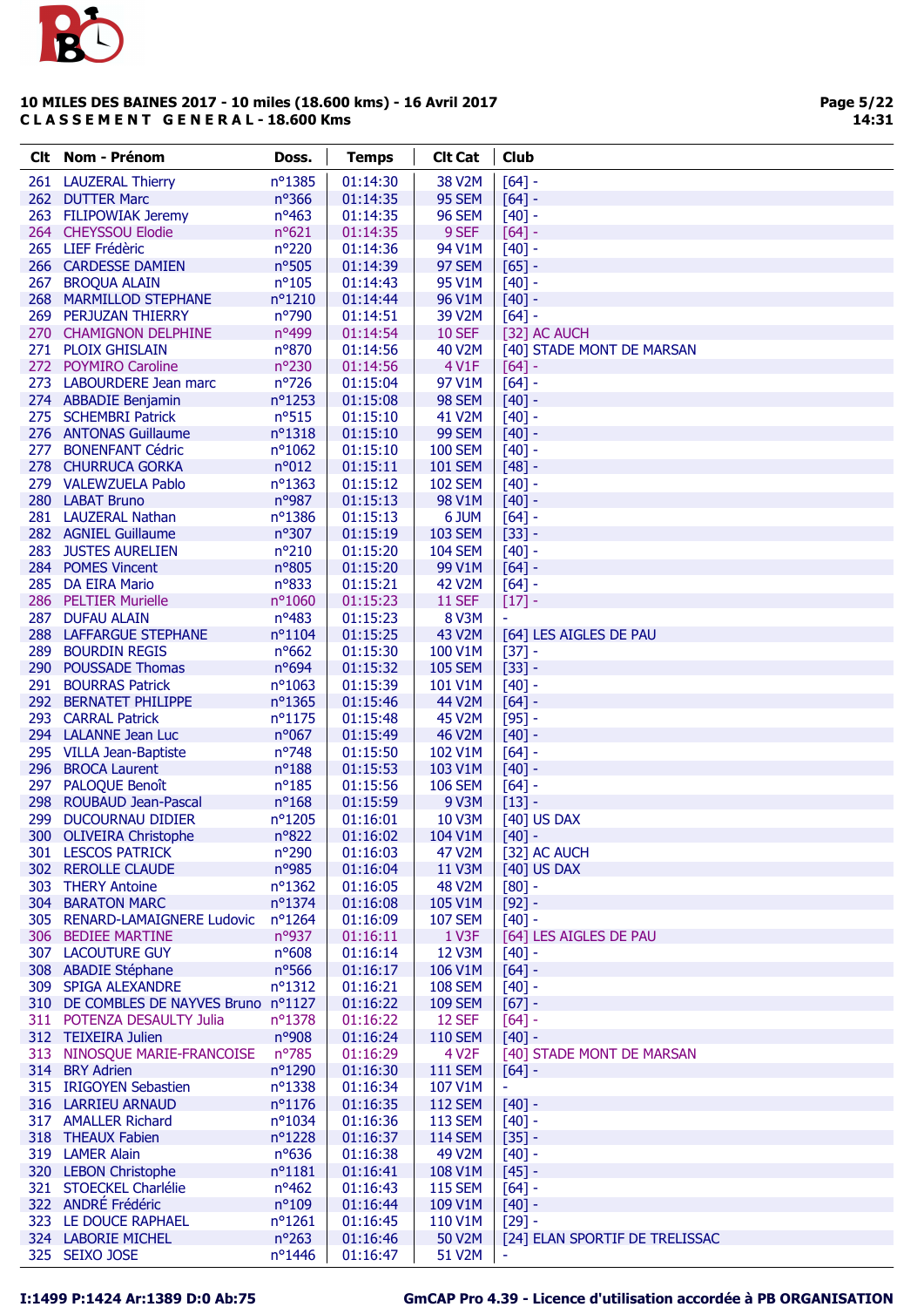

Page 6/22 14:31

| Clt Nom - Prénom                                              | Doss.                         | <b>Temps</b>         | <b>Clt Cat</b>            | <b>Club</b>                           |
|---------------------------------------------------------------|-------------------------------|----------------------|---------------------------|---------------------------------------|
| 326 DARNAUDET RENE                                            | $n^o647$                      | 01:16:47             | 13 V3M                    | $[40] -$                              |
| 327 DURAND Hugo                                               | nº1235                        | 01:16:50             | <b>116 SEM</b>            | $[33] -$                              |
| 328 THIRY Richard                                             | $n^{\circ}1197$               | 01:16:50             | 111 V1M                   | $[40] -$                              |
| 329 GOMEZ Patrick                                             | $n^o$ 594                     | 01:16:50             | 52 V2M                    | $[40] -$                              |
| 330 BERNADET JEAN-PIERRE                                      | $n^o$ 1117                    | 01:16:50             | 14 V3M                    | [64] LES AIGLES DE PAU                |
| 331 CABALLERO BENJAMIN                                        | $n^o624$                      | 01:16:51             | <b>117 SEM</b>            | $[64] -$                              |
| 332 LEDU CHRISTOPHE                                           | nº420                         | 01:16:52             | 112 V1M                   | $[17] -$                              |
| 333 CAZALETS Thomas                                           | $n^o649$                      | 01:16:53             | <b>118 SEM</b>            | $[40] -$                              |
| 334 FERRARI Jean                                              | nº1074                        | 01:16:57             | 53 V2M                    | $[31] -$                              |
| 335 LALANNE Dominique                                         | $n^{\circ}723$                | 01:16:59             | 113 V1M                   | $[40] -$                              |
| 336 CHAURREAU ERIC                                            | n°016                         | 01:16:59             | 54 V2M                    | $[64] -$                              |
| 337 SALLABERRY SYLVIE<br>338 MERCIER DES ROCHETTE GUILL nº241 | nº421                         | 01:17:00<br>01:17:03 | 5 V1F<br>114 V1M          | $[64] -$<br>[40] STADE MONT DE MARSAN |
| 339 BAILLEUL Julien                                           | nº786                         | 01:17:08             | <b>119 SEM</b>            | $[40] -$                              |
| 340 FLEOUTER AURELIEN                                         | nº1377                        | 01:17:10             | <b>120 SEM</b>            | $[40] -$                              |
| 341 GALERA Frédéric                                           | n°089                         | 01:17:12             | 115 V1M                   | $[40] -$                              |
| 342 BORDAS JEROME                                             | n°900                         | 01:17:15             | <b>121 SEM</b>            | $[40] -$                              |
| 343 CAMPAN Jean-luc                                           | $n^o415$                      | 01:17:18             | 116 V1M                   | $[40] -$                              |
| 344 MIQUET ESTELLE                                            | nº1254                        | 01:17:19             | 5 V <sub>2</sub> F        | $[40] -$                              |
| 345 RICARD Michel                                             | nº1357                        | 01:17:19             | 3 V4M                     | $[31] -$                              |
| 346 DUCAMP ADRIEN                                             | nº1076                        | 01:17:20             | <b>122 SEM</b>            | $[40] -$                              |
| 347 RENOU STEPHANE                                            | $n^o$ 163                     | 01:17:22             | 117 V1M                   | $[40] -$                              |
| 348 DELHOSTE Benjamin                                         | $n^o$ 519                     | 01:17:29             | <b>123 SEM</b>            | $[40]$ -                              |
| 349 BOUTET ALAIN                                              | nº1092                        | 01:17:30             | 15 V3M                    | $[40] -$                              |
| 350 LE HUI Yann                                               | $n^{\circ}1030$               | 01:17:33             | <b>124 SEM</b>            | $[64] -$                              |
| 351 SANCHEZ CHRISTIAN                                         | $n^o$ 1081                    | 01:17:33             | 16 V3M                    | $[64]$ -                              |
| 352 POULAIN Dominique                                         | $n^{\circ}$ 1431              | 01:17:36             | 55 V2M                    | Ξ                                     |
| 353 CORREIA Nicolas                                           | $n^{\circ}248$                | 01:17:36             | <b>125 SEM</b>            | $[40] -$                              |
| 354 BONNIN Alexandre                                          | $n^{\circ}395$                | 01:17:37             | <b>126 SEM</b>            | $[19] -$                              |
| 355 CHARRITTE SERGE                                           | nº852                         | 01:17:43             | 17 V3M                    | [33] STADE LANGONNAIS ATHLETISME*     |
| 356 BAUD Jean-francois                                        | $n^{\circ}243$                | 01:17:43             | 118 V1M                   | $[64]$ -                              |
| 357 ARENTZ Mey Marie                                          | nº208                         | 01:17:46             | 13 SEF                    | $[40] -$                              |
| 358 CHASSAN Adrien                                            | nº1169                        | 01:17:47             | <b>127 SEM</b>            | $[40] -$                              |
| 359 ROUSSEAUX ISABELLE                                        | $n^o$ 1301                    | 01:17:50             | 14 SEF                    | [64] LES AIGLES DE PAU                |
| 360 CUZON Cédric                                              | nº839                         | 01:17:50             | <b>128 SEM</b>            | $[40]$ -                              |
| 361 VIGNOLLES Maxime<br>362 CROUZIER Sebastien                | $n^{\circ}$ 1330<br>$n^o$ 138 | 01:17:52<br>01:17:54 | <b>129 SEM</b><br>119 V1M | <b>US TYROSSE</b>                     |
| 363 DARZACQ Christophe                                        | nº1375                        | 01:17:55             | <b>130 SEM</b>            | $[40] -$<br>$[40] -$                  |
| 364 FORT JEAN-MICHEL                                          | nº851                         | 01:17:58             | 56 V2M                    | [40] US DAX                           |
| 365 LESBATS Pierre                                            | nº596                         | 01:17:58             | <b>57 V2M</b>             | $[40]$ -                              |
| 366 DEHEZ Laurent                                             | $n^{\circ}922$                | 01:17:59             | <b>131 SEM</b>            | $[40] -$                              |
| 367 CASTAGNÈDE Jean-Yves                                      | $n^o$ 607                     | 01:18:01             | 58 V2M                    | $[40] -$                              |
| 368 SALLABERRY Fabien                                         | nº1019                        | 01:18:01             | 120 V1M                   | $[40] -$                              |
| 369 DONDELLI Sébastien                                        | $n^o$ 606                     | 01:18:04             | <b>132 SEM</b>            | $[32] -$                              |
| 370 FORGUES JEROME                                            | $n^o$ 536                     | 01:18:04             | <b>133 SEM</b>            | [32] ASTARAC FOND CLUB                |
| 371 BOTEREL Jérôme                                            | $n^o$ 455                     | 01:18:09             | 121 V1M                   | $[64] -$                              |
| 372 CALANDRE Stephane                                         | $n^o$ 1123                    | 01:18:10             | 122 V1M                   | $[65] -$                              |
| 373 MAURER ERIC                                               | nº1335                        | 01:18:10             | 123 V1M                   | $[40] -$                              |
| 374 FROMANT SEBASTIEN                                         | nº1465                        | 01:18:13             | 124 V1M                   |                                       |
| 375 DEVAUX Yannick                                            | nº1095                        | 01:18:15             | <b>134 SEM</b>            | $[40] -$                              |
| 376 DARRIEUX Stéphane                                         | $n^o$ 685                     | 01:18:17             | <b>135 SEM</b>            | $[40] -$                              |
| 377 PEYROUTET Jean bernard                                    | $n^o$ 1341                    | 01:18:17             | 59 V2M                    | ÷                                     |
| 378 DUBOIS LYDIE                                              | $n^o$ 1147                    | 01:18:20             | 6 V1F                     | $[40] -$                              |
| 379 SARINI Jerôme                                             | $n^o$ 667                     | 01:18:20             | 60 V2M                    | $[31] -$                              |
| 380 EJEA REMY                                                 | $n^o$ 668                     | 01:18:21             | 125 V1M                   | [31] ATHLETICS COACHING CLUB RAMONV   |
| 381 SINSON DENIS                                              | $n^o$ 562                     | 01:18:23             | 126 V1M                   | $[40] -$                              |
| 382 NARBEY Bernard                                            | n°699                         | 01:18:23             | 18 V3M                    | $[40] -$                              |
| 383 THIERRY Stephane<br>384 HOCHART Geoffrey                  | $n^o$ 692<br>nº1183           | 01:18:23<br>01:18:24 | 127 V1M<br>128 V1M        | $[64] -$                              |
| 385 ROUSSEL Max                                               | $n^{\circ}749$                | 01:18:25             | 19 V3M                    | $[40] -$<br>$[40] -$                  |
| 386 LABOURDETTE Matthias                                      | $n^{\circ}047$                | 01:18:28             | <b>136 SEM</b>            | $[64] -$                              |
| 387 GUY Fred                                                  | $n^o$ 139                     | 01:18:30             | 129 V1M                   | $[40] -$                              |
| 388 BARROUILLET Nicolas                                       | $n^o$ 1116                    | 01:18:30             | <b>137 SEM</b>            | $[40] -$                              |
| 389 SCHULTZ Anais                                             | nº1198                        | 01:18:30             | 15 SEF                    | $[40] -$                              |
| 390 BROUCH François                                           | n°036                         | 01:18:33             | 61 V2M                    | $[47] -$                              |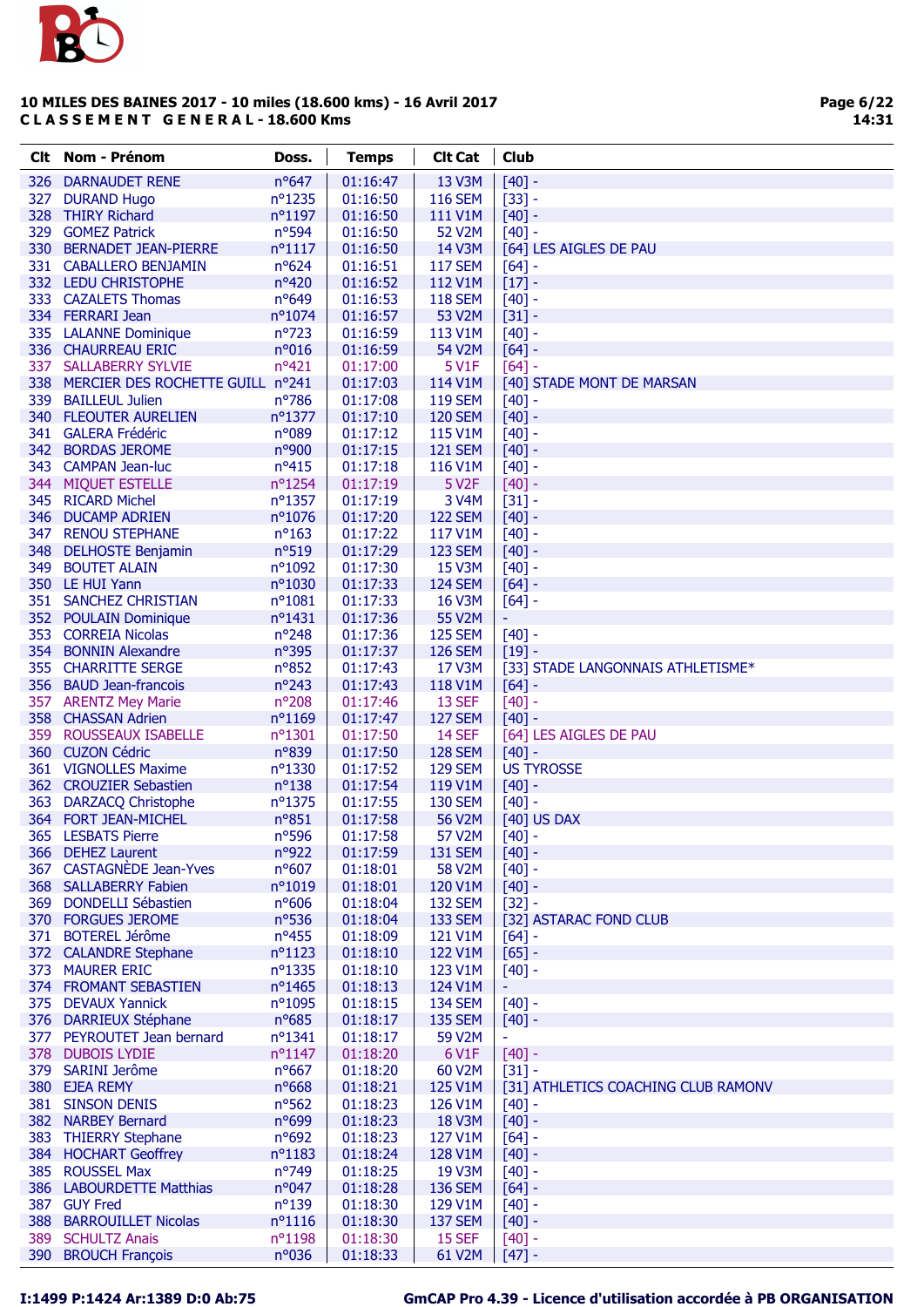

| Clt Nom - Prénom                              | Doss.               | <b>Temps</b>         | <b>Clt Cat</b>              | <b>Club</b>                                     |
|-----------------------------------------------|---------------------|----------------------|-----------------------------|-------------------------------------------------|
| 391 DUCAMP JEAN-MARC                          | n°819               | 01:18:34             | 62 V2M                      | $[40] -$                                        |
| 392 ANDIGNAC JEAN CHRISTOPHE                  | nº501               | 01:18:36             | 130 V1M                     | [32] AC AUCH                                    |
| 393 DOR Gilles                                | $n^o$ 885           | 01:18:38             | 63 V2M                      | $[40] -$                                        |
| 394 CZAPLA Jérémy                             | $n^o612$            | 01:18:41             | <b>138 SEM</b>              | $[78] -$                                        |
| 395 HUON STEPHANE                             | nº488               | 01:18:42             | 131 V1M                     | ÷                                               |
| 396 CONSTANT David                            | nº810               | 01:18:42             | 132 V1M                     | $[40] -$                                        |
| 397 COLLE DAVID                               | $n^o$ 541           | 01:18:46             | <b>139 SEM</b>              | $[80]$ -                                        |
| 398 FOUGERAT David                            | nº791               | 01:18:47             | 64 V2M                      | $[40] -$                                        |
| 399 LAGNIER Aude                              | nº997               | 01:18:47             | <b>16 SEF</b>               | $[31] -$                                        |
| 400 BAGNERES-PEDEBOSCQ Raphaêl nº925          |                     | 01:18:48             | 9 ESM                       | $[64] -$                                        |
| 401 LARROSE Clément                           | $n^{\circ}1148$     | 01:18:51             | <b>140 SEM</b>              | $[40] -$                                        |
| 402 BORONAT Stephane                          | $n^{\circ}1004$     | 01:18:55             | 133 V1M                     | $[40] -$                                        |
| 403 LABORDE MICHEL                            | $n^{\circ}1038$     | 01:18:56             | 65 V2M                      | $[64] -$                                        |
| <b>404 SANTER STEVE</b>                       | n°759               | 01:18:56             | 134 V1M                     | $[59] -$                                        |
| 405 CUBAYNES Sebastien                        | $n^{\circ}$ 734     | 01:18:57             | 135 V1M                     | $[64] -$                                        |
| 406 SORRENTINO Thomas                         | $n^{\circ}$ 1366    | 01:18:59             | 136 V1M                     | $[40] -$                                        |
| 407 DURET Daniel                              | n°895               | 01:19:01             | 66 V2M                      | $[40] -$                                        |
| 408 MOREAU JACKY                              | nº888               | 01:19:05             | 20 V3M                      | $[79] -$                                        |
| 409 LABIELLE Bernard                          | nº565               | 01:19:06             | 21 V3M                      | $[64] -$                                        |
| 410 DELCROIX Marc                             | $n^{\circ}1073$     | 01:19:07             | 137 V1M                     | $[31] -$                                        |
| 411 MICHAUD SANDRINE                          | nº341               | 01:19:07             | 6 V <sub>2</sub> F          | [65] 1000 PATTES VICQUOIS                       |
| 412 RUOTTE Julien                             | $n^o$ 513           | 01:19:10             | <b>141 SEM</b>              | $[10] -$                                        |
| 413 TILBROOK Peter                            | nº1407              | 01:19:12             | <b>142 SEM</b>              | ÷,                                              |
| 414 FAGET Bruno                               | $n^{\circ}068$      | 01:19:13             | 138 V1M                     | $[40] -$                                        |
| 415 LARDEUX ALAIN                             | nº584               | 01:19:13             | 139 V1M                     | $[65] -$                                        |
| 416 DUBROCA BENOIT                            | nº832               | 01:19:14             | 140 V1M                     | $[40] -$                                        |
| 417 COSTE Hervé                               | nº557               | 01:19:14             | 141 V1M                     | $[65] -$                                        |
| 418 MAUBOURGUET HUGUES                        | $n^o$ 542           | 01:19:16             | <b>143 SEM</b>              | $[40] -$                                        |
| 419 WATELIN SALOME                            | $n^{\circ}1191$     | 01:19:17             | 1 ESF                       | [60] AC CAUFFRY-LIANCOURT-RANT-LAIG             |
| 420 GOSSET Julien                             | nº975               | 01:19:17             | 142 V1M                     | [44] S/L PRESQU'ILE GUERANDAISE ATH             |
| 421 CAMBECEDES JEROME                         | nº1476              | 01:19:20             | 143 V1M                     | ÷                                               |
| 422 COSTREJEAN Michel                         | $n^o215$            | 01:19:20             | 67 V2M                      | $[40] -$                                        |
| 423 CAZENAVE Aurelien                         | $n^{\circ}1293$     | 01:19:23             | <b>144 SEM</b>              | $[40] -$                                        |
| 424 REJSEK FRANCK                             | $n^o$ 663           | 01:19:23             | 68 V2M                      | $[24] -$                                        |
| 425 CONRAD Jerome                             | $n^o$ 1113          | 01:19:24             | 144 V1M                     | $[40] -$                                        |
| 426 PICHOT Damien                             | n°739               | 01:19:24             | 145 V1M                     | $[33] -$                                        |
| 427 DA SILVA MOREIRA JEROME                   | $n^{\circ}177$      | 01:19:25             | 146 V1M                     | [64] BIARRITZ OLYMPIQUE                         |
| 428 DULONG JEROME                             | nº382               | 01:19:27             | 147 V1M                     | [47] ASPTT AGEN                                 |
| 429 THUILLIER Franck                          | $n^{\circ}1054$     | 01:19:31             | 148 V1M                     | $[40] -$                                        |
| 430 COJO STEPHAN                              | $n^o$ 1215          | 01:19:31             | 149 V1M                     | $\mid$ [40] -                                   |
| 431 BROCAS Gregory<br>432 DAGUERRE BERNADETTE | $n^o$ 695           | 01:19:34             | <b>145 SEM</b>              | $[40] -$                                        |
|                                               | $n^o$ 1334<br>nº236 | 01:19:35             | 7 V <sub>2</sub> F<br>7 V1F | S/L ANGLET OLYMPIQUE<br>[40] S/L AVIRON BAYONNE |
| 433 DUVAUCHEL VIRGINIE<br>434 GOITIA Gilles   | nº285               | 01:19:35<br>01:19:35 | 150 V1M                     |                                                 |
| 435 COCQ Pascal                               | $n^{\circ}1000$     | 01:19:36             | 69 V2M                      | $[40] -$<br>$[47] -$                            |
| 436 ESPITALIER JEAN-MICHEL                    | nº802               | 01:19:38             | 70 V2M                      | $[64] -$                                        |
| 437 FAGET Jean Luc                            | nº1090              | 01:19:38             | 71 V2M                      | $[40] -$                                        |
| 438 FALGUIERE JULIEN                          | nº1493              | 01:19:41             | <b>146 SEM</b>              | ٠                                               |
| 439 LEBLANC SERGE                             | $n^o$ 1163          | 01:19:43             | 151 V1M                     | $[40] -$                                        |
| 440 ESCAICH CLAUDE                            | nº954               | 01:19:45             | 72 V2M                      | [31] S/L ATHLE 632 TOURNEFEUILLE                |
| 441 HERVOIR Ian                               | $n^{\circ}1272$     | 01:19:46             | <b>10 ESM</b>               | $[64] -$                                        |
| 442 HERVOIR Maxence                           | $n^o$ 1314          | 01:19:46             | <b>147 SEM</b>              | $[64] -$                                        |
| 443 BEJARANO Rudy                             | $n^o$ 1413          | 01:19:51             | <b>148 SEM</b>              |                                                 |
| 444 LAGISQUET PHILIPPE                        | $n^{\circ}745$      | 01:19:53             | 73 V2M                      | $[31] -$                                        |
| 445 HUGON DIMITRI                             | nº534               | 01:19:54             | 152 V1M                     | [65] STADOCESTE TARBES                          |
| 446 PEDEUPOEY Alain                           | $n^o$ 464           | 01:19:55             | 22 V3M                      | $[64]$ -                                        |
| 447 GALDOS ISABELLE                           | nº1445              | 01:19:57             | 8 V <sub>2</sub> F          | ÷                                               |
| 448 PINSOLLE Pascal                           | $n^o$ 675           | 01:19:58             | <b>149 SEM</b>              | $[40] -$                                        |
| 449 CAMBOURNAC Camille                        | $n^o$ 574           | 01:20:00             | 8 V1F                       | $[65]$ -                                        |
| 450 DA FONSECA Christophe                     | nº1408              | 01:20:01             | 153 V1M                     |                                                 |
| 451 BARNABE CHRISTOPHE                        | $n^{\circ}356$      | 01:20:01             | 154 V1M                     | $[31] -$                                        |
| 452 MURAT Christophe                          | $n^{\circ}042$      | 01:20:01             | 155 V1M                     | $[31] -$                                        |
| 453 FOUGERAT Marie                            | $n^{\circ}399$      | 01:20:02             | 17 SEF                      | $[40] -$                                        |
| 454 CANONNE CEDRIC                            | nº386               | 01:20:03             | 156 V1M                     | $[77] -$                                        |
| 455 CHOISNARD Victoire                        | $n^o$ 1317          | 01:20:03             | 2 ESF                       | $[75]$ -                                        |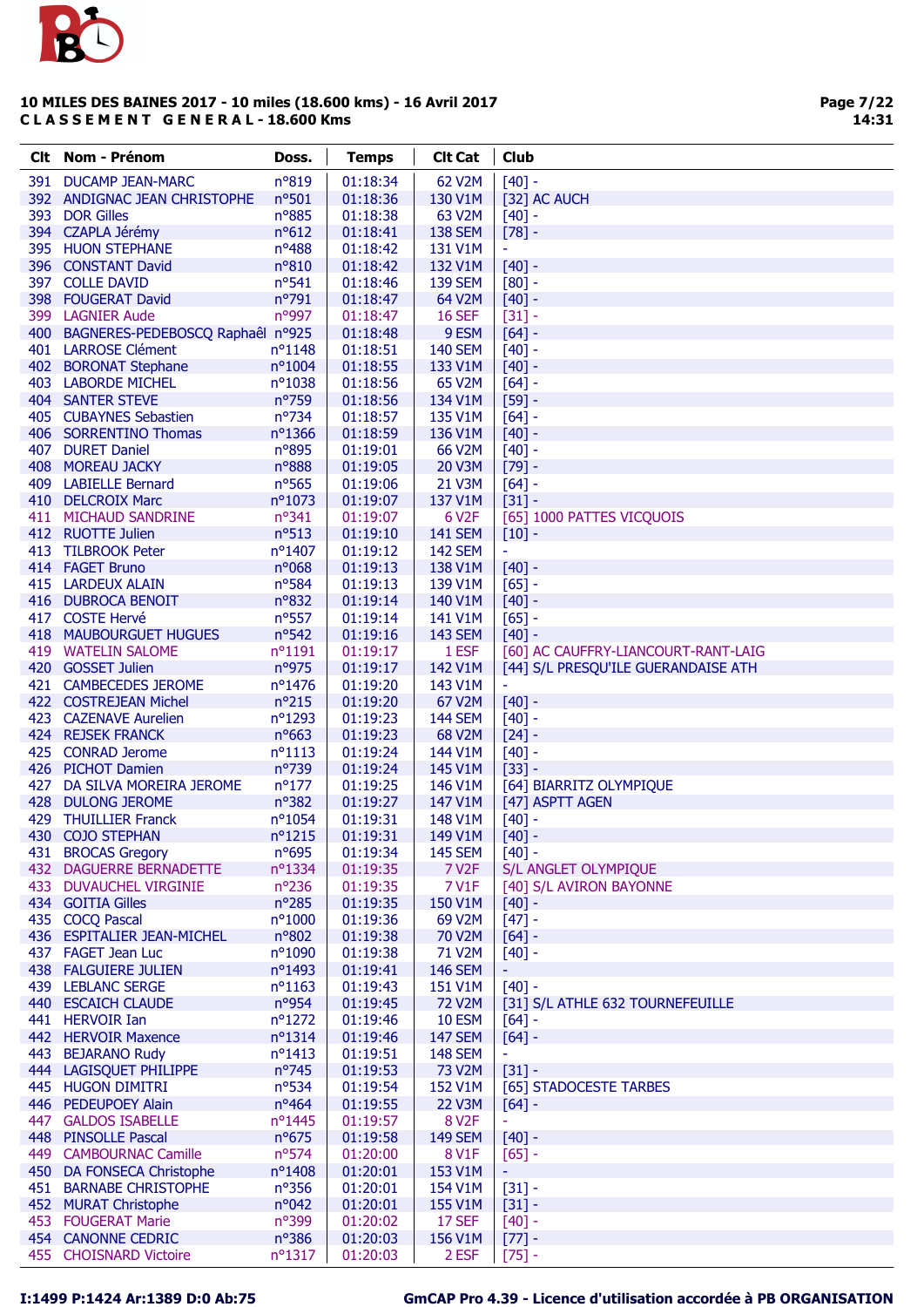

|     | <b>Clt</b> Nom - Prénom                       | Doss.                   | <b>Temps</b>         | <b>Clt Cat</b>                   | <b>Club</b>                    |
|-----|-----------------------------------------------|-------------------------|----------------------|----------------------------------|--------------------------------|
|     | 456 KEFER Alain                               | $n^{\circ}1010$         | 01:20:04             | 157 V1M                          | $[33] -$                       |
| 457 | <b>KEFER Alexia</b>                           | nº1022                  | 01:20:04             | 3 ESF                            | $[64] -$                       |
|     | 458 BENITO Jean paul                          | nº1036                  | 01:20:06             | 158 V1M                          | $[31] -$                       |
|     | 459 DUCASSE ROLAND                            | n°795                   | 01:20:06             | 23 V3M                           | $[40] -$                       |
|     | 460 AIT MESSAOUD Rachid                       | n°869                   | 01:20:07             | <b>150 SEM</b>                   | $[42] -$                       |
|     | 461 MARTINEZ Frédéric                         | n°319                   | 01:20:08             | 74 V2M                           | $[40] -$                       |
|     | 462 HAURET-CLOS Patrick                       | $n^o$ 1126              | 01:20:08             | 75 V2M                           | $[64] -$                       |
|     | 463 DEBAILLEUL Solene                         | nº245                   | 01:20:10             | 18 SEF                           | [64] LES AIGLES DE PAU         |
|     | 464 IBON MARTIN                               | n°071                   | 01:20:11             | 159 V1M                          | $[20] -$                       |
|     | 465 ROBERT VALERIE                            | nº1023                  | 01:20:12             | <b>19 SEF</b>                    | $[40] -$                       |
|     | 466 NOUGAROU LAURENT                          | nº982                   | 01:20:12             | 76 V2M                           | $[40] -$                       |
|     | 467 MIREMONT SEBASTIEN                        | nº703                   | 01:20:13             | 160 V1M                          | $[31] -$                       |
|     | 468 PASSARD Theo<br>469 LIBAT Eric            | nº646<br>$n^o$ 331      | 01:20:13             | <b>151 SEM</b>                   | $[65]$ -                       |
|     | 470 HOURCASTAGNON STEPHANE                    | nº757                   | 01:20:14<br>01:20:17 | 161 V1M<br>162 V1M               | $[75] -$<br>$[83] -$           |
|     | 471 DESBARATS JACQUELINE                      | nº564                   | 01:20:17             | 9 V <sub>2F</sub>                | [65] UA LOURDES                |
|     | 472 SALLABERRY MARGOT NICOLE                  | $n^o1012$               | 01:20:20             | 10 V2F                           | [40] AS DES BLEUETS LABATUTOIS |
|     | 473 CARLIER BENOIT                            | $n^{\circ}206$          | 01:20:21             | <b>77 V2M</b>                    | $[31] -$                       |
|     | 474 SOURBE PIERRE                             | nº1337                  | 01:20:21             | 163 V1M                          | <b>S/L AVIRON BAYONNE</b>      |
|     | 475 BERTHON Jerome                            | $n^o414$                | 01:20:23             | 164 V1M                          | $[33] -$                       |
|     | 476 DUBERTRAND Eric                           | $n^o$ 674               | 01:20:24             | 165 V1M                          | $[40]$ -                       |
|     | 477 JUAN LAURENT                              | nº1437                  | 01:20:28             | <b>152 SEM</b>                   |                                |
|     | 478 DELSERRE Julien                           | n°390                   | 01:20:29             | <b>153 SEM</b>                   | $[40] -$                       |
|     | 479 AIT-ALOUACHE Karim                        | $n^{\circ}391$          | 01:20:30             | <b>154 SEM</b>                   | $[64] -$                       |
|     | 480 LACRAMPE JEAN-MICHEL                      | nº439                   | 01:20:33             | 166 V1M                          | $[40] -$                       |
|     | 481 DUFFOUR MICHEL                            | nº1080                  | 01:20:34             | 24 V3M                           | $[32] -$                       |
|     | 482 BOUBAL Marc-antoine                       | nº1298                  | 01:20:37             | <b>155 SEM</b>                   | $[31] -$                       |
|     | 483 PESSOA CARLOS                             | nº1447                  | 01:20:39             | <b>78 V2M</b>                    | $\equiv$                       |
|     | 484 BRUN Nicole                               | nº556                   | 01:20:44             | 9 V1F                            | $[40] -$                       |
|     | 485 MOULIN JEAN CLAUDE                        | $n^{\circ}737$          | 01:20:44             | <b>25 V3M</b>                    | $[40] -$                       |
|     | 486 BISBAU Damien                             | $n^o$ 1184              | 01:20:47             | <b>156 SEM</b>                   | $[40] -$                       |
|     | 487 URTHALER David                            | $n^{\circ}1008$         | 01:20:50             | 167 V1M                          | $[32] -$                       |
|     | 488 FERBEYRE Jean-michel                      | n°969                   | 01:21:00             | <b>26 V3M</b>                    | $[75] -$                       |
|     | 489 MAUREL PHILIPPE                           | $n^o$ 1223              | 01:21:01             | 79 V2M                           | [40] S/L AVIRON BAYONNE        |
|     | 490 MULCIO Matthieu<br>491 BOUEILH Sébastien  | n°909<br>nº1226         | 01:21:02             | <b>157 SEM</b><br><b>158 SEM</b> | $[31] -$                       |
|     | 492 GUILLE Jean Francois                      | nº1025                  | 01:21:04<br>01:21:05 | 80 V2M                           | $[40] -$<br>$[40]$ -           |
|     | 493 MATHIEU Fernand                           | nº862                   | 01:21:08             | 81 V2M                           | $[64] -$                       |
|     | 494 SAINT MARTIN Nicolas                      | n°289                   | 01:21:10             | <b>159 SEM</b>                   | $[65] -$                       |
|     | 495 RICHARD CHRISTIAN                         | nº1139                  | 01:21:10             | 27 V3M                           | [64] AS. MUNICIPALE DE PAU     |
|     | 496 SOTOMAYOR Jacques                         | $n^o$ 1251              | 01:21:13             | 82 V2M                           | $[40] -$                       |
|     | 497 DURIEUX Sébastien                         | $n^o191$                | 01:21:14             | <b>160 SEM</b>                   | $[16] -$                       |
|     | 498 CHIOTASSO SEBASTIEN                       | nº1204                  | 01:21:14             | 168 V1M                          | [64] S/L ANGLET OLYMPIQUE      |
|     | 499 DARRUYRE Florian                          | nº222                   | 01:21:15             | <b>161 SEM</b>                   | $[40] -$                       |
|     | 500 LAPEYRE ERIC                              | n°043                   | 01:21:16             | 83 V2M                           | $[64] -$                       |
|     | 501 MAGNIN Stephane                           | $n^o$ 605               | 01:21:17             | 169 V1M                          | $[40] -$                       |
|     | 502 SOUQUES JEAN-PIERRE                       | n°015                   | 01:21:18             | 84 V2M                           | [40] AC POUILLON               |
|     | 503 BONNENOUVELLE Eric                        | $n^o$ 552               | 01:21:19             | 85 V2M                           | $[40] -$                       |
|     | 504 PIQUER CHRISTOPHER                        | nº1208                  | 01:21:21             | <b>162 SEM</b>                   | $[40] -$                       |
|     | 505 PALAS THIBAULT                            | nº1209                  | 01:21:24             | <b>163 SEM</b>                   | $[64] -$                       |
|     | 506 LOTTIN CHRISTOPHE                         | $n^{\circ}342$          | 01:21:24             | 170 V1M                          | [65] 1000 PATTES VICQUOIS      |
|     | 507 LOPEZ LAURENCE                            | nº459                   | 01:21:25             | 11 V <sub>2</sub> F              | $[40] -$                       |
|     | 508 SALMON Jérémy                             | $n^o$ 141               | 01:21:27             | <b>164 SEM</b>                   | $[40] -$                       |
|     | 509 PONS AGNES                                | nº1084                  | 01:21:28             | 12 V <sub>2</sub> F              | $[40] -$                       |
|     | 510 DE FACCIO BENOIT                          | n°080                   | 01:21:28             | <b>165 SEM</b>                   | $[64] -$                       |
|     | 511 APRETNA Maxime                            | $n^o$ 559               | 01:21:31             | <b>166 SEM</b>                   | $[33] -$                       |
|     | 512 GOENAGA Borja<br>513 YOLANDA RESA AGUIRRE | $n^o$ 1156<br>$n^o$ 358 | 01:21:32<br>01:21:32 | 171 V1M<br>10 V1F                | $[20] -$<br>$[20] -$           |
|     | 514 DAULE Mélanie                             | $n^o$ 654               | 01:21:34             | <b>20 SEF</b>                    | $[40] -$                       |
|     | 515 CARPY Christophe                          | $n^{\circ}1157$         | 01:21:34             | 172 V1M                          | $[40] -$                       |
|     | 516 BOHAER Frederic                           | $n^o$ 452               | 01:21:35             | 86 V2M                           | $[42] -$                       |
|     | 517 BORDERE ANDREOU Elodie                    | $n^o317$                | 01:21:35             | <b>21 SEF</b>                    | $[64] -$                       |
|     | 518 DUBOIS DAVID                              | $n^o$ 1216              | 01:21:39             | 173 V1M                          | [40] LES FOUS LES SORTOISES    |
|     | 519 LAMOTHE Florence                          | nº765                   | 01:21:41             | 11 V1F                           | $[40] -$                       |
|     | 520 CALLEDE MARTINE                           | n°938                   | 01:21:44             | 12 V1F                           | [64] AS DES BLEUETS LABATUTOIS |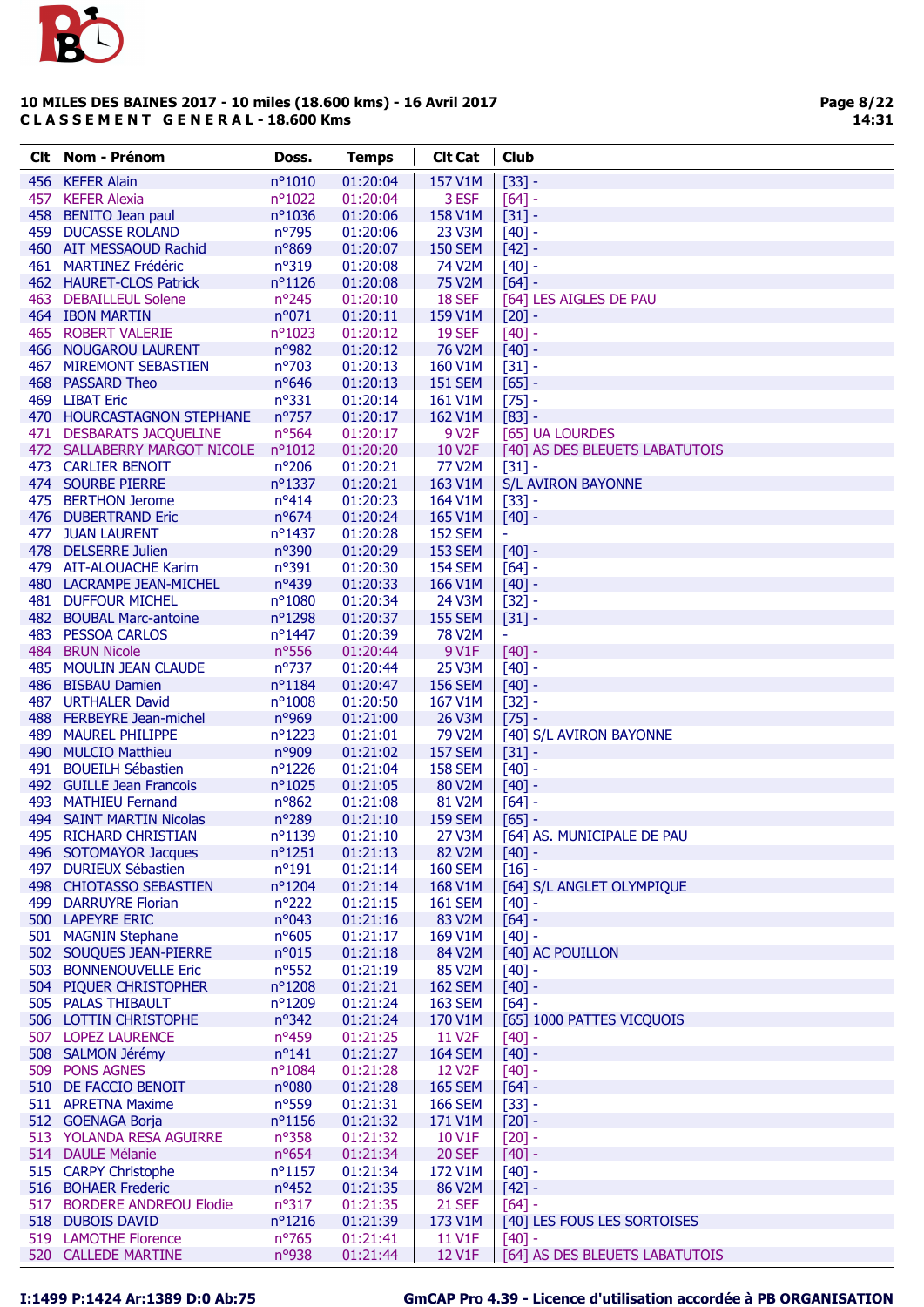

|     | Clt Nom - Prénom                                  | Doss.                   | <b>Temps</b>         | <b>Clt Cat</b>            | Club                            |
|-----|---------------------------------------------------|-------------------------|----------------------|---------------------------|---------------------------------|
|     | 521 FADELLI CHRISTINE                             | nº490                   | 01:21:45             | 2 V3F                     |                                 |
|     | 522 JATTEAU Clément                               | nº1082                  | 01:21:46             | <b>167 SEM</b>            | $[40] -$                        |
|     | 523 BALDAZO HERRERO Pedro                         | nº1149                  | 01:21:47             | 87 V2M                    | $[48]$ -                        |
|     | 524 ALLENDE GARAY Aitor                           | $n^o$ 1150              | 01:21:47             | <b>168 SEM</b>            | $[48] -$                        |
|     | 525 NEXON Cathy                                   | nº974                   | 01:21:48             | 22 SEF                    | $[31] -$                        |
|     | 526 RABIER Anne-aure                              | n°801                   | 01:21:49             | 23 SEF                    | $[40] -$                        |
| 527 | <b>DARGELOS SEVERINE</b>                          | nº720                   | 01:21:50             | 13 V1F                    | $[40] -$                        |
|     | 528 SAVARY BETINA                                 | $n^o813$                | 01:21:50             | 14 V1F                    | [44] SERBOUTI RUN               |
|     | 529 GOSSELIN PIERRE                               | $n^{\circ}721$          | 01:21:51             | 88 V2M                    | [64] S/L ANGLET OLYMPIQUE       |
|     | 530 NEXON Guillaume                               | nº973                   | 01:21:53             | <b>169 SEM</b>            | $[31] -$                        |
|     | 531 RENAUX Cathy                                  | $n^o318$                | 01:21:57             | 13 V2F                    | $[40] -$                        |
|     | 532 TRUDELLE Corinne                              | nº405                   | 01:21:58             | 15 V1F                    | $[64] -$                        |
|     | 533 BADET Clément                                 | $n^o$ 626               | 01:21:58             | <b>170 SEM</b>            | $[40] -$                        |
|     | 534 BELLOTTO Francis                              | n°798                   | 01:22:00             | <b>28 V3M</b>             | $[32] -$                        |
|     | 535 DAVID ODRAN                                   | nº1470                  | 01:22:02             | <b>171 SEM</b>            | $\overline{\phantom{a}}$        |
|     | 536 GUEGAN Dominique                              | n°085                   | 01:22:02             | 174 V1M                   | $[40] -$                        |
|     | 537 LACHE OLIVIER                                 | $n^o$ 502               | 01:22:03             | <b>172 SEM</b>            | $[40] -$                        |
|     | 538 VOYEAU LAINÉ Emilie                           | $n^{\circ}$ 147         | 01:22:04             | 24 SEF                    | $[40] -$                        |
|     | 539 PIVOTTO Stéphanie                             | $n^o$ 666               | 01:22:06             | 25 SEF                    | $[31] -$                        |
|     | 540 GONDEL Julie                                  | $n^{\circ}747$          | 01:22:07             | <b>26 SEF</b>             | $[31] -$                        |
|     | 541 FROST Andrew                                  | $n^o$ 1178              | 01:22:13             | <b>173 SEM</b>            | $[40] -$                        |
|     | 542 MOREAU Mikael                                 | nº1376                  | 01:22:15             | <b>174 SEM</b>            | $[40] -$                        |
|     | 543 REYNES Dorian                                 | $n^o$ 1411              | 01:22:16             | <b>175 SEM</b>            | $\blacksquare$                  |
|     | 544 DENTELLA Chantal                              | n°020                   | 01:22:17             | 3 V3F                     | $[32] -$                        |
|     | 545 PAGA Anne-Sophie                              | nº676                   | 01:22:17             | 27 SEF                    | $[40] -$                        |
|     | 546 JANU Jean jacques                             | $n^o$ 510               | 01:22:20             | 175 V1M                   | $[40] -$                        |
|     | 547 CARON Mickael                                 | nº387                   | 01:22:20             | 176 V1M                   | $[40] -$                        |
|     | 548 SALLABERRY ALEXANDRE<br>549 ANGELETTI MARTINE | n°883<br>nº986          | 01:22:20<br>01:22:23 | 177 V1M<br>4 V3F          | $[64] -$<br>[40] US DAX         |
|     | 550 ETCHEGARRAY DIDIER                            | nº1468                  | 01:22:26             | 89 V2M                    | ÷                               |
|     | 551 LISSAGUE Jean-Marc                            | n°921                   | 01:22:26             | 90 V2M                    | $[40] -$                        |
|     | 552 POULLETIER DE GANNES Eric                     | $n^{\circ}233$          | 01:22:26             | 178 V1M                   | $[47] -$                        |
|     | 553 DUCOURNEAU JEAN-BERNARD                       | $n^o681$                | 01:22:31             | 29 V3M                    | [65] TARBES PYRENEES ATHLETISME |
|     | 554 CASAUX NATHALIE                               | nº1306                  | 01:22:31             | 14 V <sub>2</sub> F       | [65] TARBES PYRENEES ATHLETISME |
|     | 555 DURAND Luc                                    | $n^{\circ}213$          | 01:22:33             | 91 V2M                    | $[33] -$                        |
|     | 556 CAZASSUS Lionel                               | $n^{\circ}268$          | 01:22:33             | 179 V1M                   | $[40] -$                        |
|     | 557 STEUNOU NICOLAS                               | nº905                   | 01:22:34             | 180 V1M                   | $[40] -$                        |
|     | 558 PAINOT Isabelle                               | $n^{\circ}082$          | 01:22:35             | 16 V1F                    | $[75]$ -                        |
|     | 559 CARRERE Etienne                               | $n^{\circ}$ 1421        | 01:22:36             | <b>176 SEM</b>            |                                 |
|     | 560 BROUEILH BERTRAND                             | $n^o$ 466               | 01:22:38             | 30 V3M                    | $[40]$ -                        |
|     | 561 BERNET Jerome                                 | $n^o409$                | 01:22:39             | 181 V1M                   | $[40] -$                        |
|     | 562 BIDORET Guillaume                             | n°893                   | 01:22:40             | 182 V1M                   | $[40] -$                        |
|     | 563 BARNABOT Baptiste                             | nº769                   | 01:22:41             | <b>11 ESM</b>             | $[32] -$                        |
|     | 564 PATRICIA González                             | nº470                   | 01:22:43             | <b>28 SEF</b>             | $[09] -$                        |
|     | 565 THOMAS Laurent                                | $n^o407$                | 01:22:43             | 183 V1M                   | $[40] -$                        |
|     | 566 HARANG Maïlys                                 | $n^{\circ}722$          | 01:22:44             | 29 SEF                    | $[40] -$                        |
|     | 567 SUBERCHICOT Hélène                            | $n^o$ 1011              | 01:22:46             | 17 V1F                    | $[40] -$                        |
|     | 568 PEYTOURET DENIS                               | $n^{\circ}261$          | 01:22:51             | 92 V2M                    | $[64] -$                        |
|     | 569 POLLIAND Nathalie                             | nº704                   | 01:22:52             | 15 V <sub>2</sub> F       | $[40] -$                        |
|     | 570 CLEUET Nadine                                 | $n^{\circ}380$          | 01:22:52             | 16 V <sub>2</sub> F       | $[64] -$                        |
|     | 571 DUPUY Fanny                                   | $n^{\circ}193$          | 01:22:53             | <b>30 SEF</b>             | $[40] -$                        |
|     | 572 MANTZ Ludivine                                | nº1196                  | 01:22:58             | 18 V1F                    | $[57] -$                        |
|     | 573 LABORIE ISABELLE                              | $n^{\circ}262$          | 01:22:59             | 17 V2F                    | [24] ELAN SPORTIF DE TRELISSAC  |
|     | 574 RODRIGUES MARIE                               | $n^o404$                | 01:22:59             | 19 V1F                    | $[40] -$                        |
|     | 575 PIDOU ALAIN                                   | $n^o433$                | 01:22:59             | 93 V2M                    | $[64] -$                        |
|     | 576 BUZENS-KENDRA Laure                           | $n^o643$                | 01:23:03             | <b>31 SEF</b>             | $[92] -$                        |
| 577 | <b>BOURICAUD JEAN LOUIS</b>                       | nº1467                  | 01:23:05             | 94 V2M                    | ÷                               |
|     | 578 GOLDENBERG Catherine                          | nº1433                  | 01:23:07             | 32 SEF                    | ۰                               |
|     | 579 CANTAU JOEL                                   | $n^{\circ}287$          | 01:23:09             | 184 V1M                   | $[40] -$                        |
|     | 580 MARIUS Petre<br>581 TOUZET CHRISTOPHE         | nº582<br>$n^{\circ}533$ | 01:23:17<br>01:23:17 | <b>177 SEM</b><br>185 V1M | $[64] -$                        |
|     |                                                   | n°095                   | 01:23:17             | 33 SEF                    | $[40] -$                        |
|     | 582 BERARD MORGANE<br>583 LHERMITTE Magali        | $n^{\circ}305$          | 01:23:21             | 34 SEF                    | $[40] -$<br>$[40] -$            |
|     | 584 DALLE-CARBONARE David                         | $n^o$ 1061              | 01:23:23             | <b>178 SEM</b>            | $[40] -$                        |
|     | 585 QUATACKER Emmanuel                            | $n^o$ 1180              | 01:23:23             | <b>179 SEM</b>            | $[40] -$                        |
|     |                                                   |                         |                      |                           |                                 |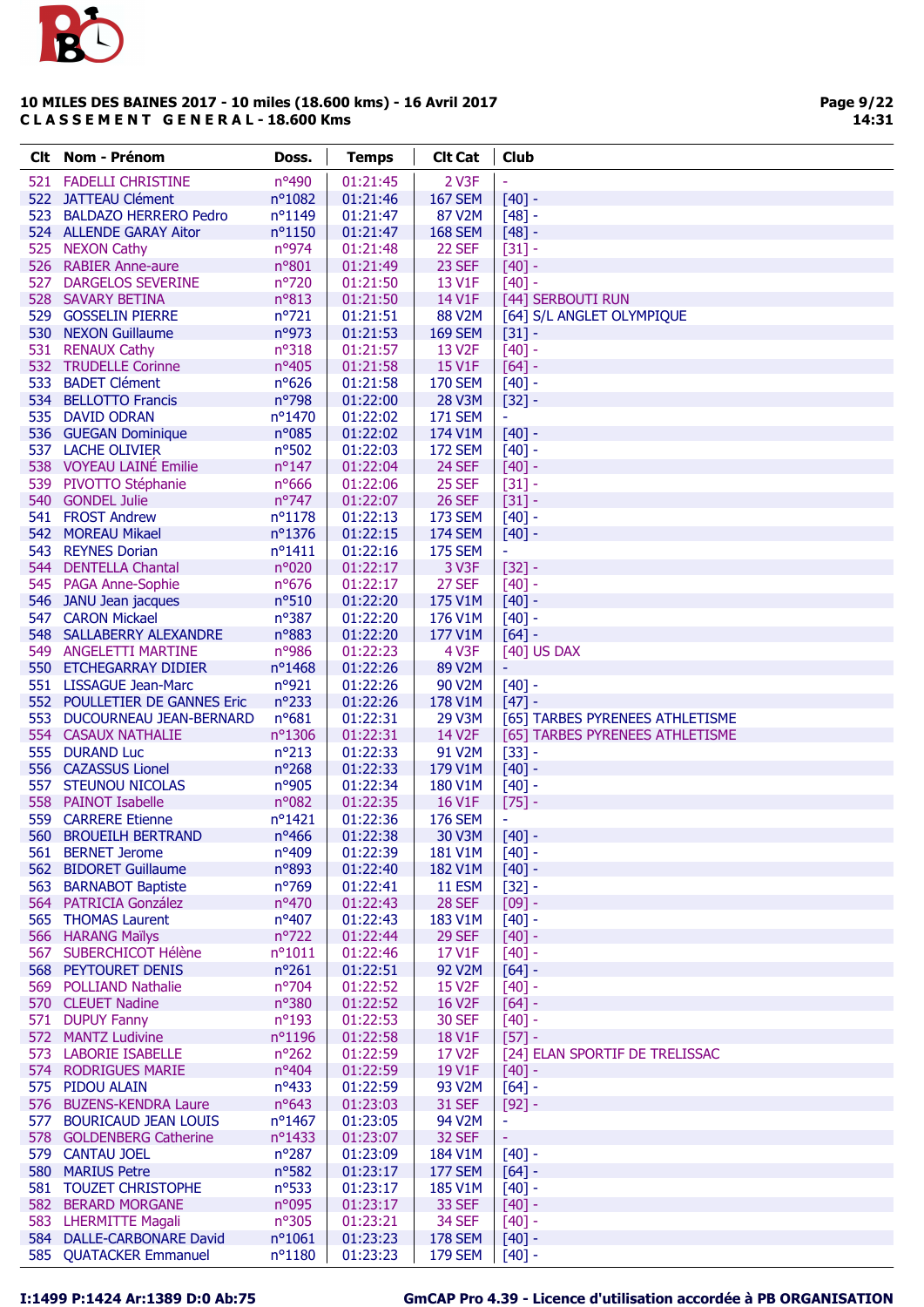

Page 10/22 14:31

| <b>Clt</b> Nom - Prénom                           | Doss.                        | <b>Temps</b>         | <b>Clt Cat</b>     | <b>Club</b>                               |
|---------------------------------------------------|------------------------------|----------------------|--------------------|-------------------------------------------|
| 586 BENTEJAC Katia                                | $n^o$ 1211                   | 01:23:24             | 20 V1F             | $[33] -$                                  |
| 587 BARTETE Patrick                               | nº581                        | 01:23:24             | 95 V2M             | $[64] -$                                  |
| 588 BENTEJAC JEAN MARC                            | nº1460                       | 01:23:25             | 96 V2M             |                                           |
| 589 MUNOZ Laeticia                                | nº1189                       | 01:23:30             | 21 V1F             | $[81] -$                                  |
| 590 BRUMEAU BEATRICE                              | $n^{\circ}1268$              | 01:23:31             | 22 V1F             | [65] TARBES PYRENEES ATHLETISME           |
| 591 LAFOND-PUYO Stephane                          | $n^o$ 058                    | 01:23:32             | 186 V1M            | $[64]$ -                                  |
| 592 ROQUE Sebastien                               | nº1395                       | 01:23:32             | 187 V1M            | ٠                                         |
| 593 VERDIER Fabrice                               | nº1285                       | 01:23:33             | 188 V1M            | $[40] -$                                  |
| 594 GURRIA DOMINIQUE                              | $n^{\circ}826$               | 01:23:37             | 189 V1M            | [33] BORDEAUX ATHLE*                      |
| 595 TARASCON Nicolas                              | $n^o$ 1112                   | 01:23:37             | <b>180 SEM</b>     | $[40] -$                                  |
| 596 JOUANDOU Alexis                               | nº1232                       | 01:23:40             | <b>181 SEM</b>     | $[40] -$                                  |
| 597 LAFFONT Jean-christophe                       | $n^{\circ}303$               | 01:23:42             | 190 V1M            | $[40]$ -                                  |
| 598 ALLEE Stephane                                | nº1417                       | 01:23:43             | 191 V1M            |                                           |
| 599 LARROUTIS GAELLE                              | nº360                        | 01:23:45             | 23 V1F             | [33] BORDEAUX ATHLE*                      |
| 600 DASQUET Jean-Pierre<br>601 TUROUNET Pierre    | $n^{\circ}815$<br>n°989      | 01:23:47<br>01:23:48 | 192 V1M<br>193 V1M | $[31] -$                                  |
| 602 COMAMALA Karine                               | $n^o$ 1332                   | 01:23:49             | 24 V1F             | $[40]$ -<br>Ξ                             |
| 603 PULON Alain                                   | nº396                        | 01:23:51             | 7 JUM              | $[40] -$                                  |
| 604 SANCHEZ CAMPERO Salvador                      | n°999                        | 01:23:51             | <b>182 SEM</b>     | $[64] -$                                  |
| 605 CROUZAT Nicolas                               | nº1325                       | 01:23:52             | <b>183 SEM</b>     | $[40] -$                                  |
| 606 CASTEX SOPHIE                                 | nº768                        | 01:23:54             | 25 V1F             | [47] ACJ NERAC                            |
| 607 THERY Elisabeth                               | nº1360                       | 01:23:55             | <b>18 V2F</b>      | $[80]$ -                                  |
| 608 CARRASCO Frederic                             | $n^{\circ}733$               | 01:23:57             | 194 V1M            | $[40] -$                                  |
| 609 VERDEUN Sandrine                              | $n^{\circ}254$               | 01:24:01             | 19 V2F             | $[33] -$                                  |
| 610 PASCOA THIERRY                                | $n^{\circ}273$               | 01:24:01             | 195 V1M            | $[33] -$                                  |
| 611 WALENCIAK Thierry                             | $n^{\circ}253$               | 01:24:01             | 97 V2M             | $[33] -$                                  |
| 612 ESCALAS CHRISTIAN                             | nº489                        | 01:24:02             | 98 V2M             | ٠                                         |
| 613 DELBARBA LYDIE                                | n°298                        | 01:24:02             | 26 V1F             | $[40] -$                                  |
| 614 DAURAT Marion                                 | $n^o$ 1154                   | 01:24:03             | 35 SEF             | $[64] -$                                  |
| 615 BAGNERES-PEDEBOSCQ Sophie                     | n°916                        | 01:24:08             | <b>36 SEF</b>      | $[64]$ -                                  |
| 616 CAMUS Lola                                    | $n^{\circ}$ 1387             | 01:24:08             | 37 SEF             | ۳                                         |
| 617 BOURDET Malo                                  | nº1388                       | 01:24:09             | <b>184 SEM</b>     | ÷                                         |
| 618 PEAUDECERF Jean Pierre                        | $n^o$ 371                    | 01:24:09             | 99 V2M             | $[18] -$                                  |
| 619 RONCHINI CLEMENT                              | $n^o$ 326                    | 01:24:11             | <b>185 SEM</b>     | $[31] -$                                  |
| 620 PEUDPIECE LAURENT                             | nº1449                       | 01:24:11             | 100 V2M            | Ξ                                         |
| 621 PAILLAUGUE Sandrine<br>622 GRAJEWSKI NATHALIE | $n^o$ 1014<br>$n^{\circ}225$ | 01:24:12             | 38 SEF<br>27 V1F   | $[40] -$<br>[40] CLUB ATHLETISME HAGETMAU |
| 623 CAMIADE MARIE-NOELLE                          | nº354                        | 01:24:13<br>01:24:14 | <b>39 SEF</b>      | [40] CLUB ATHLETISME HAGETMAU             |
| 624 PAUTHE Dominique                              | $n^{\circ}778$               | 01:24:14             | 101 V2M            | $[Pa]$ -                                  |
| 625 PEUDPIECE ANTHONY                             | nº1448                       | 01:24:15             | <b>186 SEM</b>     | ٠                                         |
| 626 CARCEL MICHEL                                 | $n^{\circ}$ 1492             | 01:24:15             | 102 V2M            | ÷                                         |
| 627 LAPEYRE Severine                              | nº1282                       | 01:24:16             | <b>40 SEF</b>      | $[40] -$                                  |
| 628 OKRESIK Bernard                               | $n^{\circ}730$               | 01:24:16             | 103 V2M            | $[40] -$                                  |
| 629 DEZES GERARD                                  | n°091                        | 01:24:22             | 104 V2M            | [64] BIARRITZ OLYMPIQUE                   |
| 630 DUBOUE Alexis                                 | $n^o$ 861                    | 01:24:22             | <b>187 SEM</b>     | $[44] -$                                  |
| 631 MARTIN Sebastien                              | $n^o611$                     | 01:24:24             | 196 V1M            | $[65] -$                                  |
| 632 BERHO PHILIPPE                                | $n^o216$                     | 01:24:25             | 105 V2M            | [64] S/L ST JEAN DE LUZ-CIBOURE A         |
| 633 BERRON Vincent                                | nº1383                       | 01:24:26             | 106 V2M            | $[64]$ -                                  |
| 634 BORDATTO Christian                            | $n^o$ 1118                   | 01:24:26             | 197 V1M            | $[64] -$                                  |
| 635 DUCAMP Caroline                               | $n^{\circ}914$               | 01:24:26             | 41 SEF             | $[40] -$                                  |
| 636 BAROUSSE Sophie                               | $n^o$ 520                    | 01:24:27             | 42 SEF             | $[31] -$                                  |
| 637 KERYVIN Jérôme                                | nº1373                       | 01:24:31             | <b>188 SEM</b>     | $[40]$ -                                  |
| 638 DUBOS GUY                                     | $n^{\circ}713$               | 01:24:31             | 31 V3M             | $[40] -$                                  |
| 639 SIMONET Jean-michel                           | nº806                        | 01:24:32             | 198 V1M            | $[64] -$                                  |
| 640 GARCIA LOPEZ VEGA                             | nº569                        | 01:24:34             | 20 V2F             | $[31] -$                                  |
| 641 WEBER Christian                               | $n^{\circ}783$               | 01:24:34             | 107 V2M            | $[65] -$                                  |
| 642 HUET Doris                                    | nº294                        | 01:24:35             | 43 SEF             | $[40] -$                                  |
| 643 RECOQUILLON Charlotte                         | $n^o$ 657<br>n°034           | 01:24:35             | 44 SEF<br>28 V1F   | $[40] -$                                  |
| 644 COLIN MAUD<br><b>645 LACAUSSE Karine</b>      | $n^o$ 1109                   | 01:24:37<br>01:24:37 | 29 V1F             | $[40] -$<br>$[40] -$                      |
| 646 LAURANSON Bruno                               | $n^{\circ}083$               | 01:24:38             | 108 V2M            | $[75] -$                                  |
| 647 BILLAUD PATRICK                               | $n^o$ 1153                   | 01:24:42             | 109 V2M            | $[64]$ -                                  |
| 648 HERVOIR Thierry                               | nº1269                       | 01:24:42             | 110 V2M            | $[64] -$                                  |
| 649 PATANCHON Caroline                            | $n^{\circ}1055$              | 01:24:43             | 30 V1F             | $[33] -$                                  |
| 650 LAFITTE Thierry                               | $n^o$ 1120                   | 01:24:44             | 111 V2M            | $[40] -$                                  |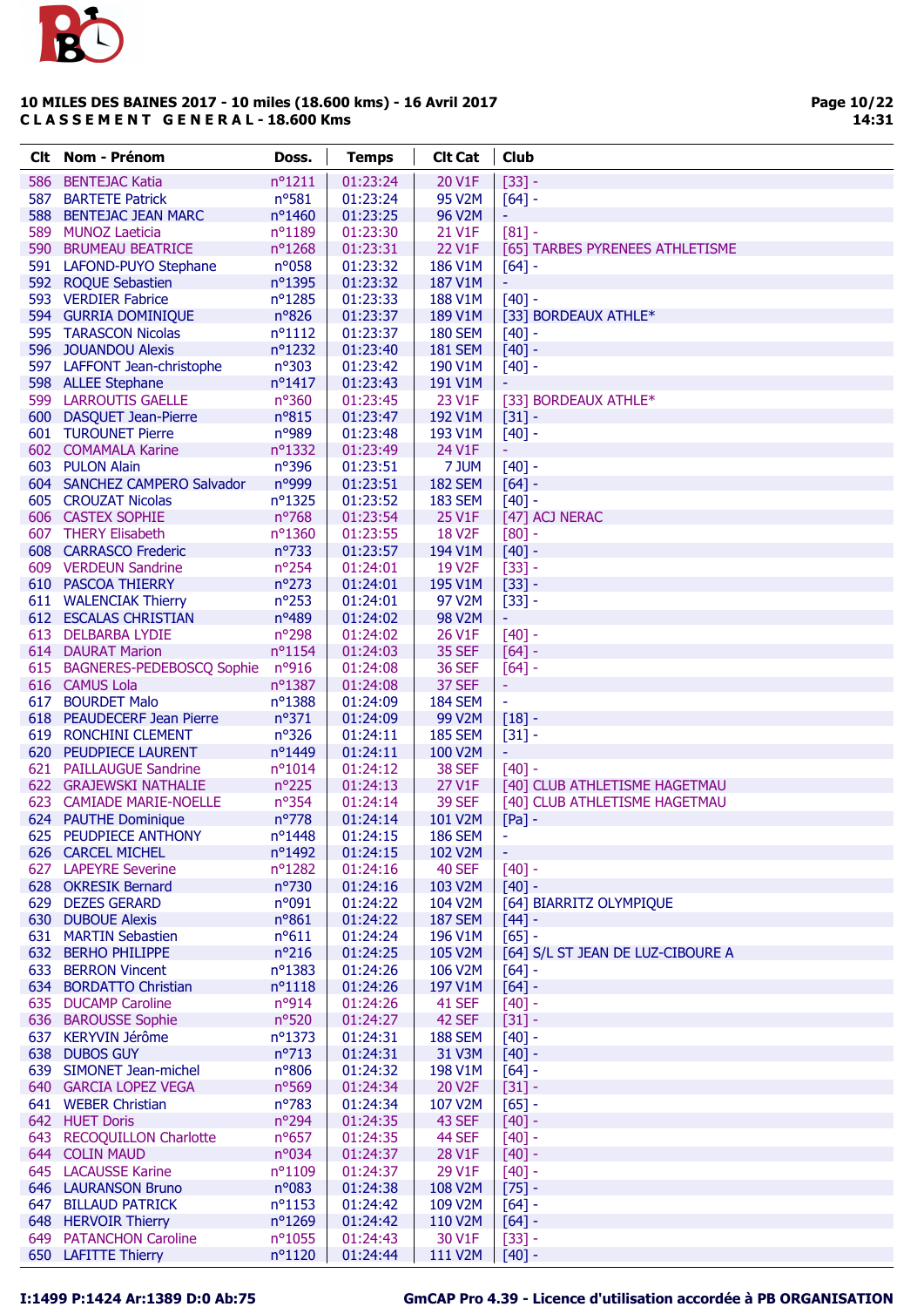

| <b>Clt</b> Nom - Prénom                         | Doss.                         | <b>Temps</b>         | <b>Clt Cat</b>           | Club                                       |
|-------------------------------------------------|-------------------------------|----------------------|--------------------------|--------------------------------------------|
| 651 PATANCHON Franck                            | nº1057                        | 01:24:44             | 199 V1M                  | $[33] -$                                   |
| 652 COINCE Christine                            | $n^o$ 154                     | 01:24:45             | 21 V2F                   | $[40] -$                                   |
| 653 COUGNY Jean                                 | nº1053                        | 01:24:45             | 112 V2M                  | $[40] -$                                   |
| <b>654 MICHAUX CHRISTIAN</b>                    | nº376                         | 01:24:46             | 4 V4M                    | $[40] -$                                   |
| 655 CAULE Régis                                 | $n^o$ 184                     | 01:24:48             | 200 V1M                  | $[40] -$                                   |
| 656 FACHADA Christelle                          | $n^{\circ}$ 1427              | 01:24:49             | 45 SEF                   |                                            |
| 657 SUIGNARD EMMANUEL                           | nº752                         | 01:24:49             | 201 V1M                  | [40] AC POUILLON                           |
| <b>658 CANAC AUDREY</b>                         | n°705                         | 01:24:51             | 46 SEF                   | [31] TOULOUSE CMS                          |
| 659 BARBREAU ALIX                               | nº1128                        | 01:24:51             | 47 SEF                   | $[64] -$                                   |
| 660 GODET Christa                               | $n^o$ 1168                    | 01:24:52             | 31 V1F                   | $[64] -$                                   |
| 661 THIECHART MARTINE                           | $n^o$ 665                     | 01:24:55             | <b>22 V2F</b>            | [31] ATHLETICS COACHING CLUB RAMONV        |
| 662 BARNABOT Thiérry                            | $n^o$ 661                     | 01:24:57             | 113 V2M                  | $[32] -$                                   |
| 663 BARNABOT Aurore                             | nº655                         | 01:24:57             | 48 SEF                   | $[40] -$                                   |
| 664 MARQUE BERTRAND                             | $n^o$ 186                     | 01:24:57             | 114 V2M                  | $[40] -$                                   |
| 665 COSTEDOAT Olivier                           | $n^o$ 1222                    | 01:24:57             | 115 V2M                  | $[40] -$                                   |
| 666 VIEULES Virginie                            | $n^{\circ}1414$               | 01:24:58             | 23 V <sub>2</sub> F      |                                            |
| <b>667 CONTRERAS CLAUDE</b>                     | $n^{\circ}1096$               | 01:24:58             | 116 V2M                  | [64] LES AIGLES DE PAU                     |
| 668 AMANS SOPHIE                                | $n^o$ 374                     | 01:25:02             | 32 V1F                   | $[40] -$                                   |
| 669 CASSOU Cyril                                | $n^o$ 255                     | 01:25:04             | <b>189 SEM</b>           | $[65]$ -                                   |
| 670 DUMAS Alain                                 | nº1416                        | 01:25:05             | 32 V3M                   | ÷                                          |
| 671 LAHILLADE Evelyne                           | nº1234                        | 01:25:05             | 33 V1F                   | $[40] -$                                   |
| <b>672 TONGHINI STELLA</b>                      | nº1457                        | 01:25:07             | 34 V1F                   |                                            |
| 673 SAINT-GERMAIN LIONEL                        | nº871                         | 01:25:09             | <b>190 SEM</b>           | [40] US DAX                                |
| 674 CANDAU Jacques                              | nº864                         | 01:25:10             | 117 V2M                  | $[40] -$                                   |
| 675 TONGHINI SEBASTIEN                          | nº1456                        | 01:25:10             | 202 V1M                  |                                            |
| 676 DAL LAGO FREDERIC                           | $n^o$ 731                     | 01:25:10             | <b>191 SEM</b>           | [32] ASTARAC FOND CLUB                     |
| 677 DUFIEU FABIEN                               | nº369<br>nº763                | 01:25:13             | <b>192 SEM</b>           | $[31] -$                                   |
| 678 BOUILLON Clement<br>679 BELOT VALERIE       | nº1097                        | 01:25:13<br>01:25:13 | <b>193 SEM</b><br>35 V1F | $[92] -$<br>[64] LES AIGLES DE PAU         |
| 680 LONGUEIRA Carole                            | nº1343                        | 01:25:15             | 36 V1F                   |                                            |
| 681 LEFEVRE Christophe                          | $n^o$ 258                     | 01:25:18             | 203 V1M                  | $[40] -$                                   |
| 682 SAHUGUEDE BERNARD                           | nº1486                        | 01:25:19             | 118 V2M                  |                                            |
| 683 HALTY Xabi                                  | nº639                         | 01:25:19             | <b>194 SEM</b>           | $[33] -$                                   |
| 684 SEIGNARD Nicolas                            | $n^o$ 693                     | 01:25:20             | 204 V1M                  | $[40] -$                                   |
| <b>685 LACAYRELLE ROBERT</b>                    | nº980                         | 01:25:20             | <b>5 V4M</b>             | [40] AC POUILLON                           |
| 686 HONTABAT Bertrand                           | $n^{\circ}$ 1342              | 01:25:22             | 205 V1M                  | $[40] -$                                   |
| 687 BOUE Cedric                                 | $n^{\circ}1277$               | 01:25:23             | <b>195 SEM</b>           | $[31] -$                                   |
| 688 FAUCONNIER Antoine                          | $n^o$ 1316                    | 01:25:24             | 206 V1M                  | $[40] -$                                   |
| 689 AUGER ELLY                                  | nº410                         | 01:25:24             | 37 V1F                   | $[64] -$                                   |
| 690 LAGARDERE CHLOE                             | $n^o312$                      | 01:25:25             | <b>49 SEF</b>            | [64] CLUB ATHLETISME HAGETMAU              |
| 691 ANTUNES Florian                             | $n^o313$                      | 01:25:26             | <b>196 SEM</b>           | $[64] -$                                   |
| 692 DARMAILLACQ François                        | $n^o$ 187                     | 01:25:26             | 119 V2M                  | $[40] -$                                   |
| 693 SARTHOU Nelly                               | $n^o$ 831                     | 01:25:27             | <b>50 SEF</b>            | $[40] -$                                   |
| 694 PFISTER PHILIPPE                            | nº497                         | 01:25:30             | 120 V2M                  | ÷                                          |
| 695 RÉAU Ludovic                                | $n^o$ 637                     | 01:25:32             | 207 V1M                  | $[40] -$                                   |
| 696 LARROZE Caroline                            | nº728                         | 01:25:36             | <b>51 SEF</b>            | $[65] -$                                   |
| 697 HALTY Jean sebastien                        | $n^o$ 631                     | 01:25:37             | <b>197 SEM</b>           | $[64] -$                                   |
| 698 BELLAMY Nadege                              | nº1299                        | 01:25:38             | 38 V1F                   | $[40] -$                                   |
| 699 DESPOUYS Jerome                             | $n^{\circ}1300$               | 01:25:38             | 208 V1M                  | $[40] -$                                   |
| 700 MORVAN Erwann                               | $n^o441$                      | 01:25:38             | 209 V1M                  | $[64] -$                                   |
| 701 PEDARRIEU Bruno                             | $n^{\circ}$ 1402              | 01:25:41             | 121 V2M                  | $\blacksquare$                             |
| 702 DARRIGADE EMILIE                            | $n^{\circ}054$                | 01:25:43             | 52 SEF                   | $[40] -$                                   |
| 703 JUAN JULIEN                                 | nº496                         | 01:25:43             | <b>198 SEM</b>           | $[40] -$                                   |
| 704 THIBAUX Laetitia                            | nº753                         | 01:25:43             | <b>53 SEF</b>            | $[40] -$                                   |
| 705 LESCLAUX CLAIRE                             | $n^o$ 1311                    | 01:25:44             | 54 SEF                   | [40] STADE MONT DE MARSAN                  |
| 706 SERRES Jean-Romain                          | n°708                         | 01:25:45             | 210 V1M                  | $[65] -$                                   |
| 707 LARQUIER BEATRICE<br>708 CARTILLON VIRGINIE | $n^o$ 1162<br>$n^{\circ}1077$ | 01:25:45<br>01:25:45 | 24 V2F<br>39 V1F         | $[40] -$<br>[40] AS DES BLEUETS LABATUTOIS |
| 709 DUFRECHE JEAN JACQUES                       | $n^{\circ}1283$               | 01:25:48             | 211 V1M                  | $[64] -$                                   |
| 710 PLOTIN NINA                                 | nº1472                        | 01:25:51             | <b>55 SEF</b>            |                                            |
| 711 LARRIEU Gaëtan                              | $n^o$ 511                     | 01:25:51             | 212 V1M                  | $[31] -$                                   |
| 712 LE VAN Nicolas                              | n°025                         | 01:25:56             | <b>199 SEM</b>           | $[40] -$                                   |
| 713 MAGNY HERVE                                 | nº1172                        | 01:25:57             | 213 V1M                  | $[13] -$                                   |
| 714 JANMART Benat                               | nº995                         | 01:25:58             | 122 V2M                  | $[64] -$                                   |
| 715 ARNOLD SEBASTIEN                            | $n^o$ 1217                    | 01:26:01             | <b>200 SEM</b>           | $[40] -$                                   |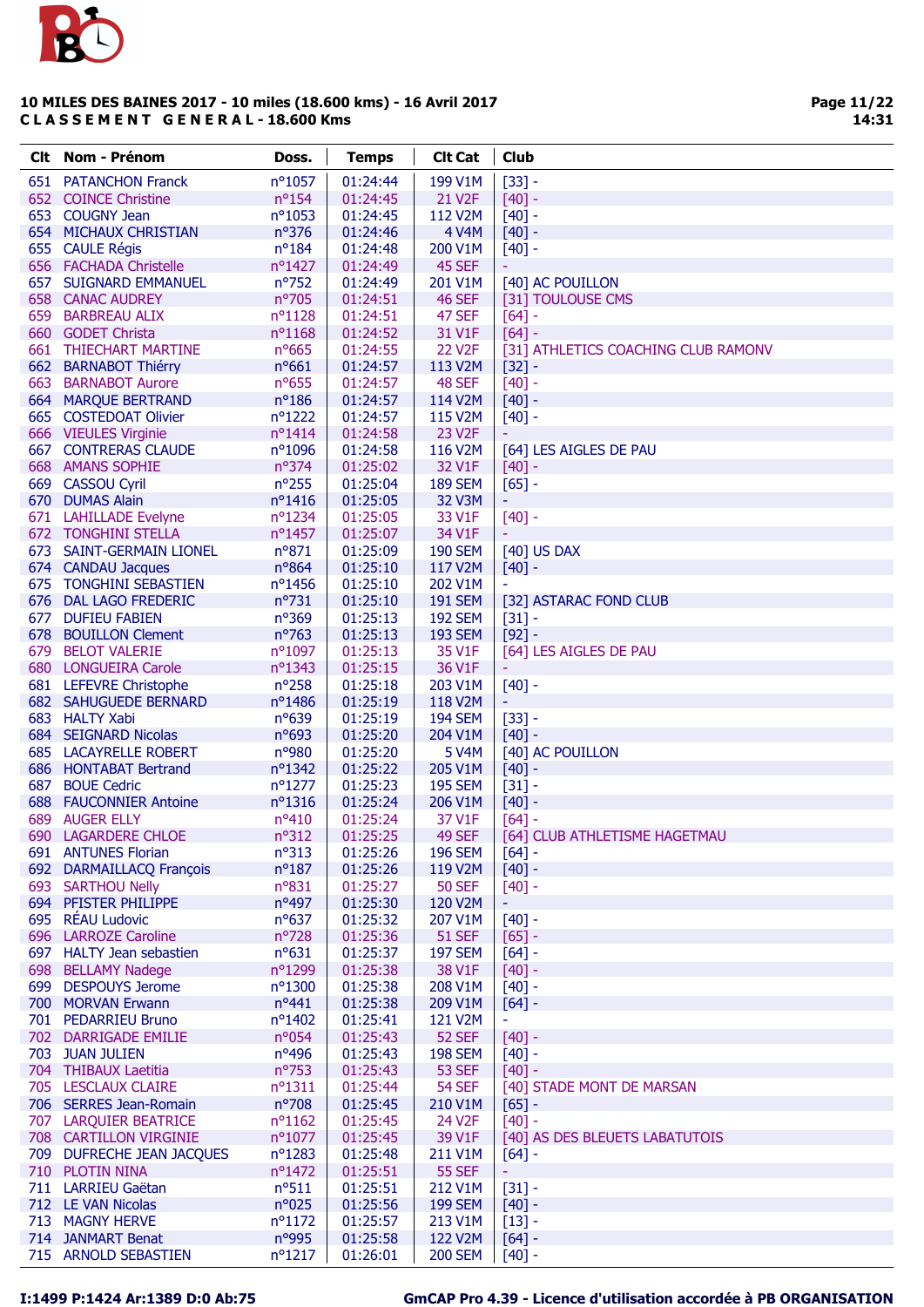

Page 12/22 14:31

|     | <b>Clt</b> Nom - Prénom                       | Doss.                  | <b>Temps</b>         | <b>Clt Cat</b>                 | <b>Club</b>                                     |
|-----|-----------------------------------------------|------------------------|----------------------|--------------------------------|-------------------------------------------------|
|     | 716 LEROY HERVE                               | nº672                  | 01:26:02             | 33 V3M                         | $[40] -$                                        |
|     | 717 DABE Sylvain                              | nº724                  | 01:26:04             | <b>201 SEM</b>                 | $[40] -$                                        |
|     | 718 CLAVAUD DOMINIQUE                         | nº500                  | 01:26:08             | <b>25 V2F</b>                  | [32] AC AUCH                                    |
|     | 719 GARDERES Laetitia                         | nº1288                 | 01:26:10             | 40 V1F                         | $[40] -$                                        |
|     | 720 GRAF Frederic                             | $n^o613$               | 01:26:11             | <b>202 SEM</b>                 | $[74]$ -                                        |
|     | 721 MENDES William                            | $n^o$ 1256             | 01:26:13             | <b>203 SEM</b>                 | $[64]$ -                                        |
|     | 722 GUOYTOU Stella                            | nº1035                 | 01:26:14             | 41 V1F                         | $[31] -$                                        |
|     | 723 GIRAUD LEONCE                             | nº755                  | 01:26:18             | <b>56 SEF</b>                  | $[40]$ -                                        |
|     | 724 SARABANDO Fernando                        | $n^o014$               | 01:26:20             | 123 V2M                        | $[64]$ -                                        |
|     | 725 PERRON Thomas                             | $n^o$ 554              | 01:26:23             | <b>204 SEM</b>                 | $[64]$ -                                        |
|     | 726 SALDUBEHERE Christophe                    | n°300                  | 01:26:24             | <b>205 SEM</b>                 | $[40] -$                                        |
|     | 727 SAINT-MARTIN ALAIN                        | $n^o617$               | 01:26:25             | 34 V3M                         | $[64] -$                                        |
|     | 728 AMANS DOMINIQUE                           | nº375                  | 01:26:26             | 214 V1M                        | $[40]$ -                                        |
|     | 729 LAILHEUGUE Noël                           | nº855                  | 01:26:27             | 35 V3M                         | $[40] -$                                        |
|     | 730 ROUSSARIE Didier                          | $n^o$ 355              | 01:26:30             | 124 V2M                        | $[33] -$                                        |
|     | 731 LINXE Robin                               | nº610                  | 01:26:30             | <b>206 SEM</b>                 | $[40]$ -                                        |
|     | 732 LASCOMBES Thibaut                         | nº327                  | 01:26:33             | <b>207 SEM</b>                 | $[40]$ -                                        |
| 733 | <b>SAVY Maxime</b>                            | nº727                  | 01:26:33             | <b>208 SEM</b>                 | $[31] -$                                        |
|     | 734 BADET Antoine                             | $n^o627$               | 01:26:37             | 12 ESM                         | $[40]$ -                                        |
|     | 735 PAYEN Thomas                              | nº679                  | 01:26:38             | <b>209 SEM</b>                 | $[75] -$                                        |
|     | 736 LOUSTAU CHRISTINE                         | $n^o$ 1101             | 01:26:38             | 5 V3F                          | [64] LES AIGLES DE PAU                          |
|     | 737 VALLET Laetitia                           | $n^o616$               | 01:26:42             | 42 V1F                         | $[40]$ -                                        |
|     | 738 BEYRE Romane                              | $n^o$ 634              | 01:26:45             | 4 ESF                          | $[47] -$                                        |
| 739 | <b>BEYRE Francis</b>                          | $n^o$ 635              | 01:26:45             | 125 V2M                        | $[47] -$                                        |
|     | 740 DUROU Hubert                              | nº1349                 | 01:26:46             | 26 V <sub>2</sub> F            | $[14]$ -                                        |
|     | 741 JULIA Thierry                             | $n^{\circ}223$         | 01:26:47             | 126 V2M                        | $[47] -$                                        |
| 742 | <b>GROSBOST Romain</b>                        | nº1088                 | 01:26:50             | <b>210 SEM</b>                 | $[63] -$                                        |
|     | 743 BAJON LAETITIA                            | nº555                  | 01:26:54             | 57 SEF                         | [31] S/L ATHLE 632 PLAISANCE DU TOU             |
|     | 744 AROTCAREN Ramuntxo                        | n°1059                 | 01:26:54             | <b>211 SEM</b>                 | $[40]$ -                                        |
|     | 745 LAUZERAL PHILIPPE                         | $n^{\circ}1137$        | 01:27:00             | 215 V1M                        | $[31] -$                                        |
|     | 746 ALQUIER François                          | n°286                  | 01:27:01             | 127 V2M                        | $[64]$ -                                        |
|     | 747 MERCADIER Pierre                          | nº919                  | 01:27:04             | 36 V3M                         | $[40]$ -                                        |
|     | 748 POMMIERS Anna                             | nº787                  | 01:27:06             | 43 V1F                         | $[40] -$                                        |
|     | 749 ZALDUENDO Jacques                         | nº1423                 | 01:27:06             | 216 V1M                        | ٠                                               |
|     | 750 ABEROUETTE Christian                      | n°936                  | 01:27:07             | 128 V2M                        | $[40]$ -                                        |
|     | 751 LANGUETTE Bruno                           | $n^o$ 1132             | 01:27:07             | 129 V2M                        | $[40]$ -                                        |
|     | 752 CAPIN Jean-François                       | $n^o$ 180              | 01:27:08             | <b>212 SEM</b>                 | $[31]$ -                                        |
|     | 753 LAFARGUE Christine                        | $n^{\circ}775$         | 01:27:09             | 27 V2F                         | $[40]$ -                                        |
|     | 754 LANGLADE MAGALI                           | nº149                  | 01:27:10             | 44 V1F                         | $[33] -$                                        |
|     | 755 COUGNENC CHRISTIAN                        | nº1464                 | 01:27:11             | 37 V3M                         | $\blacksquare$                                  |
|     | 756 BARTHELEMY ETIENNE                        | $n^{\circ}162$         | 01:27:11             | <b>213 SEM</b>                 | [33] BRUGES RESPIRE                             |
|     | 757 POMMIES D'ANTONI Sylvain                  | $n^{\circ}1045$        | 01:27:11             | <b>214 SEM</b>                 | $[64]$ -                                        |
|     | 758 PUJOL Nocolas                             | nº1188                 | 01:27:12             | 130 V2M                        | $[31] -$                                        |
|     | 759 CONCEICAO SEVERINE                        | $n^{\circ}202$         | 01:27:12             | 45 V1F                         | [32] AC AUCH                                    |
|     | 760 CHAPTAL Gilles                            | nº670                  | 01:27:13             | 217 V1M                        | $[64]$ -                                        |
|     | 761 BARBE Jean-Marc                           | $n^o$ 130              | 01:27:16             | <b>38 V3M</b>                  | $[64] -$                                        |
|     | 762 LAPHOND Fabrice                           | $n^{\circ}221$         | 01:27:17             | 218 V1M                        | $[40] -$                                        |
|     | 763 COURET Bastien                            | nº1369                 | 01:27:21             | <b>215 SEM</b>                 | $[40]$ -                                        |
|     | 764 DUBRASQUET Vincent                        | $n^{\circ}$ 746        | 01:27:26             | 219 V1M                        | $[40] -$                                        |
|     | 765 ALTUNA Sandrine                           | $n^o$ 688              | 01:27:29             | 46 V1F                         | $[64] -$                                        |
|     | 766 BARREAU Angéline                          | $n^o$ 1233             | 01:27:30             | 47 V1F                         | $[64]$ -                                        |
|     | 767 FIGUEIRAS LAETITIA                        | $n^o$ 686              | 01:27:32             | <b>48 V1F</b>                  | $[64]$ -                                        |
|     | 768 JUNGEN Philippe<br>769 PORTUGAIS David    | n°076                  | 01:27:32             | 220 V1M                        | $[40] -$                                        |
|     |                                               | nº841<br>nº1005        | 01:27:32             | 221 V1M                        | $[40] -$<br>$[64] -$                            |
|     | 770 CASAMITJANA PIERRE                        |                        | 01:27:33             | 131 V2M                        |                                                 |
|     | 771 GELY-UNGRIA CATHERINE<br>772 BAYLE Didier | $n^o$ 664<br>$n^o$ 632 | 01:27:34<br>01:27:37 | 28 V <sub>2</sub> F<br>222 V1M | [31] ATHLETICS COACHING CLUB RAMONV<br>$[40]$ - |
|     | 773 LESPITAOU Romain                          | nº964                  | 01:27:38             | <b>216 SEM</b>                 | $[40] -$                                        |
|     | 774 THIEFFRY Sébastien                        | $n^{\circ}335$         | 01:27:42             | <b>217 SEM</b>                 | $[64]$ -                                        |
|     | 775 DOURTHE Celine                            | $n^o$ 625              | 01:27:45             | <b>58 SEF</b>                  | $[40] -$                                        |
|     | 776 MAURER Karine                             | $n^o$ 1051             | 01:27:45             | 49 V1F                         | $[40] -$                                        |
|     | 777 MOTZEL KATIA                              | n°779                  | 01:27:51             | 50 V1F                         | [40] US TYROSSE                                 |
|     | 778 ETCHEGARRAY Rodolphe                      | nº1333                 | 01:27:53             | 223 V1M                        |                                                 |
|     | 779 BARREAU FREDERIC                          | nº933                  | 01:27:53             | 224 V1M                        | [40] US DAX                                     |
|     | 780 ANTUNES MARTINS LAETITIA                  | $n^o$ 116              | 01:27:54             | 51 V1F                         | $[40]$ -                                        |
|     |                                               |                        |                      |                                |                                                 |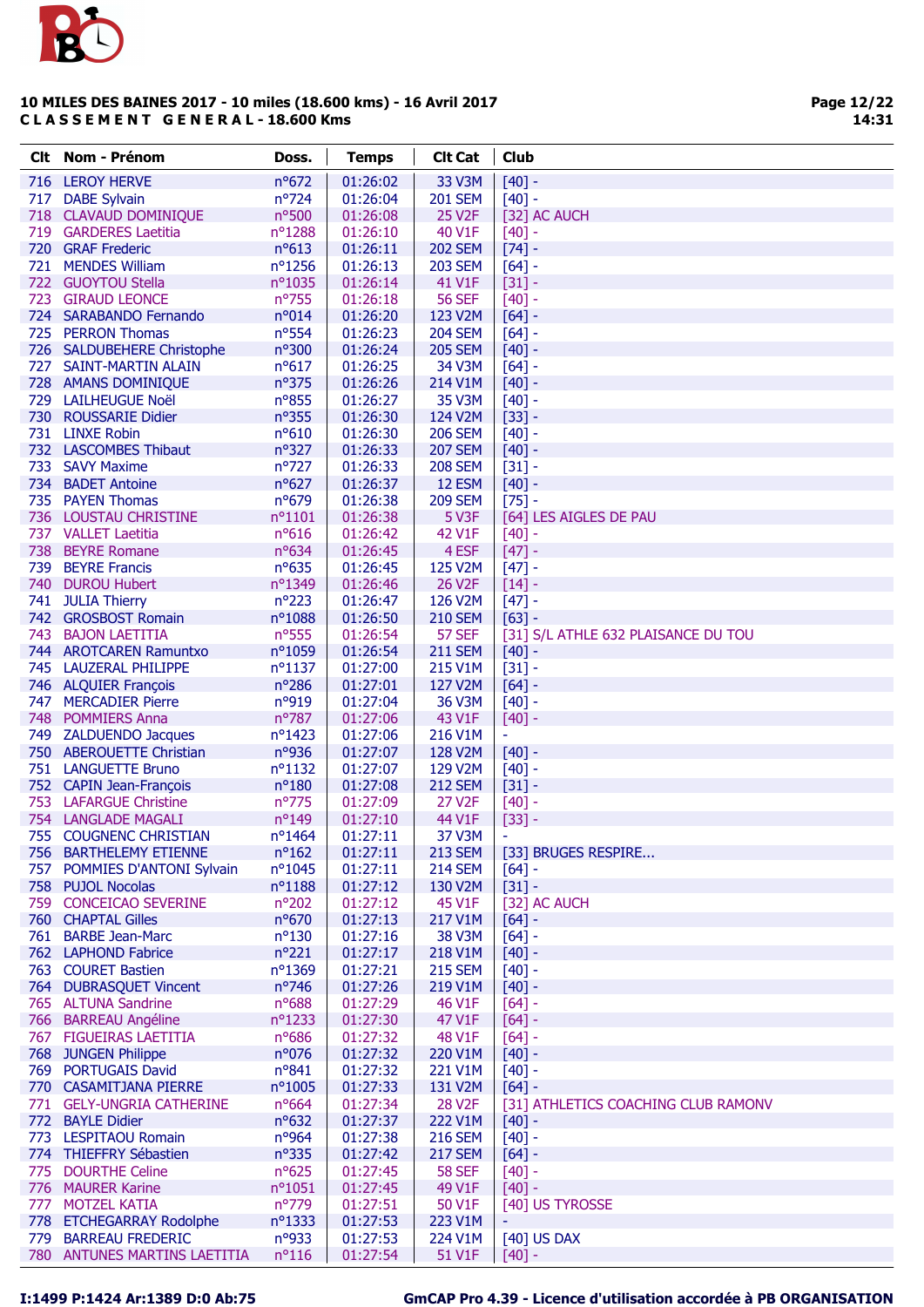

| Clt. | <b>Nom - Prénom</b>                            | Doss.                | <b>Temps</b>         | <b>Clt Cat</b>      | <b>Club</b>                       |
|------|------------------------------------------------|----------------------|----------------------|---------------------|-----------------------------------|
| 781  | <b>BABARIT Virginie</b>                        | nº784                | 01:27:54             | 52 V1F              | $[40] -$                          |
| 782  | <b>CANDAU FRANCOISE</b>                        | $n^{\circ}865$       | 01:27:57             | 29 V2F              | $[40] -$                          |
| 783  | <b>SCHEMBRI Isabelle</b>                       | nº525                | 01:28:01             | 30 V2F              | $[40]$ -                          |
|      | 784 GRACIET Jessica                            | nº1352               | 01:28:03             | <b>59 SEF</b>       | $[40] -$                          |
|      | 785 DISCAZEAUX SEVERINE                        | nº1370               | 01:28:05             | 53 V1F              | [40] PEYREHORADE SPORT ATHLETISME |
|      | 786 DROUILHET Rémi                             | $n^{\circ}288$       | 01:28:06             | <b>218 SEM</b>      | $[65]$ -                          |
| 787  | <b>MARCO Adrien</b>                            | nº680                | 01:28:07             | 39 V3M              | $[40] -$                          |
| 788  | <b>BIRON FLORENCE</b>                          | nº1488               | 01:28:08             | 54 V1F              |                                   |
|      | 789 PEDARRIEU Sylvie                           | nº1281               | 01:28:08             | 55 V1F              | $[64] -$                          |
|      | 790 BIRON DAVID                                | nº1490               | 01:28:09             | 225 V1M             |                                   |
|      | 791 LEBAILLY ELISE<br>792 RICOTI EVELYNE       | nº457                | 01:28:09             | 60 SEF<br>31 V2F    | [31] TOULOUSE CMS                 |
|      | 793 LOPEZ Mikel                                | nº840<br>nº844       | 01:28:11<br>01:28:15 | 132 V2M             | $[64]$ -<br>$[20] -$              |
|      | 794 VIVANT Sébastien                           | $n^o$ 148            | 01:28:22             | 226 V1M             | $[64]$ -                          |
|      | 795 VILLEDIEU Thierry                          | n°038                | 01:28:24             | 133 V2M             | $[40]$ -                          |
|      | 796 ELOLA JOSE MARI                            | nº1494               | 01:28:24             | <b>40 V3M</b>       | ÷                                 |
|      | 797 PORTES Patrick                             | nº958                | 01:28:25             | <b>219 SEM</b>      | $[31] -$                          |
|      | 798 LEGLISE JACQUES                            | n°835                | 01:28:26             | <b>41 V3M</b>       | $[40] -$                          |
|      | 799 LICOUR Angeline                            | nº1405               | 01:28:26             | 56 V1F              |                                   |
|      | 800 AJA RODOLPHE                               | nº1239               | 01:28:26             | 227 V1M             | [40] S/L ANGLET OLYMPIQUE         |
|      | 801 PAYEN Nicolas                              | $n^o$ 517            | 01:28:27             | <b>220 SEM</b>      | $[31] -$                          |
|      | 802 PAYEN Jean-Louis                           | n°019                | 01:28:28             | 8 JUM               | $[40] -$                          |
| 803  | <b>OLIVIER Stéphane</b>                        | $n^o$ 453            | 01:28:28             | <b>221 SEM</b>      | $[64]$ -                          |
|      | 804 BOUCHET Michel                             | $n^o$ 137            | 01:28:30             | <b>42 V3M</b>       | $[16]$ -                          |
|      | 805 BAREYT-POUYSEGUR Nathalie                  | nº1028               | 01:28:32             | 61 SEF              | $[40]$ -                          |
|      | 806 CANGUILHEM Patricia                        | nº934                | 01:28:32             | 57 V1F              | $[40] -$                          |
| 807  | <b>SERRES Sébastien</b>                        | $n^o$ 1115           | 01:28:32             | <b>222 SEM</b>      | $[40] -$                          |
|      | 808 DESPAX FABRICE                             | $n^o$ 112            | 01:28:34             | 228 V1M             | $[32] -$                          |
|      | 809 CAMGRAND Anne-Claire<br>810 DAUGA Jerome   | nº344<br>nº345       | 01:28:35<br>01:28:36 | 58 V1F<br>134 V2M   | $[33]$ -                          |
|      | 811 HICAUBE MURIEL                             | nº1274               | 01:28:36             | 59 V1F              | $[33] -$<br>$[40] -$              |
|      | 812 LOLOM JEAN-CLAUDE                          | $n^{\circ}1032$      | 01:28:38             | 135 V2M             | $[40]$ -                          |
| 813  | <b>BORDENAVE GILLES</b>                        | nº486                | 01:28:39             | 136 V2M             | Ξ                                 |
|      | 814 CAULE Stephanie                            | $n^o$ 183            | 01:28:43             | 62 SEF              | $[40]$ -                          |
|      | 815 MAYS Dominique                             | $n^{\circ}1033$      | 01:28:44             | 137 V2M             | $[40] -$                          |
|      | 816 BIDORET PIERRE                             | n°897                | 01:28:44             | 138 V2M             | [40] AC POUILLON                  |
| 817  | <b>LABAT DANIEL</b>                            | $n^o$ 1152           | 01:28:44             | 139 V2M             | $[40] -$                          |
|      | 818 GUILLOTEAU Eric                            | nº1066               | 01:28:46             | 229 V1M             | $[40] -$                          |
| 819  | <b>GUILLAUME DURAND</b>                        | nº1263               | 01:28:47             | 230 V1M             | $[40]$ -                          |
| 820  | <b>THIRION CHRISTIAN</b>                       | nº484                | 01:28:48             | 43 V3M              | ٠                                 |
|      | 821 LAGISQUET LAURENCE                         | $n^{\circ}$ 744      | 01:28:49             | 60 V1F              | $[31] -$                          |
|      | 822 PREVOST FRANCK                             | nº970                | 01:28:49             | 231 V1M             | [64] AZZURRO PYRENEES 64          |
|      | 823 VASSE Delphine                             | nº595                | 01:28:51             | 61 V1F              | $[59] -$                          |
|      | 824 ABGRALL LAURENT                            | nº467                | 01:28:51             | 232 V1M             | $[40] -$                          |
|      | 825 FRIEDNAN DANIEL<br>826 LAURA González Blas | $n^o494$<br>$n^o471$ | 01:28:53<br>01:28:53 | 44 V3M<br>63 SEF    | $[40] -$<br>$[09] -$              |
|      | 827 SAVOIE Fabien                              | nº1396               | 01:28:53             | 233 V1M             | Ξ                                 |
|      | 828 GARNIER Gregory                            | nº252                | 01:28:56             | <b>223 SEM</b>      | $[14]$ -                          |
|      | 829 FORLANI PATRICK                            | nº450                | 01:28:57             | 234 V1M             | $[82] -$                          |
|      | 830 CHASSIGNOL-COLAS Wilfrid                   | nº321                | 01:28:58             | 140 V2M             | $[64] -$                          |
|      | 831 OTHEGUY NATHALIE                           | nº1273               | 01:29:01             | 62 V1F              | $[40] -$                          |
|      | 832 GIORDAN Cédric                             | $n^o$ 108            | 01:29:05             | 235 V1M             | $[31] -$                          |
|      | 833 LACROIX Caroline                           | $n^o461$             | 01:29:05             | 64 SEF              | $[40] -$                          |
|      | 834 LINDIVAT Philippe                          | $n^o$ 1166           | 01:29:06             | <b>224 SEM</b>      | $[40]$ -                          |
|      | 835 LAFITTE-TROUQUÉ Karine                     | $n^o$ 151            | 01:29:06             | 63 V1F              | $[64] -$                          |
|      | 836 GIORDAN Olivier                            | $n^{\circ}277$       | 01:29:09             | 236 V1M             | $[31] -$                          |
|      | 837 MAES Laure                                 | $n^{\circ}738$       | 01:29:10             | 64 V1F              | $[31] -$                          |
|      | 838 MAES Olivier                               | nº1403               | 01:29:11             | <b>225 SEM</b>      |                                   |
|      | 839 CARRAGUEL CHRISTINE                        | n°385                | 01:29:11             | 32 V <sub>2</sub> F | $[40] -$                          |
|      | 840 FORT Dominique                             | n°889                | 01:29:12             | 237 V1M             | $[40]$ -                          |
|      | 841 QUETU Alexandre                            | nº1410<br>nº1070     | 01:29:16<br>01:29:16 | 238 V1M<br>239 V1M  | ÷<br>$[40] -$                     |
|      | 842 PACHECO François<br>843 GOUVEIA Patrick    | nº1069               | 01:29:17             | 240 V1M             | $[40] -$                          |
|      | 844 BERROYER Valerie                           | n°075                | 01:29:19             | 65 V1F              | $[40] -$                          |
|      | 845 GARCIA NEREA                               | $n^o$ 123            | 01:29:19             | 33 V <sub>2</sub> F | $[20] -$                          |
|      |                                                |                      |                      |                     |                                   |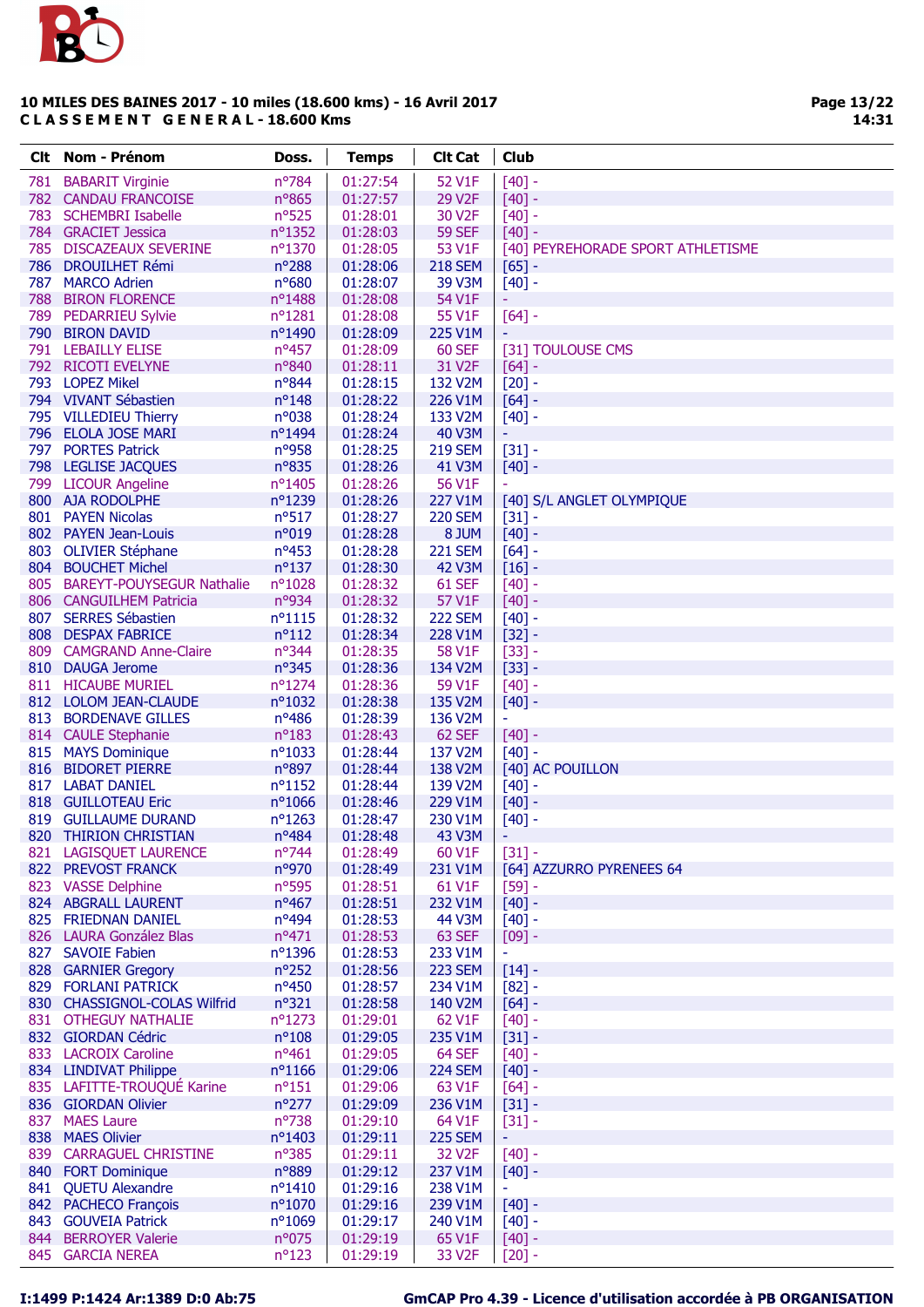

|     | Clt Nom - Prénom                                           | Doss.                             | <b>Temps</b>         | <b>Clt Cat</b>                       | Club                 |
|-----|------------------------------------------------------------|-----------------------------------|----------------------|--------------------------------------|----------------------|
|     | 846 GAYON Nicolas                                          | nº587                             | 01:29:21             | 241 V1M                              | $[40] -$             |
| 847 | <b>DARRUYRE Pascal</b>                                     | $n^o618$                          | 01:29:21             | 141 V2M                              | $[40] -$             |
|     | 848 SEELWEGER Jean luc                                     | nº836                             | 01:29:22             | 142 V2M                              | $[40]$ -             |
|     | 849 LAPORTE Henri                                          | nº1227                            | 01:29:23             | 143 V2M                              | $[40] -$             |
|     | 850 ROMEAS Leo                                             | nº1238                            | 01:29:23             | 242 V1M                              | $[64]$ -             |
|     | 851 SALMON Guillaume                                       | $n^o$ 143                         | 01:29:25             | <b>226 SEM</b>                       | $[40] -$             |
|     | 852 CHAFAI Philippe                                        | nº740                             | 01:29:25             | 144 V2M                              | $[64] -$             |
|     | 853 MAZURIER SEVRINE<br>854 CARON SEBASTIEN                | $n^o472$                          | 01:29:25             | 65 SEF                               | ÷                    |
|     | 855 TOUYA Didier                                           | n°055<br>nº575                    | 01:29:27<br>01:29:27 | 243 V1M<br>145 V2M                   | $[40] -$<br>$[40] -$ |
|     | 856 GAYON CHRISTINE                                        | nº522                             | 01:29:28             | 66 V1F                               | $[40] -$             |
|     | 857 LACOUME GERARD                                         | nº843                             | 01:29:29             | 45 V3M                               | [33] S/L A.L.T.E.A.  |
|     | 858 MICHANK LAURENCE                                       | nº1454                            | 01:29:34             | <b>66 SEF</b>                        | <b>US DAX</b>        |
|     | 859 DECHENEAUX Laurent                                     | nº923                             | 01:29:36             | 244 V1M                              | $[40] -$             |
|     | 860 DULOS Christian                                        | nº1089                            | 01:29:36             | 146 V2M                              | $[40]$ -             |
|     | 861 JEANLOUIS JEREMY                                       | nº1469                            | 01:29:37             | <b>227 SEM</b>                       | Ξ                    |
|     | 862 THEUX SYLVIE                                           | $n^o$ 485                         | 01:29:38             | 34 V2F                               | ÷,                   |
|     | 863 LABARCHEDE Anne                                        | nº644                             | 01:29:38             | 67 SEF                               | $[38] -$             |
|     | 864 LAPLACE CYRIL                                          | n°032                             | 01:29:39             | 245 V1M                              | $[31] -$             |
|     | 865 DARTIGUELONGUE Laura                                   | $n^o$ 1016                        | 01:29:39             | 68 SEF                               | $[64] -$             |
|     | 866 RECART Jean Marie                                      | $n^{\circ}348$                    | 01:29:41             | <b>46 V3M</b>                        | $[64] -$             |
|     | 867 PEYRI DES COMPS Dominique<br><b>868 JAUDET PATRICK</b> | nº234<br>nº902                    | 01:29:44<br>01:29:47 | 67 V1F<br>147 V2M                    | $[40] -$<br>$[40] -$ |
|     | 869 DIEVAL Nicolas                                         | nº1420                            | 01:29:48             | <b>228 SEM</b>                       | $\equiv$             |
|     | 870 SCORDIA GAEL                                           | $n^{\circ}$ 766                   | 01:29:51             | 246 V1M                              | $[64] -$             |
|     | 871 ANDUEZA CHLOE                                          | n°700                             | 01:29:53             | <b>69 SEF</b>                        | $[40] -$             |
|     | 872 EZAN Fabrice                                           | $n^o$ 1315                        | 01:29:54             | 148 V2M                              | $[40] -$             |
|     | 873 LEQUESNE Sebastien                                     | nº1195                            | 01:29:55             | <b>229 SEM</b>                       | $[64] -$             |
|     | 874 BELBIS Clarisse                                        | n°308                             | 01:29:55             | 68 V1F                               | $[40] -$             |
|     | 875 ALLAIRE NICOLE                                         | n°880                             | 01:29:56             | 35 V <sub>2</sub> F                  | [40] US DAX          |
|     | 876 PEREZ Emma                                             | $n^{\circ}771$                    | 01:30:01             | <b>70 SEF</b>                        | $[31] -$             |
| 877 | <b>MAUHOURAT MARC</b>                                      | nº872                             | 01:30:02             | 149 V2M                              | [40] US DAX          |
|     | 878 TARRIDE MARYSE                                         | nº1292                            | 01:30:04             | 36 V <sub>2F</sub>                   | $[33] -$             |
|     | 879 CAPBERN Philippe                                       | $n^o$ 373                         | 01:30:06             | 247 V1M                              | $[40] -$             |
|     | 880 LIENARD Stéphanie<br>881 BOURREIL Céline               | n°250<br>nº238                    | 01:30:09<br>01:30:10 | 69 V1F<br>70 V1F                     | $[31] -$<br>$[31] -$ |
|     | 882 MAZEL Benoit                                           | $n^o$ 1394                        | 01:30:11             | <b>230 SEM</b>                       | Η                    |
|     | 883 GUYON MATTHIEU                                         | nº1497                            | 01:30:12             | <b>231 SEM</b>                       | ÷,                   |
|     | 884 GUESMIER Melanie                                       | nº1087                            | 01:30:13             | <b>71 SEF</b>                        | $[40] -$             |
|     | 885 DARRICAU Lydie                                         | $n^o$ 677                         | 01:30:15             | 71 V1F                               | $[40]$ -             |
|     | 886 DUFOURCET LAURENT                                      | $n^{\circ}1041$                   | 01:30:16             | 248 V1M                              | $[40] -$             |
|     | 887 BESSOUAT Nicolas                                       | $n^{\circ}1068$                   | 01:30:16             | 249 V1M                              | $[64]$ -             |
|     | 888 GHERSI Daniel                                          | $n^{\circ}050$                    | 01:30:16             | 150 V2M                              | $[64] -$             |
|     | 889 MIGLIORINI Isabelle                                    | nº1248                            | 01:30:16             | 37 V <sub>2</sub> F                  | $[40] -$             |
|     | 890 LEBOULLENGER Nathalie                                  | $n^o$ 586                         | 01:30:19             | <b>72 SEF</b>                        | $[40] -$             |
|     | 891 CAVAGNE LEA                                            | $n^{\circ}$ 1474                  | 01:30:20             | <b>73 SEF</b>                        | ÷.                   |
|     | 892 PINSOLLE Aurelien<br>893 DUHA Christine                | $n^{\circ}1177$<br>$n^{\circ}837$ | 01:30:25<br>01:30:26 | <b>232 SEM</b><br>38 V <sub>2F</sub> | $[40] -$             |
|     | 894 AMBLARD Gerard                                         | $n^o$ 361                         | 01:30:26             | 6 V4M                                | $[40] -$<br>$[40] -$ |
|     | 895 MATHIEU Fabien                                         | $n^o$ 1418                        | 01:30:29             | 250 V1M                              | ٠                    |
|     | 896 THEVENEAU Isabelle                                     | $n^{\circ}408$                    | 01:30:29             | 72 V1F                               | $[40] -$             |
|     | 897 LABAT ISABELLE                                         | $n^o$ 1151                        | 01:30:33             | 39 V2F                               | $[40] -$             |
|     | 898 POLES Magali                                           | n°825                             | 01:30:33             | 73 V1F                               | $[32] -$             |
|     | 899 LE BRIS JULIE                                          | $n^o$ 523                         | 01:30:34             | <b>74 SEF</b>                        | $[40] -$             |
|     | 900 BRETON JOSSELIN                                        | $n^o$ 524                         | 01:30:35             | <b>233 SEM</b>                       | $[40] -$             |
|     | 901 LASAOSA Bruno                                          | nº931                             | 01:30:35             | 151 V2M                              | $[40] -$             |
|     | 902 DUBARRY Vincent                                        | $n^{\circ}1083$                   | 01:30:36             | <b>234 SEM</b>                       | $[40] -$             |
|     | 903 IMBAULT Thierry                                        | $n^{\circ}$ 1206                  | 01:30:38             | 152 V2M                              | $[31] -$             |
|     | 904 COLSENET Aurore                                        | nº820                             | 01:30:41             | 74 V1F                               | $[40] -$             |
|     | 905 SINISTRO Laurent<br>906 SABATIER AMELIE                | $n^{\circ}913$<br>$n^o427$        | 01:30:44<br>01:30:45 | 251 V1M<br>75 V1F                    | $[47] -$<br>$[40] -$ |
|     | 907 DE COMBRES DE NAYVES HELEN nº428                       |                                   | 01:30:45             | 76 V1F                               | $[40] -$             |
|     | 908 DUBOS JEAN SERGE                                       | $n^o487$                          | 01:30:45             | 47 V3M                               |                      |
|     | 909 DULONG Damien                                          | $n^o$ 176                         | 01:30:46             | <b>235 SEM</b>                       | $[31] -$             |
|     | 910 LESCA Sandra                                           | $n^o$ 1351                        | 01:30:46             | 77 V1F                               | $[40]$ -             |
|     |                                                            |                                   |                      |                                      |                      |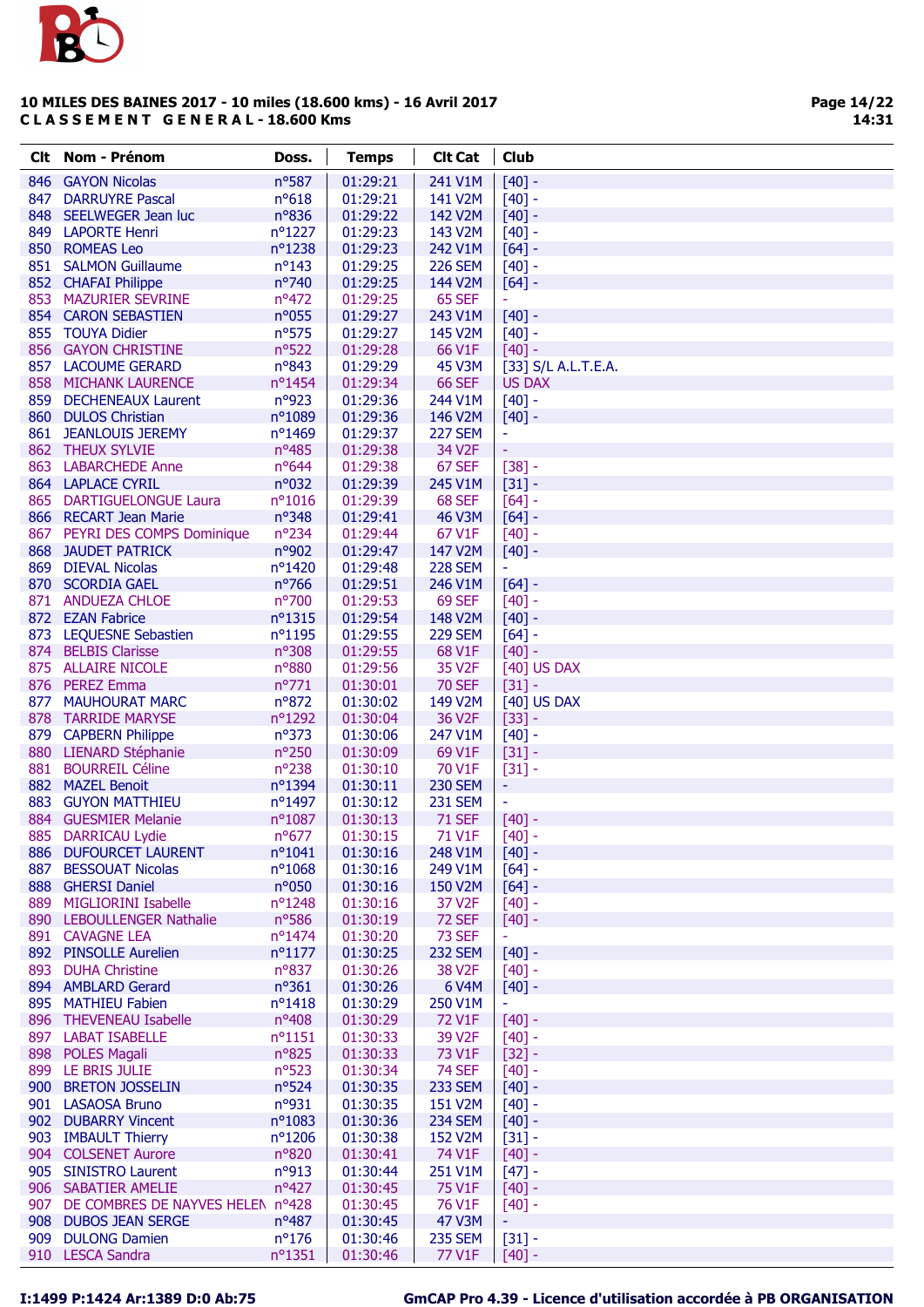

| <b>Clt</b> Nom - Prénom                 | Doss.                        | <b>Temps</b>         | <b>Clt Cat</b>          | <b>Club</b>                         |
|-----------------------------------------|------------------------------|----------------------|-------------------------|-------------------------------------|
| 911 PUJOL FREDERIC                      | $n^{\circ}169$               | 01:30:48             | <b>236 SEM</b>          | [11] S/L LAURAGAIS ATHLE CASTELNAUD |
| 912 SAINT GERMAIN Joel                  | nº1201                       | 01:30:48             | 252 V1M                 | $[40] -$                            |
| 913 GATUING DENIS                       | nº957                        | 01:30:49             | <b>237 SEM</b>          | $[40] -$                            |
| 914 RIVIERE Philippe                    | nº868                        | 01:30:51             | 253 V1M                 | $[47] -$                            |
| 915 KERAUTRET Sarah                     | $n^{\circ}714$               | 01:30:51             | <b>75 SEF</b>           | $[47] -$                            |
| 916 NOGUÈS Jean-Baptiste                | $n^{\circ}203$               | 01:30:52             | <b>238 SEM</b>          | $[65] -$                            |
| 917 DESCLAUX Charlie                    | n°088                        | 01:30:54             | <b>76 SEF</b>           | $[64] -$                            |
| 918 ELHUYAR Lisa                        | n°087                        | 01:30:54             | 77 SEF                  | $[64] -$                            |
| 919 MOUNEYRE Jean-Pierre                | nº907                        | 01:30:55             | <b>48 V3M</b>           | $[40] -$                            |
| 920 GUTIEREZ Sophie                     | $n^o$ 051                    | 01:30:58             | 40 V2F                  | $[64] -$                            |
| 921 ROQUETTE POUMIRAU Laure             | nº538                        | 01:30:58             | 78 V1F                  | $[40]$ -                            |
| 922 NEGRE Elodie                        | $n^{\circ}1007$              | 01:30:59             | <b>78 SEF</b>           | $[40] -$                            |
| 923 VIEUGUE Patrick                     | $n^o$ 1356                   | 01:30:59             | 49 V3M                  | $[86]$ -                            |
| 924 TECHENE ALICE                       | $n^{\circ}304$               | 01:30:59             | <b>79 SEF</b>           | [40] AS DES BLEUETS LABATUTOIS      |
| 925 BERLON JEAN-LOUIS                   | $n^{\circ}751$               | 01:31:00             | 153 V2M                 | [40] AC POUILLON                    |
| 926 ASTIES Laurent                      | $n^o$ 122                    | 01:31:01             | <b>239 SEM</b>          | $[40]$ -                            |
| 927 PARIES CHRISTOPHE                   | $n^{\circ}$ 725              | 01:31:01             | <b>240 SEM</b>          | $[64]$ -                            |
| 928 COURALET NATHALIE                   | $n^{\circ}762$               | 01:31:02             | 41 V2F                  | [64] CU PAU                         |
| 929 BOURLON-SENTUCQ MARTINE             | nº479                        | 01:31:04             | <b>42 V2F</b>           |                                     |
| 930 SARRO LISE                          | $n^{\circ}1026$              | 01:31:08             | <b>80 SEF</b>           | [40] PEYREHORADE SPORT ATHLETISME   |
| 931 DULONG Gilles                       | $n^o$ 529                    | 01:31:08             | 154 V2M                 | $[65]$ -                            |
| 932 ROUSSEAU Laurence                   | $n^{\circ}773$               | 01:31:08             | <b>81 SEF</b>           | $[40] -$                            |
| 933 SPRINGOB ULRIKE                     | nº1458                       | 01:31:08             | 155 V2M                 | ٠                                   |
| 934 DULONG Marilou                      | $n^o$ 528                    | 01:31:08             | 1 JUF                   | $[65] -$                            |
| 935 CASTAIGNET NATHALIE                 | $n^{\circ}1297$              | 01:31:09             | 79 V1F                  | $[40]$ -                            |
| 936 AMORIN Iratxe                       | $n^o$ 1018                   | 01:31:10             | 80 V1F                  | $[64] -$                            |
| 937 CAPIN PHILIPPE                      | nº979                        | 01:31:10             | <b>241 SEM</b>          | $[32] -$                            |
| 938 PRAT Éléna                          | nº941                        | 01:31:10             | <b>82 SEF</b>           | $[40] -$                            |
| 939 BELLOCQ THIERRY                     | $n^o$ 716                    | 01:31:11             | 254 V1M                 | $[40] -$                            |
| 940 CHAMPAGNE Hervé                     | nº503                        | 01:31:11             | 255 V1M                 | $[40] -$                            |
| 941 CASTILLO MARIE ANGE                 | $n^{\circ}283$               | 01:31:18             | 43 V <sub>2F</sub>      | $[11]$ -                            |
| 942 GALLATO FREDEDRIC                   | $n^{\circ}712$               | 01:31:19             | 156 V2M                 | $[32] -$                            |
| 943 SARRAUDE Maider                     | nº1339                       | 01:31:20             | 83 SEF                  | ٠                                   |
| 944 BISCAY Nicolas                      | nº1340                       | 01:31:21             | <b>242 SEM</b>          | $\blacksquare$                      |
| 945 GINALHAC Nicolas                    | $n^{\circ}272$               | 01:31:23             | <b>243 SEM</b>          | $[09] -$                            |
| 946 MATHE Aurelien                      | nº1249                       | 01:31:24             | <b>244 SEM</b>          | $[40] -$                            |
| 947 MARTIN Dominique                    | $n^o514$                     | 01:31:25             | 50 V3M                  | $[40] -$                            |
| 948 MICHAUD Erika                       | $n^{\circ}334$               | 01:31:25             | 81 V1F                  | $[64]$ -                            |
| 949 KREIENBÜHL Thierry                  | $n^o$ 600                    | 01:31:27             | 157 V2M                 | $[31] -$                            |
| 950 LEPRAT Stephanie                    | $n^{\circ}946$               | 01:31:29             | 82 V1F                  | $[40] -$                            |
| 951 JONIK NADÈGE                        | $n^{\circ}972$               | 01:31:30             | 84 SEF                  | $[40]$ -                            |
| 952 GUEVEL Murielle                     | nº1442                       | 01:31:30             | 44 V2F                  | ä,                                  |
| 953 BÉJOTTES Barbara                    | $n^{\circ}827$               | 01:31:33             | <b>85 SEF</b>           | $[65] -$                            |
| 954 LEHUEDE GAEL<br>955 DELCROS Vincent | $n^o$ 653<br>$n^{\circ}1085$ | 01:31:33             | 256 V1M<br>257 V1M      | $[64] -$                            |
| 956 LALANNE Isabelle                    | $n^{\circ}232$               | 01:31:34             |                         | $[40] -$                            |
| 957 DUBOUE Veronique                    | $n^{\circ}860$               | 01:31:35<br>01:31:36 | 45 V2F<br><b>86 SEF</b> | $[31] -$<br>$[44] -$                |
| 958 BROCAS GENEVIEVE                    | $n^o$ 173                    | 01:31:37             | 46 V2F                  | [47] US MARMANDE ATHLETISME         |
| 959 BROCAS Christine                    | $n^o$ 567                    | 01:31:38             | <b>87 SEF</b>           | $[64]$ -                            |
| 960 SAHUGUEDE BERNARD                   | nº1487                       | 01:31:38             | 51 V3M                  | ۳                                   |
| 961 VELASCO Veronique                   | nº1382                       | 01:31:39             | 83 V1F                  | $[40] -$                            |
| 962 GRIMAUD Jean-Michel                 | $n^{\circ}892$               | 01:31:40             | 52 V3M                  | $[40] -$                            |
| 963 LIORZOU Maud                        | $n^o$ 1103                   | 01:31:40             | 84 V1F                  | $[40] -$                            |
| 964 WILKINSON Neville                   | $n^{\circ}1102$              | 01:31:41             | 258 V1M                 | $[40] -$                            |
| 965 DIAS SOEIRO ADRIANO                 | $n^o619$                     | 01:31:42             | <b>245 SEM</b>          | $[40] -$                            |
| 966 DIAS SOEIRO Romuald                 | $n^{\circ}302$               | 01:31:42             | <b>246 SEM</b>          | $[46] -$                            |
| 967 PAGOTTO Michael                     | $n^o448$                     | 01:31:44             | <b>247 SEM</b>          | $[47] -$                            |
| 968 SOUSSOTTE FRANCOISE                 | $n^{\circ}106$               | 01:31:45             | 47 V2F                  | $[40] -$                            |
| 969 DARIGRAND SEBASTIEN                 | nº1496                       | 01:31:47             | 259 V1M                 |                                     |
| 970 MONTAGNEZ CHRISTINE                 | $n^{\circ}1140$              | 01:31:47             | 85 V1F                  | [65] ESCLOPS D'AZUN                 |
| 971 CAZENAVE JULIEN                     | nº1495                       | 01:31:48             | <b>248 SEM</b>          |                                     |
| 972 CAYROLLE GILLES                     | $n^o622$                     | 01:31:51             | 260 V1M                 | [65] S/L SOUES OMNISPORTS           |
| 973 BENAYOUN Bernard                    | $n^o$ 1266                   | 01:31:51             | 158 V2M                 | $[31] -$                            |
| 974 MAFFEI Rodolphe                     | $n^o$ 1114                   | 01:31:52             | 261 V1M                 | $[40] -$                            |
| 975 DOUMERC STEPHANIE                   | $n^o$ 1303                   | 01:31:52             | 86 V1F                  | $[64] -$                            |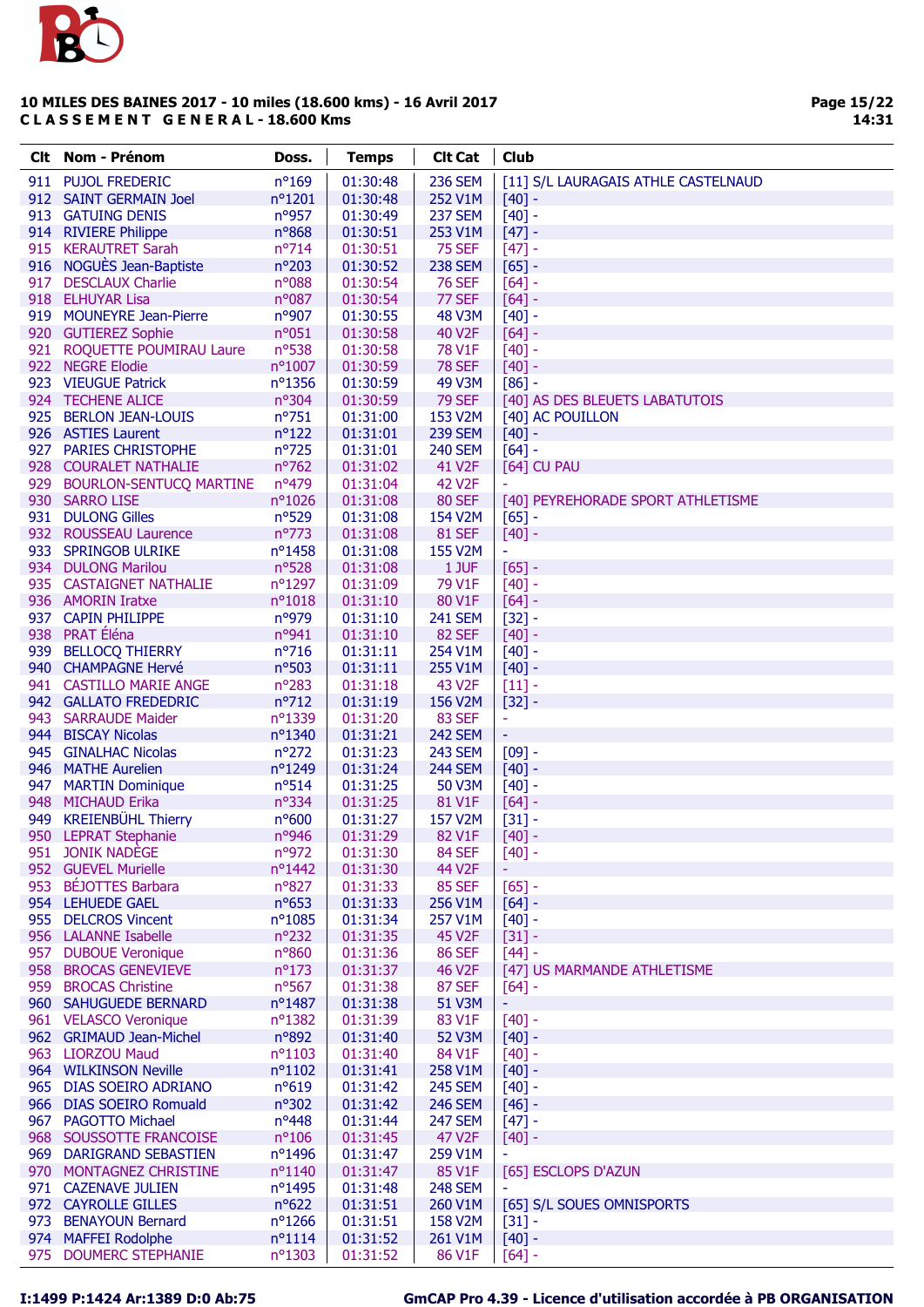

Page 16/22 14:31

|     | Clt Nom - Prénom                        | Doss.            | <b>Temps</b> | <b>Clt Cat</b>     | <b>Club</b>                  |
|-----|-----------------------------------------|------------------|--------------|--------------------|------------------------------|
|     | 976 MUR Ludovic                         | nº204            | 01:31:53     | <b>249 SEM</b>     | $[65] -$                     |
| 977 | <b>ROCTUS Alexis</b>                    | nº550            | 01:31:53     | <b>250 SEM</b>     | $[60] -$                     |
|     | 978 BARUS Frédéric                      | nº732            | 01:31:54     | 262 V1M            | $[40] -$                     |
|     | 979 CASTILLO REMY                       | $n^{\circ}284$   | 01:31:56     | 159 V2M            | $[11] -$                     |
|     | 980 GOUEFFON Yanick                     | $n^o$ 1142       | 01:31:58     | 53 V3M             | $[40] -$                     |
|     | 981 HERRERO Vincent                     | $n^{\circ}1093$  | 01:31:58     | 263 V1M            | $[31] -$                     |
|     | 982 KURTZ Pascal                        | nº509            | 01:32:02     | 160 V2M            | $[65] -$                     |
|     | 983 SARASOLA RAMUNTCHO                  | $n^o$ 192        | 01:32:04     | 161 V2M            | $[40] -$                     |
|     | 984 CARRASCO Alison                     | nº1270           | 01:32:07     | 5 ESF              | $[40] -$                     |
|     | 985 GUIBERT Stecy                       | nº1230           | 01:32:07     | <b>251 SEM</b>     | $[40] -$                     |
|     | 986 NIEUCEL Jérèmie                     | nº1229           | 01:32:07     | 264 V1M            | $[40] -$                     |
|     | 987 LE MARCHAND KARINE                  | n°001            | 01:32:08     | 87 V1F             | $[75]$ -                     |
|     | 988 MAINRECK Fabrice                    | nº1404           | 01:32:08     | 265 V1M            | ÷                            |
|     | 989 DUPORRE PASCAL                      | $n^{\circ}$ 1477 | 01:32:09     | 266 V1M            | $\blacksquare$               |
|     | 990 PUIG Jean                           | $n^o119$         | 01:32:10     | 267 V1M            | $[40] -$                     |
|     | 991 JAMET Camille                       | nº1327           | 01:32:13     | <b>88 SEF</b>      | $[79] -$                     |
|     | 992 BEGARDS JEROME                      | $n^o$ 521        | 01:32:14     | <b>252 SEM</b>     | $[40] -$                     |
|     | 993 DULOUARD Bernard                    | nº830            | 01:32:15     | 54 V3M             | $[47] -$                     |
|     | 994 JAFFRENNOU Fabienne                 | $n^o$ 1187       | 01:32:16     | 88 V1F             | $[40] -$                     |
|     | 995 RUSSO Jerome                        | $n^o817$         | 01:32:16     | 268 V1M            | $[40] -$                     |
|     | 996 CAZENAVE Philippe                   | $n^o$ 328        | 01:32:25     | 162 V2M            | $[40] -$                     |
|     | 997 MACKOWIACK Nicolas                  | nº1392           | 01:32:25     | <b>253 SEM</b>     | $\blacksquare$               |
|     | 998 CASSAGNE MARTINE                    | nº1207           | 01:32:26     | 6 V3F              | $[32] -$                     |
|     | 999 BARATEAU Christophe                 | $n^o$ 1193       | 01:32:27     | 269 V1M            | $[37] -$                     |
|     | 1000 BAGNERES-PEDEBOSCQ ANNIE           | n°853            | 01:32:27     | <b>48 V2F</b>      | [64] PAYS BASQUE ATHLETISME* |
|     | 1001 CASASSUS Patrice                   | $n^o$ 807        | 01:32:27     | 270 V1M            | $[33] -$                     |
|     | 1002 BARBAZAN JEAN                      | $n^{\circ}$ 1462 | 01:32:28     | 55 V3M             | ÷                            |
|     | 1003 BARBAZAN SEBASTIEN                 | $n^{\circ}$ 1461 | 01:32:28     | <b>254 SEM</b>     | $\blacksquare$               |
|     | 1004 MINVIELLE DELPHINE                 | n°856            | 01:32:29     | 89 V1F             | $[40] -$                     |
|     | 1005 GUICHANNE ANNE GAELLE              | $n^o$ 711        | 01:32:31     | 90 V1F             | $[32] -$                     |
|     | 1006 HOUREZ MYRIAM                      | $n^o$ 1481       | 01:32:32     | 7 V3F              | ÷                            |
|     | 1007 SIBADE Sarah                       | $n^o$ 531        | 01:32:33     | 91 V1F             | $[40] -$                     |
|     | 1008 JAFFRENNOU Maxime                  | $n^o$ 1186       | 01:32:37     | <b>7 V4M</b>       | $[40] -$                     |
|     | 1009 LAGARDERE Roland                   | $n^{\circ}024$   | 01:32:37     | 163 V2M            | $[64] -$                     |
|     | 1010 DHONT Hervé                        | $n^o$ 134        | 01:32:37     | 56 V3M             | $[40] -$                     |
|     | 1011 ZANON THIERRY                      | $n^{\circ}545$   | 01:32:37     | 164 V2M            | [40] BIARRITZ OLYMPIQUE      |
|     | 1012 DUVIGNAU Jean-Claude               | $n^o$ 1265       | 01:32:41     | 271 V1M            | $[64]$ -                     |
|     | 1013 POYUZAN LALANNE Marie-Claud( nº597 |                  | 01:32:42     | 92 V1F             | $[40] -$                     |
|     | 1014 WATIER Jean                        | $n^{\circ}1170$  | 01:32:43     | 272 V1M            | $[40] -$                     |
|     | 1015 DUBARRY Caroline                   | n°901            | 01:32:46     | <b>89 SEF</b>      | $[40]$ -                     |
|     | 1016 GAULIN CORINNE                     | $n^{\circ}741$   | 01:32:51     | <b>90 SEF</b>      | $[31] -$                     |
|     | 1017 FILLOL Adelaïde                    | n°949            | 01:32:53     | 93 V1F             | $[40] -$                     |
|     | 1018 CADIS SUSANA                       | $n^o$ 858        | 01:32:53     | 94 V1F             | [40] CA MORCENX              |
|     | 1019 LAFITTE Thibault                   | $n^{\circ}346$   | 01:32:54     | <b>255 SEM</b>     | $[40] -$                     |
|     | 1020 DELPECH Vincent                    | $n^{\circ}$ 1344 | 01:32:56     | 273 V1M            | ۳                            |
|     | 1021 CONSTANT MARIE CHRISTINE           | $n^o481$         | 01:33:06     | 95 V1F             |                              |
|     | 1022 LOLOM MICHELE                      | $n^{\circ}735$   | 01:33:06     | 49 V <sub>2F</sub> | [40] US TYROSSE              |
|     | 1023 LABRIET Clémence                   | $n^o$ 1141       | 01:33:10     | <b>91 SEF</b>      | $[32] -$                     |
|     | 1024 CHUET Quentin                      | $n^{\circ}337$   | 01:33:11     | <b>256 SEM</b>     | $[40] -$                     |
|     | 1025 BATUT SYLVIE                       | $n^{\circ}879$   | 01:33:12     | 96 V1F             | [40] US DAX                  |
|     | 1026 COSTREJEAN Nathalie                | $n^{\circ}214$   | 01:33:13     | 50 V2F             | $[40] -$                     |
|     | 1027 PRADEL Arnaud                      | $n^o$ 1425       | 01:33:14     | 274 V1M            | $\blacksquare$               |
|     | 1028 NAVARRO RAPHAEL                    | nº1550           | 01:33:18     | 57 V3M             |                              |
|     | 1029 ?Dossard #1450                     | nº1450           | 01:33:22     | <b>257 SEM</b>     | Non Licencié                 |
|     | 1030 LOTTI Muriel                       | $n^{\circ}1006$  | 01:33:22     | 97 V1F             | $[40] -$                     |
|     | 1031 BERGER Claude                      | $n^{\circ}$ 1354 | 01:33:23     | 58 V3M             | $[40] -$                     |
|     | 1032 MARQUEZ STEPHANIE                  | $n^{\circ}1173$  | 01:33:25     | 98 V1F             | $[40] -$                     |
|     | 1033 DICHARRY Helene                    | $n^{\circ}$ 1250 | 01:33:26     | 99 V1F             | $[40] -$                     |
|     | 1034 DUCOS Joëlle                       | $n^{\circ}1164$  | 01:33:26     | 51 V <sub>2F</sub> | $[65] -$                     |
|     | 1035 PITAUD CATHERINE                   | $n^o418$         | 01:33:33     | 100 V1F            | $[33] -$                     |
|     | 1036 BARBARA Canlorbe                   | $n^{\circ}$ 1324 | 01:33:34     | 101 V1F            | $[40] -$                     |
|     | 1037 DUMAS JEAN-JACQUES                 | $n^o$ 873        | 01:33:37     | 165 V2M            | [40] US DAX                  |
|     | 1038 RENAUD JACQUES                     | $n^o446$         | 01:33:38     | 59 V3M             | [64] US ORTHEZ               |
|     | 1039 DOLHATS Lucie                      | n°903            | 01:33:40     | <b>92 SEF</b>      | $[40] -$                     |
|     | 1040 GAY ERIC                           | nº904            | 01:33:40     | 166 V2M            | $[40] -$                     |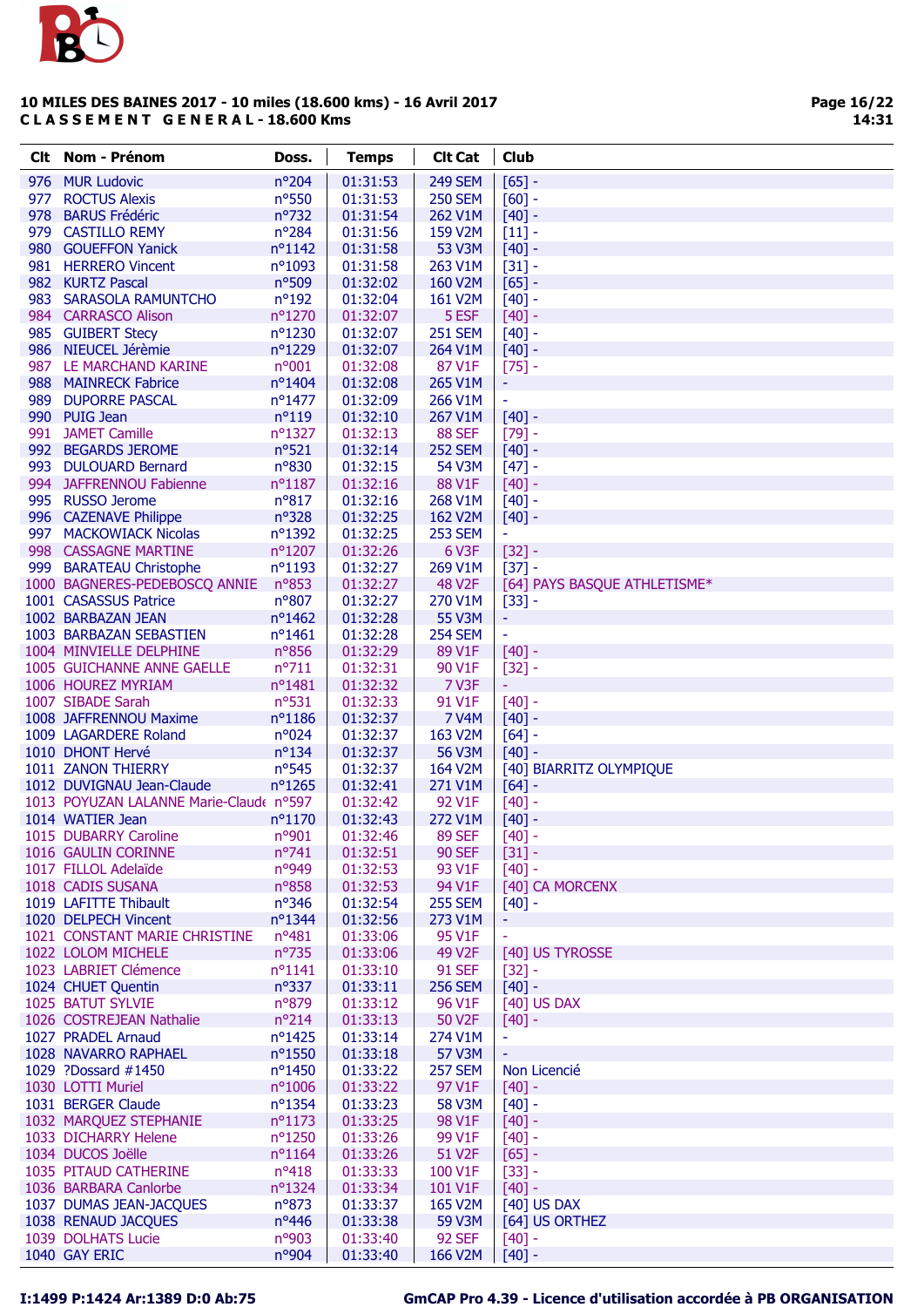

Page 17/22 14:31

| <b>Clt</b> Nom - Prénom                              | Doss.            | <b>Temps</b>         | <b>Clt Cat</b>     | Club                       |
|------------------------------------------------------|------------------|----------------------|--------------------|----------------------------|
| 1041 CABANES Helene                                  | nº537            | 01:33:43             | 52 V2F             | $[31] -$                   |
| 1042 LEGLISE Catherine                               | nº834            | 01:33:45             | 8 V3F              | $[40] -$                   |
| 1043 FILION Valerie                                  | $n^{\circ}1241$  | 01:33:46             | 102 V1F            | $[40] -$                   |
| 1044 GERARD Carine                                   | n°022            | 01:33:48             | 103 V1F            | $[40] -$                   |
| 1045 PLASSIN Celine                                  | $n^{\circ}506$   | 01:33:48             | <b>93 SEF</b>      | $[40] -$                   |
| 1046 CHAMOULAUD Benoist                              | n°084            | 01:33:48             | <b>258 SEM</b>     | $[85]$ -                   |
| 1047 PEYROT Patricia                                 | $n^o$ 178        | 01:33:50             | 53 V <sub>2F</sub> | $[40] -$                   |
| 1048 THEOBALD ANA                                    | $n^o$ 1174       | 01:33:51             | 54 V2F             | $[40] -$                   |
| 1049 CAPLANNE Magali                                 | n°066            | 01:33:53             | 104 V1F            | $[40] -$                   |
| 1050 DAEMS LAMAISON CELINE                           | nº1202           | 01:33:54             | 105 V1F            | $[40] -$                   |
| 1051 AUDARD Bernard                                  | $n^{\circ}742$   | 01:33:54             | 60 V3M             | $[81] -$                   |
| 1052 BARRERE Claudine                                | nº402            | 01:33:55             | 55 V2F             | $[64] -$                   |
| 1053 MENARD Christine                                | nº1295           | 01:33:55             | 56 V2F             | $[40] -$                   |
| 1054 BARTHE Roland                                   | nº1003           | 01:33:56             | 61 V3M             | $[40] -$                   |
| 1055 BARRERE JEAN-MICHEL                             | $n^o401$         | 01:33:58             | 62 V3M             | [64] UA LOURDES            |
| 1056 SCOPEL GAETAN                                   | $n^o474$         | 01:33:59             | 9 JUM              | ÷                          |
| 1057 JUNGEN Virginie                                 | n°077            | 01:34:02             | 106 V1F            | $[40] -$                   |
| 1058 ANIORTE Marie                                   | $n^{\circ}717$   | 01:34:04             | <b>94 SEF</b>      | $[75] -$                   |
| 1059 MAURANDY Jacques                                | $n^o$ 132        | 01:34:05             | 63 V3M             | $[40] -$                   |
| 1060 HONTARREDE Isabelle                             | nº1247           | 01:34:06             | 107 V1F            | $[40] -$                   |
| 1061 PÉRÉ-LAHAILLE Marie                             | $n^o$ 561        | 01:34:07             | 108 V1F            | $[40] -$                   |
| 1062 VERMEYLEN Marie                                 | $n^{\circ}228$   | 01:34:08             | <b>95 SEF</b>      | $[94]$ -                   |
| 1063 SUBERCHICOT JEAN                                | nº576            | 01:34:09             | 167 V2M            | $[40] -$                   |
| 1064 DAGUERRE Marie-Annick                           | $n^o601$         | 01:34:10             | 109 V1F            | $[40] -$                   |
| 1065 LECLERC TONY                                    | nº736            | 01:34:11             | 275 V1M            | $[40] -$                   |
| 1066 SALLABERRY ISABELLE                             | n°988            | 01:34:12             | 110 V1F            | [64] S/L AVIRON BAYONNE    |
| 1067 RIBEIRO HENRI                                   | $n^{\circ}$ 1463 | 01:34:13             | 276 V1M            | ÷,                         |
| 1068 MURAT Alexandre                                 | nº1047           | 01:34:13             | 277 V1M            | $[60] -$                   |
| 1069 CRINE Anne                                      | n°026            | 01:34:13             | 57 V2F             | $[40] -$                   |
| 1070 CASTAING Hervé                                  | n°296            | 01:34:15             | 168 V2M            | $[40] -$                   |
| 1071 CASSIAU-HAURIE MYRIAM                           | $n^{\circ}1046$  | 01:34:16             | 111 V1F            | $[64] -$                   |
| 1072 KENNEL-DUCOS Delphine<br>1073 DESPOUYS JEAN LUC | nº1243<br>nº1434 | 01:34:17<br>01:34:17 | 112 V1F<br>169 V2M | $[40] -$<br>÷.             |
| 1074 RABOUTET JOEL                                   | $n^{\circ}291$   | 01:34:19             | 170 V2M            | $[40] -$                   |
| 1075 BARAZAL SYLVIE                                  | $n^{\circ}$ 1453 | 01:34:19             | <b>96 SEF</b>      | ÷                          |
| 1076 DUCAMP Patrice                                  | $n^{\circ}325$   | 01:34:21             | 64 V3M             | $[40] -$                   |
| 1077 PEYROT Francis                                  | $n^o$ 179        | 01:34:25             | 65 V3M             | $[40] -$                   |
| 1078 GUINAUDEAU Pascal                               | nº1075           | 01:34:35             | 278 V1M            | $[40] -$                   |
| 1079 LANIBOIS Sébastien                              | nº1237           | 01:34:35             | 279 V1M            | $[40] -$                   |
| 1080 LABORIE FULCHIC STEPHANE                        | $n^{\circ}104$   | 01:34:35             | 280 V1M            | $[32] -$                   |
| 1081 DAGY Valerie                                    | $n^{\circ}1037$  | 01:34:36             | 113 V1F            | $[40] -$                   |
| 1082 BOINAY Marina                                   | $n^{\circ}196$   | 01:34:36             | <b>97 SEF</b>      | $[40] -$                   |
| 1083 WAGRET Laurence                                 | $n^o429$         | 01:34:36             | 114 V1F            | $[40] -$                   |
| 1084 COUCHOT Sandrine                                | n°090            | 01:34:42             | 58 V <sub>2F</sub> | $[64] -$                   |
| 1085 NAY LAURE                                       | $n^o311$         | 01:34:45             | 115 V1F            | $[40] -$                   |
| 1086 POISBLAUD VINCENT                               | $n^{\circ}224$   | 01:34:52             | 171 V2M            | $[40] -$                   |
| 1087 LASSALLE Jerome                                 | nº1393           | 01:34:54             | 172 V2M            | ٠                          |
| 1088 DESHOUX Jacky                                   | $n^{\circ}1040$  | 01:34:59             | 173 V2M            | $[40] -$                   |
| 1089 DUFRECHE ADELINE                                | $n^{\circ}$ 1284 | 01:35:03             | <b>98 SEF</b>      | $[64] -$                   |
| 1090 MALAUSSANNE Adèle                               | $n^{\circ}$ 1240 | 01:35:04             | <b>99 SEF</b>      | $[40] -$                   |
| 1091 CAMBIER Valerie                                 | $n^o$ 332        | 01:35:04             | <b>100 SEF</b>     | $[40] -$                   |
| 1092 FOURRIER CORINNE                                | nº578            | 01:35:05             | 59 V2F             | [17] S/L ASPTT LA ROCHELLE |
| 1093 SANTOCILDES Valérie                             | nº1219           | 01:35:08             | 116 V1F            | $[40] -$                   |
| 1094 POMPEU Patricia                                 | $n^{\circ}1002$  | 01:35:13             | 117 V1F            | $[40] -$                   |
| 1095 DARAS NADIA                                     | $n^o$ 1001       | 01:35:14             | <b>101 SEF</b>     | [40] EACC DOMPIERRE        |
| 1096 SUISSA MYLENE                                   | $n^{\circ}944$   | 01:35:15             | <b>102 SEF</b>     | $[64] -$                   |
| 1097 D'OLCE Anne                                     | n°950            | 01:35:18             | 103 SEF            | $[40] -$                   |
| 1098 COHERIER JEAN SEBASTIEN                         | nº1440           | 01:35:27             | <b>259 SEM</b>     |                            |
| 1099 MARSAULT Mickael                                | $n^{\circ}237$   | 01:35:29             | 281 V1M            | $[31] -$                   |
| 1100 DUSSILLOL ISABELLE                              | $n^o$ 592        | 01:35:29             | 118 V1F            | [47] CA CASTELJALOUX       |
| 1101 VAIDIE GERARD                                   | $n^o$ 590        | 01:35:30             | 66 V3M             | [47] CA CASTELJALOUX       |
| 1102 LARRIEU Edith                                   | n°899            | 01:35:31             | 119 V1F            | $[32] -$                   |
| 1103 MENARD Camille                                  | nº1296           | 01:35:32             | <b>104 SEF</b>     | $[40] -$                   |
| 1104 BABARIT Xavier                                  | $n^{\circ}572$   | 01:35:33             | 282 V1M            | $[40] -$                   |
| 1105 DALES Philippe                                  | nº1267           | 01:35:34             | 283 V1M            | $[64] -$                   |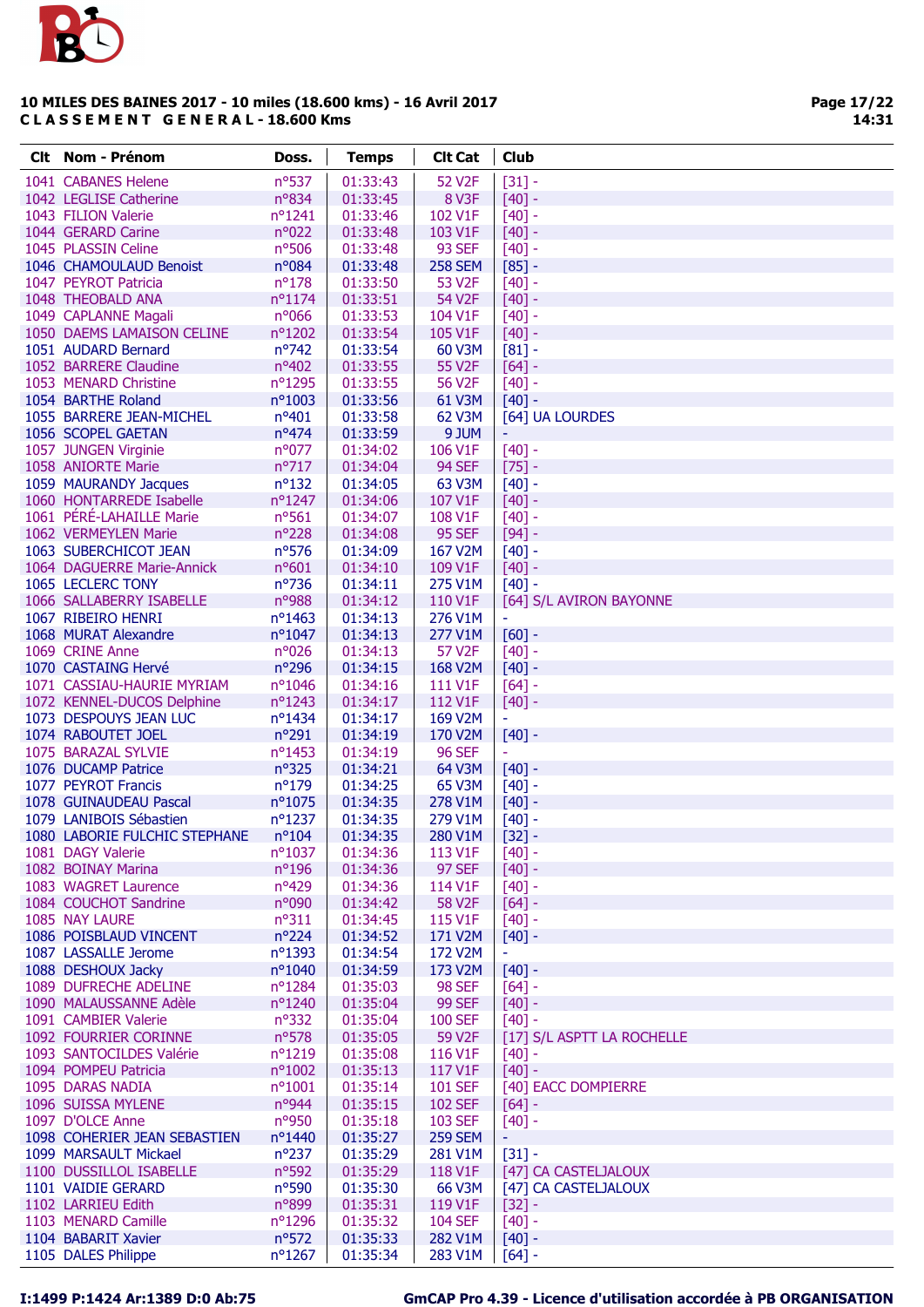

Page 18/22 14:31

| <b>Clt</b> Nom - Prénom                     | Doss.                             | <b>Temps</b>         | <b>Clt Cat</b>      | <b>Club</b>          |
|---------------------------------------------|-----------------------------------|----------------------|---------------------|----------------------|
| 1106 DOR Brigitte                           | nº884                             | 01:35:41             | 120 V1F             | $[40] -$             |
| 1107 GRANDES Jean                           | nº1262                            | 01:35:43             | 284 V1M             | $[40] -$             |
| 1108 FORTASSIN Corinne                      | $n^o$ 1133                        | 01:35:44             | 60 V <sub>2F</sub>  | $[40] -$             |
| 1109 BAYLE Stéphanie                        | $n^o$ 1131                        | 01:35:45             | <b>105 SEF</b>      | $[40] -$             |
| 1110 CABRERAS Mickael                       | $n^o$ 573                         | 01:35:47             | 285 V1M             | $[64] -$             |
| 1111 BRUNET Cyrielle                        | nº764                             | 01:35:47             | <b>106 SEF</b>      | $[33] -$             |
| 1112 DAUPHIN MARIE                          | n°096                             | 01:35:48             | 61 V2F              | $[40] -$             |
| 1113 GARCIA Antonia                         | n°279                             | 01:35:49             | 62 V <sub>2</sub> F | $[40] -$             |
| 1114 DAUPHIN LUDOVIC                        | n°097                             | 01:35:50             | 286 V1M             | $[40] -$             |
| 1115 CIER Emmanuel                          | $n^o$ 532                         | 01:35:51             | <b>260 SEM</b>      | $[75] -$             |
| 1116 GROC Marilene                          | nº1329                            | 01:35:51             | <b>107 SEF</b>      | ÷                    |
| 1117 LASSALLE DIDIER                        | $n^{\circ}247$                    | 01:35:51             | 174 V2M             | $[40] -$             |
| 1118 MACHADO IMMA                           | nº981                             | 01:35:55             | 63 V <sub>2F</sub>  | $[40] -$             |
| 1119 PLANO Alain                            | nº887                             | 01:35:55             | 67 V3M              | $[40] -$             |
| 1120 LANDO Stephane                         | nº976                             | 01:35:55             | 287 V1M             | $[64] -$             |
| 1121 EPHERRE-TRIART Christiane              | $n^{\circ}1091$                   | 01:35:56             | 121 V1F             | $[40] -$             |
| 1122 DULONG Michel                          | $n^o$ 1158                        | 01:35:56             | 68 V3M              | $[40] -$             |
| 1123 FAGIS MATHIEU                          | nº1480                            | 01:35:57             | <b>261 SEM</b>      |                      |
| 1124 DIBON ANDRE                            | nº978                             | 01:35:57             | 69 V3M              | [40] AC POUILLON     |
| 1125 SAUNDERS KELLY                         | nº1479                            | 01:35:58             | <b>108 SEF</b>      | Ξ                    |
| 1126 ROBERT Christelle                      | nº209                             | 01:35:58             | 122 V1F             | $[47] -$             |
| 1127 ORONOS Mirentxu                        | nº920                             | 01:35:59             | <b>109 SEF</b>      | $[64] -$             |
| 1128 LAFAGE ALAIN                           | nº200                             | 01:35:59             | 175 V2M             | $[64] -$             |
| 1129 LESTABLE FRANCOIS                      | $n^o816$                          | 01:36:00             | 176 V2M             | $[64] -$             |
| 1130 IVANOFF DUCAMP Ingrid                  | $n^o604$                          | 01:36:01             | 123 V1F             | $[40] -$             |
| 1131 BRIVAL Christine                       | $n^o$ 1107                        | 01:36:03             | 64 V2F              | $[33] -$             |
| 1132 GUAUS Bruno                            | $n^o$ 1108                        | 01:36:03             | <b>70 V3M</b>       | $[33] -$             |
| 1133 BLANCHARD Mercedes                     | nº507                             | 01:36:07             | 65 V2F              | $[65] -$             |
| 1134 LATOUR Jean-Philippe                   | nº927                             | 01:36:08             | 71 V3M              | $[40] -$             |
| 1135 BACHEY ARNAUD                          | $n^o614$                          | 01:36:09             | 288 V1M             | $[71] -$             |
| 1136 GAILDRAT Bernard                       | nº926                             | 01:36:10             | <b>8 V4M</b>        | $[64] -$             |
| 1137 ARNEY Helen                            | nº1355                            | 01:36:13             | 66 V2F              | $[40] -$             |
| 1138 BOSSE Stéphane                         | nº1056                            | 01:36:17             | <b>262 SEM</b>      | $[40] -$             |
| 1139 GALBOIS Florence                       | nº1190                            | 01:36:20             | 124 V1F             | $[81] -$             |
| 1140 BOURDET Philippe                       | nº1389                            | 01:36:22             | 177 V2M             | Ξ                    |
| 1141 DOPAGNE Valérie                        | n°930                             | 01:36:25             | 67 V <sub>2</sub> F | $[40] -$             |
| 1142 MILANESE Michel                        | $n^{\circ}264$                    | 01:36:32             | 9 V4M               | $[47] -$             |
| 1143 SUHUBIETTE Decile                      | nº1231                            | 01:36:40             | 125 V1F             | $[40] -$             |
| 1144 ANGIBAUD Murielle                      | n°029                             | 01:36:42             | 126 V1F             | $[40] -$             |
| 1145 DULOUARD CAROLINE                      | nº829                             | 01:36:43             | <b>110 SEF</b>      | [47] ACJ NERAC       |
| 1146 GIRARDEAUX Lucie                       | $n^{\circ}282$                    | 01:36:44             | <b>111 SEF</b>      | $[40] -$             |
| 1147 MUNOZ David                            | nº1422                            | 01:36:45             | 289 V1M             | ÷                    |
| 1148 PEAUDECERF Catherine                   | $n^o$ 370                         | 01:36:48             | 68 V2F              | $[18] -$             |
| 1149 MOUNIER Gilles                         | nº1278                            | 01:36:50             | 72 V3M              | $[40] -$             |
| 1150 LAFERRERE THIERRY                      | $n^{\circ}323$                    | 01:36:51             | 290 V1M             | $[33] -$             |
| 1151 VERNY Emmanuelle                       | $n^o$ 157                         | 01:36:51             | 127 V1F             | $[64] -$             |
| 1152 PÉDEBOSCQ Marie pierre                 | $n^o$ 128                         | 01:36:51             | <b>112 SEF</b>      | $[40] -$             |
| 1153 PÉCASTAING Paul<br>1154 REBOURS Elodie | $n^o$ 129                         | 01:36:52             | <b>263 SEM</b>      | $[40] -$             |
| 1155 HARISTOY CHRISTOPHE                    | nº330                             | 01:36:53             | 113 SEF<br>178 V2M  | $[75] -$<br>$[64] -$ |
| 1156 ENJALBERT MARIE-MADELEINE              | $n^{\circ}1212$<br>$n^{\circ}135$ | 01:36:53<br>01:36:54 | <b>114 SEF</b>      | $[73] -$             |
| 1157 GUTIERREZ CUESTA JOSE MANL nº570       |                                   | 01:36:56             | 179 V2M             | $[31] -$             |
| 1158 HAMALTON Fiona                         | $n^{\circ}102$                    | 01:37:01             | 128 V1F             | $[40] -$             |
| 1159 CHAMBARD Eric                          | $n^o443$                          | 01:37:02             | 291 V1M             | $[40] -$             |
| 1160 MURATET François                       | $n^{\circ}231$                    | 01:37:06             | 292 V1M             | $[40] -$             |
| 1161 LAMARQUE CECILE                        | $n^o$ 1236                        | 01:37:11             | 129 V1F             | [40] AC POUILLON     |
| 1162 MACKOWIACK Serge                       | n°005                             | 01:37:13             | 73 V3M              | ÷                    |
| 1163 LABOURDETTE Stéphane                   | nº1048                            | 01:37:16             | 180 V2M             | $[64] -$             |
| 1164 MARZAT NADINE                          | nº579                             | 01:37:25             | 69 V <sub>2F</sub>  | $[64] -$             |
| 1165 HELIE Benoit                           | $n^o110$                          | 01:37:35             | 293 V1M             | $[75] -$             |
| 1166 MORA David                             | $n^{\circ}299$                    | 01:37:36             | 294 V1M             | $[40] -$             |
| 1167 DUTILH LAURE                           | nº942                             | 01:37:36             | <b>115 SEF</b>      | $[40] -$             |
| 1168 PEYRUCAT MARIE FRANCE                  | $n^o$ 378                         | 01:37:36             | 9 V3F               | $[40] -$             |
| 1169 DELPUECH KARINE                        | n°761                             | 01:37:37             | 130 V1F             | $[40] -$             |
| 1170 GERONY Michel                          | nº1361                            | 01:37:38             | 74 V3M              | $[40] -$             |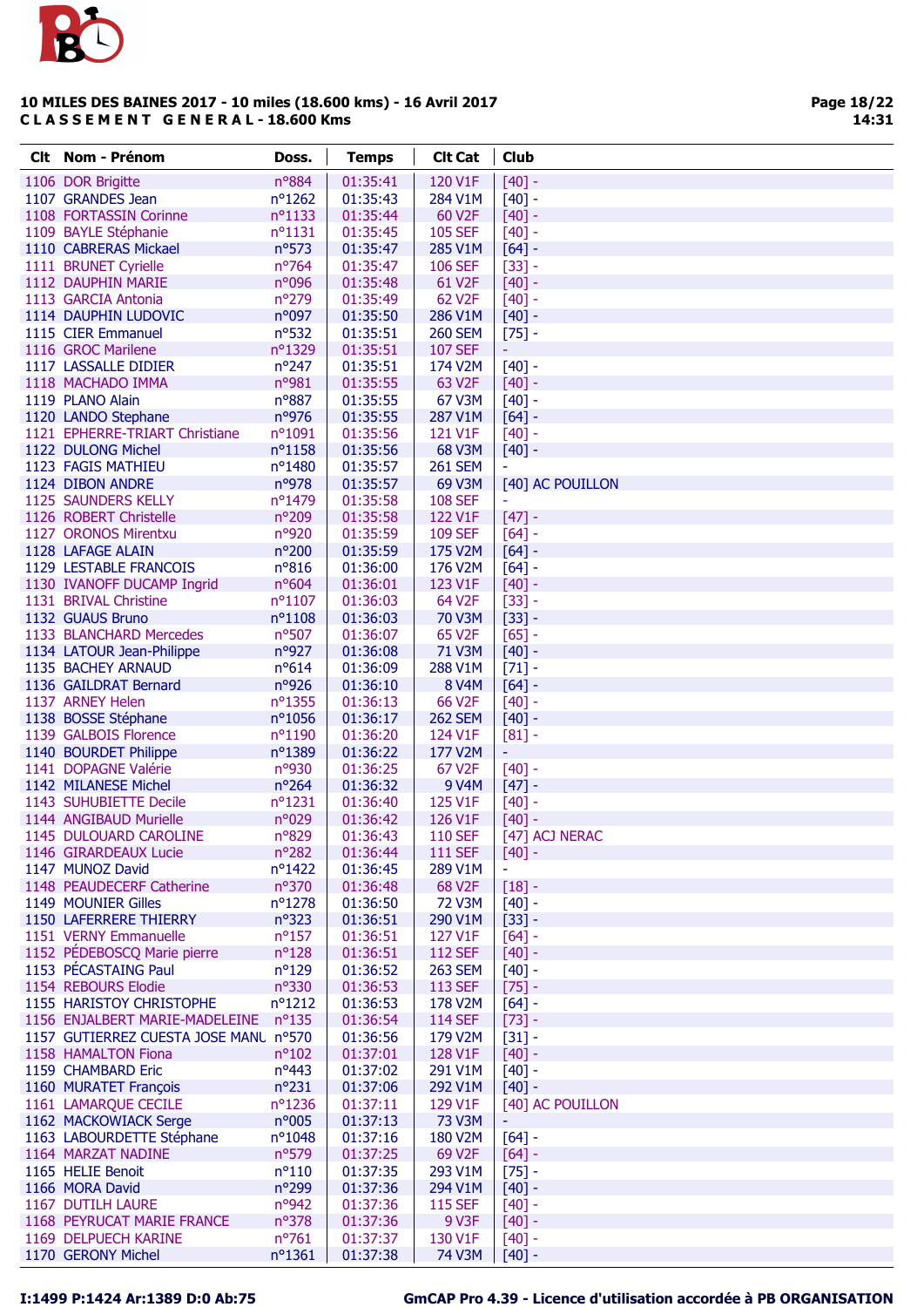

| <b>Clt</b> | <b>Nom - Prénom</b>                              | Doss.                        | <b>Temps</b>         | <b>Clt Cat</b>      | <b>Club</b>                         |
|------------|--------------------------------------------------|------------------------------|----------------------|---------------------|-------------------------------------|
|            | 1171 HONTAS Joelle                               | nº1310                       | 01:37:39             | 131 V1F             | $[64] -$                            |
|            | 1172 GAUTHIER Philippe                           | $n^o$ 678                    | 01:37:44             | 295 V1M             | $[40] -$                            |
|            | 1173 BONNENOUVELLE Isabelle                      | n <sup>o</sup> 553           | 01:37:59             | 70 V <sub>2</sub> F | $[40] -$                            |
|            | 1174 GUEVEL Eric                                 | n°004                        | 01:38:00             | 181 V2M             | Ξ                                   |
|            | 1175 LUSSIEZ MIRANDE Karine                      | nº1072                       | 01:38:04             | 132 V1F             | $[40] -$                            |
|            | 1176 BIRABENT SANDRA                             | nº1134                       | 01:38:07             | 133 V1F             | $[31] -$                            |
|            | 1177 MARGOTIN ANNICK                             | nº1491                       | 01:38:17             | 134 V1F             | ÷,                                  |
|            | 1178 FLORINDA Bruno                              | n°039                        | 01:38:21             | <b>264 SEM</b>      | $[40] -$                            |
|            | 1179 SIMON PATRICIA                              | nº760                        | 01:38:21             | 71 V <sub>2</sub> F | $[40] -$                            |
|            | 1180 RÉAU Marjorie                               | nº638                        | 01:38:24             | 135 V1F             | $[40] -$                            |
|            | 1181 MARTIN Patrick                              | nº1390                       | 01:38:28             | 182 V2M             | $\overline{\phantom{a}}$            |
|            | 1182 GEANY Nigel<br>1183 GIRARD Stéphanie        | $n^{\circ}398$<br>nº397      | 01:38:30<br>01:38:30 | 183 V2M<br>136 V1F  | $[40] -$                            |
|            | 1184 LASSERRE ELODIE                             | n°881                        | 01:38:31             | <b>116 SEF</b>      | $[40] -$<br>[40] US DAX             |
|            | 1185 HOULLIER Claude                             | n°991                        | 01:38:35             | 75 V3M              | $[64] -$                            |
|            | 1186 BERTRAND Marie pierre                       | nº1307                       | 01:38:40             | <b>72 V2F</b>       | $[32] -$                            |
|            | 1187 LOSIO Mélanie                               | nº1078                       | 01:38:46             | 6 ESF               | $[31] -$                            |
|            | 1188 OULES Paul                                  | nº1400                       | 01:38:47             | <b>10 JUM</b>       | Ξ                                   |
|            | 1189 HONTARREDE Michel                           | nº1245                       | 01:38:48             | 296 V1M             | $[40] -$                            |
|            | 1190 AUDUBERTEAU Marie-claire                    | nº1017                       | 01:38:53             | <b>117 SEF</b>      | $[40] -$                            |
|            | 1191 MARRONNIER-ROUMAT Catherin n°823            |                              | 01:38:56             | <b>73 V2F</b>       | $[32] -$                            |
|            | 1192 GOUYETTE Patrick                            | nº558                        | 01:38:59             | <b>76 V3M</b>       | $[40] -$                            |
|            | 1193 BIGUEREAU Richard                           | $n^o444$                     | 01:39:07             | 10 V4M              | $[40] -$                            |
|            | 1194 MONTIGNY Yannick                            | $n^o$ 113                    | 01:39:08             | 297 V1M             | $[40] -$                            |
|            | 1195 GUTIERREZ Muriel                            | $n^o$ 1136                   | 01:39:11             | 137 V1F             | $[40] -$                            |
|            | 1196 LABASTE Valérie                             | nº943                        | 01:39:11             | <b>118 SEF</b>      | $[40] -$                            |
|            | 1197 LAMARQUE Isabelle                           | nº702                        | 01:39:15             | 74 V <sub>2</sub> F | $[33] -$                            |
|            | 1198 LAMARQUE JACQUES                            | n°701                        | 01:39:16             | 77 V3M              | [33] STADE LANGONNAIS ATHLETISME*   |
|            | 1199 DUBEGUIER Corinne<br>1200 BERTRAND Philippe | $n^{\circ}160$<br>nº1308     | 01:39:19<br>01:39:20 | 138 V1F<br>184 V2M  | $[40] -$<br>$[32] -$                |
|            | 1201 LAFOURCADE Laurent                          | $n^{\circ}251$               | 01:39:27             | <b>185 V2M</b>      | $[40] -$                            |
|            | 1202 FABRE Marie-Hélène                          | nº894                        | 01:39:29             | 10 V3F              | $[40] -$                            |
|            | 1203 LAPLACE Corinne                             | nº1323                       | 01:39:30             | 75 V <sub>2</sub> F | $[40] -$                            |
|            | 1204 CONDAT MAIDER                               | nº478                        | 01:39:30             | 139 V1F             |                                     |
|            | 1205 SAPHORE Claire                              | nº306                        | 01:39:31             | <b>119 SEF</b>      | $[40] -$                            |
|            | 1206 LAFITTE MELANIE                             | $n^o477$                     | 01:39:31             | <b>120 SEF</b>      | ۳                                   |
|            | 1207 MARCHEIX FANY                               | nº493                        | 01:39:31             | <b>121 SEF</b>      | ÷,                                  |
|            | 1208 LAFARGUE Marion                             | nº767                        | 01:39:38             | <b>122 SEF</b>      | $[64] -$                            |
|            | 1209 DAGUERRE Xavier                             | $n^{\circ}347$               | 01:39:38             | <b>265 SEM</b>      | $[40] -$                            |
|            | 1210 BALPE Emmanuel                              | nº1167                       | 01:39:38             | <b>266 SEM</b>      | $[40] -$                            |
|            | 1211 DE STAERKE DANIELLE                         | $n^o$ 669                    | 01:39:40             | <b>11 V3F</b>       | [31] ATHLETICS COACHING CLUB RAMONV |
|            | 1212 DAMESTOY Maylis                             | nº1242                       | 01:39:41             | 123 SEF             | $[40] -$                            |
|            | 1213 TOUZANNE SANDRINE<br>1214 WATIER Delphine   | $n^{\circ}357$<br>$n^o$ 1171 | 01:39:50             | 140 V1F             | $[31] -$<br>$[40] -$                |
|            | 1215 GRANGER BENEDICTE                           | $n^{\circ}877$               | 01:39:52<br>01:39:57 | 141 V1F<br>142 V1F  | [40] US DAX                         |
|            | 1216 ALYRE Patrick                               | $n^{\circ}$ 1220             | 01:39:59             | 186 V2M             | $[40] -$                            |
|            | 1217 LABADIE Philippe                            | $n^o$ 1224                   | 01:40:00             | 298 V1M             | $[40] -$                            |
|            | 1218 ELINEAU ALEXIA                              | $n^{\circ}161$               | 01:40:12             | <b>124 SEF</b>      | [33] BRUGES RESPIRE                 |
|            | 1219 TOLOU CHRISTELLE                            | n°797                        | 01:40:14             | 143 V1F             | [40] AC POUILLON                    |
|            | 1220 DEMAY Jean Francois                         | nº1380                       | 01:40:16             | <b>78 V3M</b>       | $[62] -$                            |
|            | 1221 FABRE Jean-Pierre                           | nº896                        | 01:40:17             | 79 V3M              | $[40] -$                            |
|            | 1222 BROUSTAUT Carole                            | n°099                        | 01:40:20             | 144 V1F             | $[40] -$                            |
|            | 1223 CAPLANNE Didier                             | $n^o$ 544                    | 01:40:26             | 187 V2M             | $[64] -$                            |
|            | 1224 RICARDO CHRISTOPHE                          | n°052                        | 01:40:26             | 299 V1M             | $[47] -$                            |
|            | 1225 TARBES Patrick                              | $n^o$ 593                    | 01:40:28             | 300 V1M             | $[65] -$                            |
|            | 1226 LARTIGAU Nadine                             | nº1419                       | 01:40:32             | 76 V <sub>2</sub> F |                                     |
|            | 1227 CORSAND DANIEL                              | $n^{\circ}171$               | 01:40:33             | 188 V2M             | $[40] -$                            |
|            | 1228 HIQUET SEVERINE<br>1229 SCOPEL DEPHINE      | $n^{\circ}754$<br>$n^o$ 475  | 01:40:35<br>01:40:35 | 145 V1F<br>146 V1F  | $[40] -$<br>÷,                      |
|            | 1230 GINEYS Caroline                             | $n^{\circ}257$               | 01:40:44             | <b>125 SEF</b>      | $[31] -$                            |
|            | 1231 CENS Sidonie                                | nº1428                       | 01:40:46             | 147 V1F             | $\omega$                            |
|            | 1232 CENS Steven                                 | nº1429                       | 01:40:47             | 301 V1M             | ÷,                                  |
|            | 1233 BESSAGNET Celine                            | $n^{\circ}915$               | 01:40:51             | <b>126 SEF</b>      | $[32] -$                            |
|            | 1234 FOURNEX STÉPHANIE                           | $n^o$ 1313                   | 01:40:57             | <b>127 SEF</b>      | $[40] -$                            |
|            | 1235 LANGON Michel                               | $n^o$ 696                    | 01:41:07             | 11 V4M              | $[64] -$                            |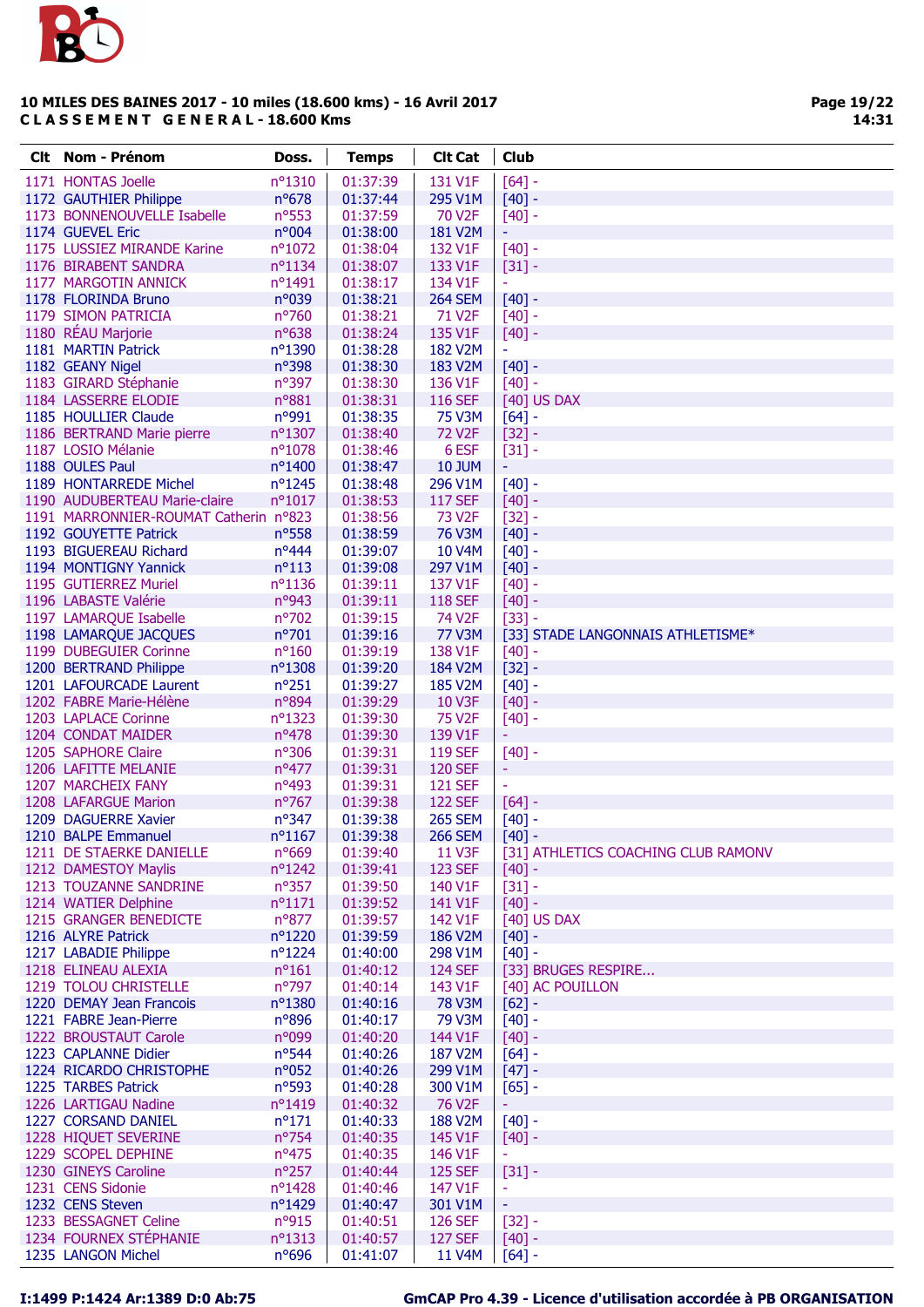

Page 20/22 14:31

| <b>Clt</b> Nom - Prénom                    | Doss.            | <b>Temps</b>         | <b>Clt Cat</b>     | <b>Club</b>              |
|--------------------------------------------|------------------|----------------------|--------------------|--------------------------|
| 1236 BOURLON - PEYRESBLANQUES L nº796      |                  | 01:41:08             | 148 V1F            | $[40] -$                 |
| 1237 FRASEZ Muriel                         | $n^o$ 651        | 01:41:12             | 149 V1F            | $[32] -$                 |
| 1238 DARGELOS Christophe                   | nº782            | 01:41:17             | 302 V1M            | $[40] -$                 |
| 1239 TAVERNE DIDIER                        | nº438            | 01:41:21             | 80 V3M             | $[64] -$                 |
| 1240 TAVERNE YANN                          | nº962            | 01:41:22             | <b>267 SEM</b>     | $[40] -$                 |
| 1241 LOMENECH Andre                        | $n^{\circ}266$   | 01:41:26             | 81 V3M             | [40] US TYROSSE          |
| 1242 BARRERE Françoise                     | nº929            | 01:41:26             | <b>12 V3F</b>      | $[64] -$                 |
| 1243 BARRERE Daniel                        | n°928            | 01:41:26             | 189 V2M            | $[64] -$                 |
| 1244 LAPEYRE Lydie                         | nº1321           | 01:41:26             | 150 V1F            | $[40] -$                 |
| 1245 LECLERE CHRISTOPHE                    | $n^o$ 1124       | 01:41:26             | 303 V1M            | $[31] -$                 |
| 1246 AGUIRREBENGOA Marion                  | $n^o412$         | 01:41:36             | <b>128 SEF</b>     | $[64] -$                 |
| 1247 AGUIRREBENGOA Claude                  | $n^o411$         | 01:41:36             | 190 V2M            | $[64] -$                 |
| 1248 VISADE PATRICK                        | nº756            | 01:41:42             | 191 V2M            | $[40] -$                 |
| 1249 CIER PIERRE ANTOINE                   | nº1483           | 01:41:47             | 304 V1M            | ÷,                       |
| 1250 JOULOU Nathalie                       | nº1322           | 01:41:47             | 151 V1F            | $[40] -$                 |
| 1251 BAZIN Franck                          | $n^o$ 363        | 01:41:54             | 192 V2M            | $[40] -$                 |
| 1252 PERALTA Aline                         | nº197            | 01:42:01             | 152 V1F            | $[40] -$                 |
| 1253 AGNES PASCALE                         | $n^{\circ}$ 235  | 01:42:02             | 153 V1F            | $[40] -$                 |
| 1254 CRABOS Jean-Luc                       | $n^o$ 568        | 01:42:14             | 305 V1M            | $[40]$ -                 |
| 1255 DE COMBLES DE NAYVES Mathik nº789     |                  | 01:42:15             | <b>129 SEF</b>     | $[75] -$                 |
| 1256 ALBERGE Pascale                       | n°968            | 01:42:19             | 154 V1F            | $[31] -$                 |
| 1257 LAPART Pierre                         | $n^o$ 585        | 01:42:21             | 193 V2M            | $[32] -$                 |
| 1258 DURIEUX FREDERIC                      | $n^{\circ}$ 1257 | 01:42:29             | 306 V1M            | $[17] -$                 |
| 1259 ROUGIER Céline                        | n°935            | 01:42:29             | <b>130 SEF</b>     | $[31] -$                 |
| 1260 SUCCO Cassandre                       | nº966            | 01:42:33             | 131 SEF            | $[40] -$                 |
| 1261 BELLEGARDE Jean Luc                   | $n^o417$         | 01:42:34             | 194 V2M            | $[40] -$                 |
| 1262 DE FILLIPIS Brigitte                  | nº633            | 01:42:37             | 77 V2F             | $[31] -$                 |
| 1263 OULES Laurent                         | nº1398           | 01:42:45             | 195 V2M            | ÷,                       |
| 1264 DECLINE Caroline                      | n°093            | 01:42:57             | 155 V1F            | $[64]$ -                 |
| 1265 BATISSE Cyril                         | $n^{\circ}772$   | 01:42:57             | 307 V1M            | $[40] -$                 |
| 1266 JUZANS LIONEL                         | nº630            | 01:43:08             | 308 V1M            | $[40]$ -                 |
| 1267 PONTACQ LOULOU                        | $n^{\circ}170$   | 01:43:11             | <b>78 V2F</b>      | $[40] -$                 |
| 1268 BOURDIOL Isabelle                     | n°309            | 01:43:17             | 13 V3F             | $[40] -$                 |
| 1269 REYRAU Julie                          | nº384            | 01:43:20             | <b>132 SEF</b>     | $[40] -$                 |
| 1270 HODY Isabelle                         | nº781            | 01:43:23             | 79 V2F             | $[35] -$                 |
| 1271 HODY Philippe                         | nº780            | 01:43:24             | 82 V3M             | $[35] -$                 |
| 1272 LORIOT MELANIE                        | $n^o$ 124        | 01:43:28             | 133 SEF            | $[40] -$                 |
| 1273 LORIOT FRANCK                         | $n^o$ 125        | 01:43:28             | 309 V1M            | $[40] -$                 |
| 1274 MAROT JEAN-FRANCOIS                   | n°875            | 01:43:29             | 83 V3M             | $[40]$ -                 |
| 1275 SANCHEZ Virginie                      | nº1409           | 01:43:31             | 156 V1F            | $\overline{\phantom{a}}$ |
| 1276 RENDE SANDRA                          | $n^{\circ}107$   | 01:43:31             | 157 V1F            | $[40] -$                 |
| 1277 JIMENEZ Lucie                         | nº850            | 01:43:32             | <b>134 SEF</b>     | $[40] -$                 |
| 1278 CANDAU Romain<br>1279 TURPIN Nathalie | nº849            | 01:43:32             | <b>268 SEM</b>     | $[40] -$                 |
| 1280 CAPLANNE Astrid                       | nº322<br>nº543   | 01:43:43<br>01:44:01 | 158 V1F<br>159 V1F | $[64] -$<br>$[64] -$     |
| 1281 LE COLLEN Mathilde                    | nº846            | 01:44:03             | 135 SEF            | $[40] -$                 |
| 1282 DUBEGUIER Jean-luc                    | $n^o$ 159        | 01:44:08             | 310 V1M            | $[40] -$                 |
| 1283 SALLADARRÉ Myriam                     | $n^o$ 1160       | 01:44:08             | 160 V1F            | $[64] -$                 |
| 1284 AMIEL CELINE                          | nº1260           | 01:44:16             | 161 V1F            | $[31] -$                 |
| 1285 LE COLLEN Philippe                    | $n^o$ 845        | 01:44:18             | 84 V3M             | $[40] -$                 |
| 1286 CLEMENT Nathalie                      | nº329            | 01:44:32             | 162 V1F            | $[40] -$                 |
| 1287 JUAN Isabelle                         | nº1050           | 01:44:38             | 14 V3F             | $[40] -$                 |
| 1288 QUILLACQ JOEL                         | n°898            | 01:44:47             | 196 V2M            | [40] US DAX              |
| 1289 SAINT JEAN GERALDINE                  | nº393            | 01:44:48             | 80 V2F             | [40] US DAX              |
| 1290 GREATOREX David                       | $n^o$ 867        | 01:44:50             | 197 V2M            | $[64] -$                 |
| 1291 CAPIN Céline                          | $n^o181$         | 01:45:00             | 136 SEF            | $[31] -$                 |
| 1292 REGLAT Maxime                         | $n^o628$         | 01:45:01             | <b>269 SEM</b>     | $[40] -$                 |
| 1293 CAPDEVIELLE AURELIE                   | $n^o$ 115        | 01:45:02             | 137 SEF            | $[65] -$                 |
| 1294 SCOPEL BATISTE                        | $n^o473$         | 01:45:12             | <b>11 JUM</b>      | ٠                        |
| 1295 DELANGHE Benat                        | nº1348           | 01:45:14             | 198 V2M            | ÷                        |
| 1296 GAUTIER BERTHELOT Magali              | nº1430           | 01:45:20             | <b>138 SEF</b>     | Ξ                        |
| 1297 RASSED Fabien                         | $n^o$ 571        | 01:45:31             | 199 V2M            | $[40] -$                 |
| 1298 GAUTIER Bruno                         | nº857            | 01:45:43             | 200 V2M            | $[33] -$                 |
| 1299 BARBE REGINE                          | $n^o$ 131        | 01:45:49             | 15 V3F             | $[64] -$                 |
| 1300 RENTSCH Ruth                          | nº599            | 01:45:58             | 81 V2F             | $[31] -$                 |
|                                            |                  |                      |                    |                          |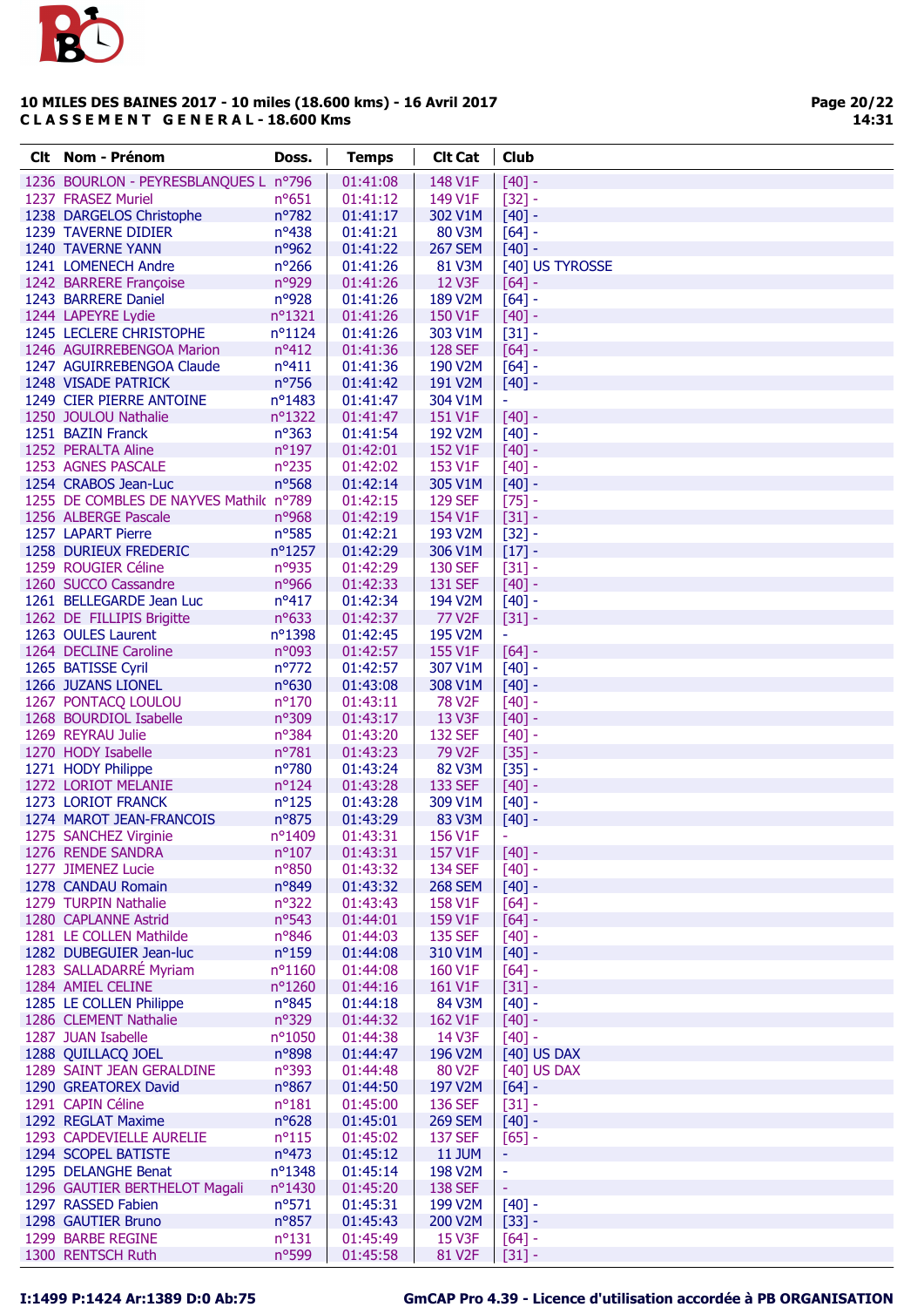

| Clt Nom - Prénom                                   | Doss.                | <b>Temps</b>         | <b>Clt Cat</b>      | <b>Club</b>                     |
|----------------------------------------------------|----------------------|----------------------|---------------------|---------------------------------|
| 1301 CARON Magali                                  | n°388                | 01:46:04             | 163 V1F             | $[40] -$                        |
| 1302 TAFERMABERRY MONIQUE                          | nº758                | 01:46:08             | 16 V3F              | $[40] -$                        |
| 1303 DOMENGE PASCALE                               | nº729                | 01:46:08             | 82 V <sub>2</sub> F | $[40] -$                        |
| 1304 CAULONQUE Laurent                             | nº1309               | 01:46:09             | 311 V1M             | $[40] -$                        |
| 1305 MARTIN Nathalie                               | $n^{\circ}1391$      | 01:46:13             | 83 V <sub>2F</sub>  | $\overline{\phantom{a}}$        |
| 1306 MOUCHET FABRICE                               | $n^o$ 527            | 01:46:13             | 312 V1M             | $[40] -$                        |
| 1307 ARNAUD CELINE                                 | nº270                | 01:46:24             | <b>139 SEF</b>      | $[40] -$                        |
| 1308 HICAUBER CEDRIC                               | $n^{\circ}269$       | 01:46:27             | 313 V1M             | $[40] -$                        |
| 1309 RICARDO Cécile                                | n°053                | 01:46:28             | 164 V1F             | $[47] -$                        |
| 1310 CAUBISENS BERNARD                             | nº403                | 01:46:28             | 85 V3M              | [65] TARBES PYRENEES ATHLETISME |
| 1311 LADJ Christelle                               | nº549                | 01:46:29             | <b>140 SEF</b>      | $[60] -$                        |
| 1312 SUBIRA CHRISTIAN                              | $n^o$ 673            | 01:46:29             | 86 V3M              | [65] TARBES PYRENEES ATHLETISME |
| 1313 BORDES Jacques                                | $n^o$ 684            | 01:46:33             | 12 V4M              | $[64] -$                        |
| 1314 MONIER MICHELE                                | n°021                | 01:46:38             | 165 V1F             | $[64] -$                        |
| 1315 NEELS Stephanie                               | n°239                | 01:46:58             | <b>141 SEF</b>      | $[40] -$                        |
| 1316 BIELLE-BIARREY Boris<br>1317 AGRAFEIL Daniele | $n^{\circ}240$       | 01:46:59             | <b>270 SEM</b>      | $[40] -$                        |
|                                                    | nº1350               | 01:47:07             | 166 V1F<br>84 V2F   | $[82] -$                        |
| 1318 PEDEUPOEY Carmen<br>1319 ROUET CAROLINE       | $n^o$ 465<br>n°809   | 01:47:13<br>01:47:26 | 167 V1F             | $[64] -$<br>$[40] -$            |
| 1320 LABORIE FULCHIC Celine                        | $n^{\circ}103$       | 01:47:27             | 168 V1F             | $[32] -$                        |
| 1321 SCOPEL JEAN PIERRE                            | $n^o$ 476            | 01:47:30             | 201 V2M             | $\blacksquare$                  |
| 1322 LASSABATHIE AUDE                              | n°876                | 01:47:47             | 169 V1F             | [40] US DAX                     |
| 1323 SALMON Charlotte                              | $n^{\circ}140$       | 01:47:56             | <b>142 SEF</b>      | $[40] -$                        |
| 1324 DHAINAUT Valérie                              | nº339                | 01:47:57             | 85 V2F              | $[40] -$                        |
| 1325 LAVAL MARC                                    | $n^o416$             | 01:47:57             | <b>271 SEM</b>      | $[40] -$                        |
| 1326 LAVAL Guy                                     | $n^o$ 336            | 01:47:57             | 202 V2M             | $[40] -$                        |
| 1327 CAZEAU Christophe                             | $n^o$ 338            | 01:47:58             | 314 V1M             | $[40] -$                        |
| 1328 EGGER Olivier                                 | n°965                | 01:47:58             | 315 V1M             | $[40] -$                        |
| 1329 HAMELIN Jean Claude                           | nº1179               | 01:47:58             | 13 V4M              | $[40] -$                        |
| 1330 HEQUET Aurélie                                | $n^{\circ}100$       | 01:48:06             | 143 SEF             | $[40] -$                        |
| 1331 SOLA Nicolas                                  | $n^{\circ}1129$      | 01:48:18             | <b>272 SEM</b>      | $[40] -$                        |
| 1332 SOLA Elodie                                   | $n^o$ 1218           | 01:48:18             | <b>144 SEF</b>      | $[40] -$                        |
| 1333 ROUMY Catherine                               | $n^{\circ}297$       | 01:48:26             | 86 V2F              | $[24] -$                        |
| 1334 ?Dossard #1485                                | nº1485               | 01:48:29             | <b>273 SEM</b>      | Non Licencié                    |
| 1335 LOIRE PATRICK                                 | $n^{\circ}$ 1484     | 01:48:29             | 203 V2M             | $\overline{\phantom{a}}$        |
| 1336 BRUNELLO KARINE                               | $n^{\circ}1258$      | 01:48:31             | 170 V1F             | $[40] -$                        |
| 1337 DE MATOS CAROLE                               | nº1259               | 01:48:32             | <b>145 SEF</b>      | $[40] -$                        |
| 1338 VITALI Martine                                | $n^o$ 697            | 01:48:33             | 87 V2F              | $[31] -$                        |
| 1339 FERNANDEZ Berengere                           | nº1039               | 01:48:45             | 88 V <sub>2F</sub>  | $[40] -$                        |
| 1340 CAPDEGELLE LAURENT                            | $n^o$ 591            | 01:48:46             |                     | 204 V2M   [47] CA CASTELJALOUX  |
| 1341 GARROS Yannick                                | $n^o$ 526            | 01:49:06             | 205 V2M             | $[33] -$                        |
| 1342 CONSTANT SYLVIE                               | nº480                | 01:49:11             | 171 V1F             |                                 |
| 1343 CAZET Evelyne                                 | n°049                | 01:49:16             | 89 V <sub>2F</sub>  | $[64] -$                        |
| 1344 ROUBAUD Françoise                             | $n^o$ 167            | 01:49:45             | 17 V3F              | $[13] -$                        |
| 1345 LAUZERAL Claire                               | $n^{\circ}165$       | 01:49:46             | 172 V1F             | $[78] -$                        |
| 1346 DEMY ALEXANDRE<br>1347 UTARD Johanne          | $n^o436$<br>$n^o111$ | 01:49:51<br>01:49:52 | 206 V2M<br>173 V1F  | $[94] -$                        |
| 1348 LAVIGNE Thomas                                | nº1044               | 01:50:49             | <b>274 SEM</b>      | $[40] -$<br>$[40] -$            |
| 1349 LAVIGNE Damien                                | $n^{\circ}932$       | 01:50:49             | <b>275 SEM</b>      | $[64] -$                        |
| 1350 DRATWICKI DAVID                               | $n^o$ 530            | 01:50:50             | 316 V1M             | $[40] -$                        |
| 1351 BARATEAU Muriel                               | $n^o$ 1194           | 01:51:02             | 90 V2F              | $[37] -$                        |
| 1352 ROQUES BERANGERE                              | $n^{\circ}074$       | 01:51:13             | 174 V1F             | $[31] -$                        |
| 1353 PYSSEGUR MEROLINE                             | $n^{\circ}072$       | 01:51:13             | 175 V1F             | $[60] -$                        |
| 1354 BERDOULAT JEROME                              | $n^o$ 498            | 01:51:28             | 317 V1M             | $[31] -$                        |
| 1355 LAUZERAL Bertrand                             | $n^o$ 166            | 01:52:03             | 207 V2M             | $[78] -$                        |
| 1356 MARTY David                                   | nº1345               | 01:52:17             | 318 V1M             | ÷                               |
| 1357 SARRAN Alexandra                              | $n^o$ 659            | 01:53:04             | 176 V1F             | $[40] -$                        |
| 1358 ALBERGE Déborah                               | n°967                | 01:53:23             | <b>146 SEF</b>      | $[31] -$                        |
| 1359 AGUIRREBENGOA Laure                           | $n^o413$             | 01:54:22             | <b>147 SEF</b>      | $[64] -$                        |
| 1360 LIRZIN Karine                                 | $n^{\circ}219$       | 01:54:50             | 177 V1F             | $[40] -$                        |
| 1361 CASTAING Caroline                             | $n^{\circ}126$       | 01:55:57             | 178 V1F             | $[40] -$                        |
| 1362 LASSALLE Robert                               | $n^o$ 683            | 01:56:22             | 14 V4M              | $[40] -$                        |
| 1363 LE PAGE JEAN RENE                             | nº1482               | 01:56:37             | 208 V2M             | ٠                               |
| 1364 PAROT GILLES                                  | $n^{\circ}$ 1475     | 01:56:38             | 87 V3M              | ÷                               |
| 1365 LASSERRE Roselin                              | $n^{\circ}1401$      | 01:56:51             | 179 V1F             | ÷                               |